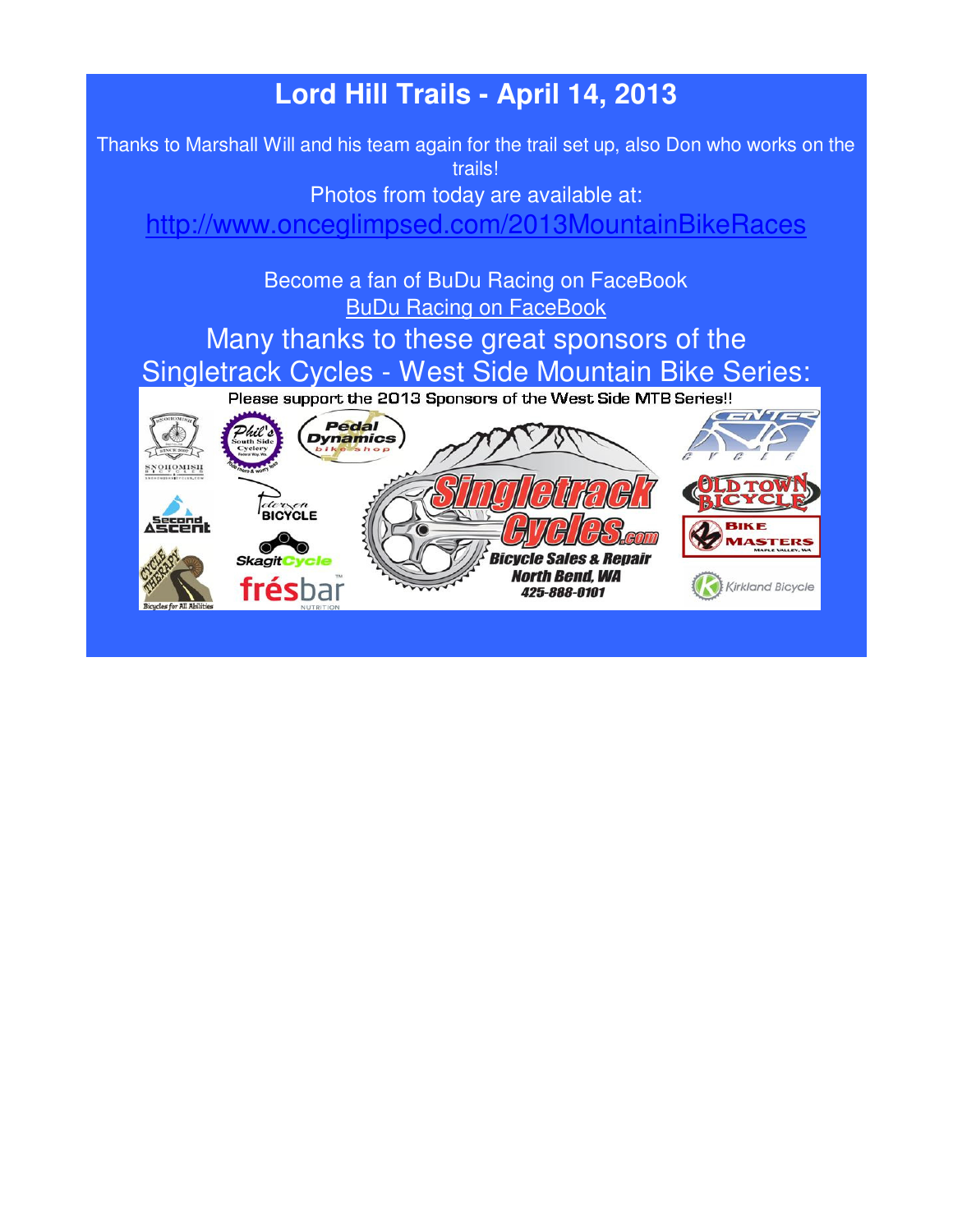Again, we take \$1 from each registration and adding that to a pool for the series ending payout (except for 12 and under)…the bigger the numbers, the bigger the

| payout.<br>17-Feb<br>3-Mar 10-Mar<br>24-Mar<br>14-Apr 5-May Total Payout<br>7-Apr<br>Cat 1 (Expert)<br>Male 18 and Under<br>\$3<br>\$1<br>\$4<br>\$3<br>\$11<br>\$8<br>Male 19-29<br>\$8<br>\$7<br>\$12<br>\$7<br>\$9<br>\$16<br>\$6<br>Male 30-39<br>\$11<br>\$9<br>\$8<br>\$20<br>\$22<br>Male 40-49<br>\$15<br>\$12<br>\$15<br>\$11<br>\$14<br>\$19<br>\$9<br>Male $50+$<br>\$11<br>\$10<br>\$10<br>Male Single Speed<br>\$14<br>\$12<br>\$6<br>\$10<br>\$6<br>\$5<br>\$1<br>Female 18 and Under<br>\$1<br>\$1<br>\$1<br>\$1<br>Female 19-29<br>\$1<br>\$1<br>\$2<br>\$2<br>\$1<br>\$1<br>Female 30-39<br>\$1<br>\$3<br>\$4<br>\$5<br>\$2<br>\$4<br>\$1<br>Female 40-49<br>\$4<br>\$9<br>\$4<br>\$2<br>\$1<br>\$1<br>\$1<br>Female 50+<br>Female Single Speed<br>Cat 2 (Sport)<br>\$10<br>Male 18 and Under<br>\$4<br>\$11<br>\$14<br>\$11<br>\$5<br>\$2<br>Male 19-29<br>\$8<br>\$4<br>\$8<br>\$4<br>\$23<br>\$27<br>\$20<br>Male 30-39<br>\$21<br>\$15<br>\$19<br>\$32<br>Male 40-49<br>\$39<br>\$32<br>\$32<br>\$19<br>\$26<br>\$12<br>\$12<br>Male 50+<br>\$9<br>\$10<br>\$11<br>\$6<br>\$13<br>\$8<br>Male Clydesdale<br>\$8<br>\$11<br>\$7<br>\$7<br>\$1<br>\$9<br>\$5<br>Male Single Speed<br>\$3<br>\$6<br>\$4<br>Female 18 and Under<br>\$1<br>Female 19-29<br>\$2<br>\$2<br>\$1<br>\$3<br>\$2<br>\$7<br>Female 30-39<br>\$7<br>\$3<br>\$10<br>\$4<br>\$4<br>\$7<br>Female 40-49<br>\$6<br>\$3<br>\$7<br>\$9<br>\$4<br>\$3<br>\$5<br>\$4<br>Female 50+<br>\$4<br>\$4<br>\$4<br>Female Single Speed<br>Cat 3 (Beginner)<br>Male 12 and Under**<br>\$9<br>\$7<br>$\overline{7}$<br>\$5<br>\$6<br>\$9<br>\$4<br>Male 13-18<br>\$5<br>\$5<br>\$7<br>\$5<br>\$5<br>Male 19-29<br>\$2<br>\$5<br>\$6<br>\$4<br>\$3<br>\$4 |      |      |      |      |     |      |  |  |  |  |  |  |  |  |
|--------------------------------------------------------------------------------------------------------------------------------------------------------------------------------------------------------------------------------------------------------------------------------------------------------------------------------------------------------------------------------------------------------------------------------------------------------------------------------------------------------------------------------------------------------------------------------------------------------------------------------------------------------------------------------------------------------------------------------------------------------------------------------------------------------------------------------------------------------------------------------------------------------------------------------------------------------------------------------------------------------------------------------------------------------------------------------------------------------------------------------------------------------------------------------------------------------------------------------------------------------------------------------------------------------------------------------------------------------------------------------------------------------------------------------------------------------------------------------------------------------------------------------------------------------------------------------------------------------------------------------------------------------------------------------------------------------------------------------|------|------|------|------|-----|------|--|--|--|--|--|--|--|--|
|                                                                                                                                                                                                                                                                                                                                                                                                                                                                                                                                                                                                                                                                                                                                                                                                                                                                                                                                                                                                                                                                                                                                                                                                                                                                                                                                                                                                                                                                                                                                                                                                                                                                                                                                |      |      |      |      |     |      |  |  |  |  |  |  |  |  |
|                                                                                                                                                                                                                                                                                                                                                                                                                                                                                                                                                                                                                                                                                                                                                                                                                                                                                                                                                                                                                                                                                                                                                                                                                                                                                                                                                                                                                                                                                                                                                                                                                                                                                                                                |      |      |      |      |     |      |  |  |  |  |  |  |  |  |
|                                                                                                                                                                                                                                                                                                                                                                                                                                                                                                                                                                                                                                                                                                                                                                                                                                                                                                                                                                                                                                                                                                                                                                                                                                                                                                                                                                                                                                                                                                                                                                                                                                                                                                                                |      |      |      |      |     |      |  |  |  |  |  |  |  |  |
|                                                                                                                                                                                                                                                                                                                                                                                                                                                                                                                                                                                                                                                                                                                                                                                                                                                                                                                                                                                                                                                                                                                                                                                                                                                                                                                                                                                                                                                                                                                                                                                                                                                                                                                                |      |      |      |      |     |      |  |  |  |  |  |  |  |  |
|                                                                                                                                                                                                                                                                                                                                                                                                                                                                                                                                                                                                                                                                                                                                                                                                                                                                                                                                                                                                                                                                                                                                                                                                                                                                                                                                                                                                                                                                                                                                                                                                                                                                                                                                |      |      |      |      |     |      |  |  |  |  |  |  |  |  |
|                                                                                                                                                                                                                                                                                                                                                                                                                                                                                                                                                                                                                                                                                                                                                                                                                                                                                                                                                                                                                                                                                                                                                                                                                                                                                                                                                                                                                                                                                                                                                                                                                                                                                                                                |      |      |      |      |     |      |  |  |  |  |  |  |  |  |
|                                                                                                                                                                                                                                                                                                                                                                                                                                                                                                                                                                                                                                                                                                                                                                                                                                                                                                                                                                                                                                                                                                                                                                                                                                                                                                                                                                                                                                                                                                                                                                                                                                                                                                                                |      |      |      |      |     |      |  |  |  |  |  |  |  |  |
|                                                                                                                                                                                                                                                                                                                                                                                                                                                                                                                                                                                                                                                                                                                                                                                                                                                                                                                                                                                                                                                                                                                                                                                                                                                                                                                                                                                                                                                                                                                                                                                                                                                                                                                                |      |      |      |      |     |      |  |  |  |  |  |  |  |  |
|                                                                                                                                                                                                                                                                                                                                                                                                                                                                                                                                                                                                                                                                                                                                                                                                                                                                                                                                                                                                                                                                                                                                                                                                                                                                                                                                                                                                                                                                                                                                                                                                                                                                                                                                |      |      |      |      |     |      |  |  |  |  |  |  |  |  |
|                                                                                                                                                                                                                                                                                                                                                                                                                                                                                                                                                                                                                                                                                                                                                                                                                                                                                                                                                                                                                                                                                                                                                                                                                                                                                                                                                                                                                                                                                                                                                                                                                                                                                                                                |      |      |      |      |     |      |  |  |  |  |  |  |  |  |
|                                                                                                                                                                                                                                                                                                                                                                                                                                                                                                                                                                                                                                                                                                                                                                                                                                                                                                                                                                                                                                                                                                                                                                                                                                                                                                                                                                                                                                                                                                                                                                                                                                                                                                                                |      |      |      |      |     |      |  |  |  |  |  |  |  |  |
|                                                                                                                                                                                                                                                                                                                                                                                                                                                                                                                                                                                                                                                                                                                                                                                                                                                                                                                                                                                                                                                                                                                                                                                                                                                                                                                                                                                                                                                                                                                                                                                                                                                                                                                                |      |      |      |      |     |      |  |  |  |  |  |  |  |  |
|                                                                                                                                                                                                                                                                                                                                                                                                                                                                                                                                                                                                                                                                                                                                                                                                                                                                                                                                                                                                                                                                                                                                                                                                                                                                                                                                                                                                                                                                                                                                                                                                                                                                                                                                |      |      |      |      |     |      |  |  |  |  |  |  |  |  |
|                                                                                                                                                                                                                                                                                                                                                                                                                                                                                                                                                                                                                                                                                                                                                                                                                                                                                                                                                                                                                                                                                                                                                                                                                                                                                                                                                                                                                                                                                                                                                                                                                                                                                                                                |      |      |      |      |     |      |  |  |  |  |  |  |  |  |
|                                                                                                                                                                                                                                                                                                                                                                                                                                                                                                                                                                                                                                                                                                                                                                                                                                                                                                                                                                                                                                                                                                                                                                                                                                                                                                                                                                                                                                                                                                                                                                                                                                                                                                                                |      |      |      |      |     |      |  |  |  |  |  |  |  |  |
|                                                                                                                                                                                                                                                                                                                                                                                                                                                                                                                                                                                                                                                                                                                                                                                                                                                                                                                                                                                                                                                                                                                                                                                                                                                                                                                                                                                                                                                                                                                                                                                                                                                                                                                                |      |      |      |      |     |      |  |  |  |  |  |  |  |  |
|                                                                                                                                                                                                                                                                                                                                                                                                                                                                                                                                                                                                                                                                                                                                                                                                                                                                                                                                                                                                                                                                                                                                                                                                                                                                                                                                                                                                                                                                                                                                                                                                                                                                                                                                |      |      |      |      |     |      |  |  |  |  |  |  |  |  |
|                                                                                                                                                                                                                                                                                                                                                                                                                                                                                                                                                                                                                                                                                                                                                                                                                                                                                                                                                                                                                                                                                                                                                                                                                                                                                                                                                                                                                                                                                                                                                                                                                                                                                                                                |      |      |      |      |     |      |  |  |  |  |  |  |  |  |
|                                                                                                                                                                                                                                                                                                                                                                                                                                                                                                                                                                                                                                                                                                                                                                                                                                                                                                                                                                                                                                                                                                                                                                                                                                                                                                                                                                                                                                                                                                                                                                                                                                                                                                                                |      |      |      |      |     |      |  |  |  |  |  |  |  |  |
|                                                                                                                                                                                                                                                                                                                                                                                                                                                                                                                                                                                                                                                                                                                                                                                                                                                                                                                                                                                                                                                                                                                                                                                                                                                                                                                                                                                                                                                                                                                                                                                                                                                                                                                                |      |      |      |      |     |      |  |  |  |  |  |  |  |  |
|                                                                                                                                                                                                                                                                                                                                                                                                                                                                                                                                                                                                                                                                                                                                                                                                                                                                                                                                                                                                                                                                                                                                                                                                                                                                                                                                                                                                                                                                                                                                                                                                                                                                                                                                |      |      |      |      |     |      |  |  |  |  |  |  |  |  |
|                                                                                                                                                                                                                                                                                                                                                                                                                                                                                                                                                                                                                                                                                                                                                                                                                                                                                                                                                                                                                                                                                                                                                                                                                                                                                                                                                                                                                                                                                                                                                                                                                                                                                                                                |      |      |      |      |     |      |  |  |  |  |  |  |  |  |
|                                                                                                                                                                                                                                                                                                                                                                                                                                                                                                                                                                                                                                                                                                                                                                                                                                                                                                                                                                                                                                                                                                                                                                                                                                                                                                                                                                                                                                                                                                                                                                                                                                                                                                                                |      |      |      |      |     |      |  |  |  |  |  |  |  |  |
|                                                                                                                                                                                                                                                                                                                                                                                                                                                                                                                                                                                                                                                                                                                                                                                                                                                                                                                                                                                                                                                                                                                                                                                                                                                                                                                                                                                                                                                                                                                                                                                                                                                                                                                                |      |      |      |      |     |      |  |  |  |  |  |  |  |  |
|                                                                                                                                                                                                                                                                                                                                                                                                                                                                                                                                                                                                                                                                                                                                                                                                                                                                                                                                                                                                                                                                                                                                                                                                                                                                                                                                                                                                                                                                                                                                                                                                                                                                                                                                |      |      |      |      |     |      |  |  |  |  |  |  |  |  |
|                                                                                                                                                                                                                                                                                                                                                                                                                                                                                                                                                                                                                                                                                                                                                                                                                                                                                                                                                                                                                                                                                                                                                                                                                                                                                                                                                                                                                                                                                                                                                                                                                                                                                                                                |      |      |      |      |     |      |  |  |  |  |  |  |  |  |
|                                                                                                                                                                                                                                                                                                                                                                                                                                                                                                                                                                                                                                                                                                                                                                                                                                                                                                                                                                                                                                                                                                                                                                                                                                                                                                                                                                                                                                                                                                                                                                                                                                                                                                                                |      |      |      |      |     |      |  |  |  |  |  |  |  |  |
|                                                                                                                                                                                                                                                                                                                                                                                                                                                                                                                                                                                                                                                                                                                                                                                                                                                                                                                                                                                                                                                                                                                                                                                                                                                                                                                                                                                                                                                                                                                                                                                                                                                                                                                                |      |      |      |      |     |      |  |  |  |  |  |  |  |  |
|                                                                                                                                                                                                                                                                                                                                                                                                                                                                                                                                                                                                                                                                                                                                                                                                                                                                                                                                                                                                                                                                                                                                                                                                                                                                                                                                                                                                                                                                                                                                                                                                                                                                                                                                |      |      |      |      |     |      |  |  |  |  |  |  |  |  |
|                                                                                                                                                                                                                                                                                                                                                                                                                                                                                                                                                                                                                                                                                                                                                                                                                                                                                                                                                                                                                                                                                                                                                                                                                                                                                                                                                                                                                                                                                                                                                                                                                                                                                                                                |      |      |      |      |     |      |  |  |  |  |  |  |  |  |
|                                                                                                                                                                                                                                                                                                                                                                                                                                                                                                                                                                                                                                                                                                                                                                                                                                                                                                                                                                                                                                                                                                                                                                                                                                                                                                                                                                                                                                                                                                                                                                                                                                                                                                                                |      |      |      |      |     |      |  |  |  |  |  |  |  |  |
|                                                                                                                                                                                                                                                                                                                                                                                                                                                                                                                                                                                                                                                                                                                                                                                                                                                                                                                                                                                                                                                                                                                                                                                                                                                                                                                                                                                                                                                                                                                                                                                                                                                                                                                                |      |      |      |      |     |      |  |  |  |  |  |  |  |  |
|                                                                                                                                                                                                                                                                                                                                                                                                                                                                                                                                                                                                                                                                                                                                                                                                                                                                                                                                                                                                                                                                                                                                                                                                                                                                                                                                                                                                                                                                                                                                                                                                                                                                                                                                |      |      |      |      |     |      |  |  |  |  |  |  |  |  |
|                                                                                                                                                                                                                                                                                                                                                                                                                                                                                                                                                                                                                                                                                                                                                                                                                                                                                                                                                                                                                                                                                                                                                                                                                                                                                                                                                                                                                                                                                                                                                                                                                                                                                                                                |      |      |      |      |     |      |  |  |  |  |  |  |  |  |
| Male 30-39                                                                                                                                                                                                                                                                                                                                                                                                                                                                                                                                                                                                                                                                                                                                                                                                                                                                                                                                                                                                                                                                                                                                                                                                                                                                                                                                                                                                                                                                                                                                                                                                                                                                                                                     | \$10 | \$11 | \$11 | \$10 | \$8 | \$10 |  |  |  |  |  |  |  |  |
| Male 40-49                                                                                                                                                                                                                                                                                                                                                                                                                                                                                                                                                                                                                                                                                                                                                                                                                                                                                                                                                                                                                                                                                                                                                                                                                                                                                                                                                                                                                                                                                                                                                                                                                                                                                                                     | \$3  | \$6  | \$8  | \$14 | \$5 | \$5  |  |  |  |  |  |  |  |  |
| Male $50+$                                                                                                                                                                                                                                                                                                                                                                                                                                                                                                                                                                                                                                                                                                                                                                                                                                                                                                                                                                                                                                                                                                                                                                                                                                                                                                                                                                                                                                                                                                                                                                                                                                                                                                                     | \$6  | \$7  | \$4  | \$6  | \$2 | \$3  |  |  |  |  |  |  |  |  |
| Female 12 and Under**                                                                                                                                                                                                                                                                                                                                                                                                                                                                                                                                                                                                                                                                                                                                                                                                                                                                                                                                                                                                                                                                                                                                                                                                                                                                                                                                                                                                                                                                                                                                                                                                                                                                                                          |      | \$1  | \$1  | \$2  | \$2 | \$1  |  |  |  |  |  |  |  |  |
| Female 13-18                                                                                                                                                                                                                                                                                                                                                                                                                                                                                                                                                                                                                                                                                                                                                                                                                                                                                                                                                                                                                                                                                                                                                                                                                                                                                                                                                                                                                                                                                                                                                                                                                                                                                                                   |      |      | \$3  | \$3  | \$1 | \$1  |  |  |  |  |  |  |  |  |
| Female 19-29                                                                                                                                                                                                                                                                                                                                                                                                                                                                                                                                                                                                                                                                                                                                                                                                                                                                                                                                                                                                                                                                                                                                                                                                                                                                                                                                                                                                                                                                                                                                                                                                                                                                                                                   | \$4  |      | \$4  | \$2  | \$1 | \$2  |  |  |  |  |  |  |  |  |
| Female 30-39                                                                                                                                                                                                                                                                                                                                                                                                                                                                                                                                                                                                                                                                                                                                                                                                                                                                                                                                                                                                                                                                                                                                                                                                                                                                                                                                                                                                                                                                                                                                                                                                                                                                                                                   | \$4  | \$2  | \$1  |      |     |      |  |  |  |  |  |  |  |  |
| Female 40-49                                                                                                                                                                                                                                                                                                                                                                                                                                                                                                                                                                                                                                                                                                                                                                                                                                                                                                                                                                                                                                                                                                                                                                                                                                                                                                                                                                                                                                                                                                                                                                                                                                                                                                                   | \$5  | \$1  | \$1  | \$3  | \$1 | \$1  |  |  |  |  |  |  |  |  |
| Female 50+                                                                                                                                                                                                                                                                                                                                                                                                                                                                                                                                                                                                                                                                                                                                                                                                                                                                                                                                                                                                                                                                                                                                                                                                                                                                                                                                                                                                                                                                                                                                                                                                                                                                                                                     | \$1  | \$2  | \$3  | \$1  | \$1 | \$1  |  |  |  |  |  |  |  |  |

\*\*Cash is not paid out for this category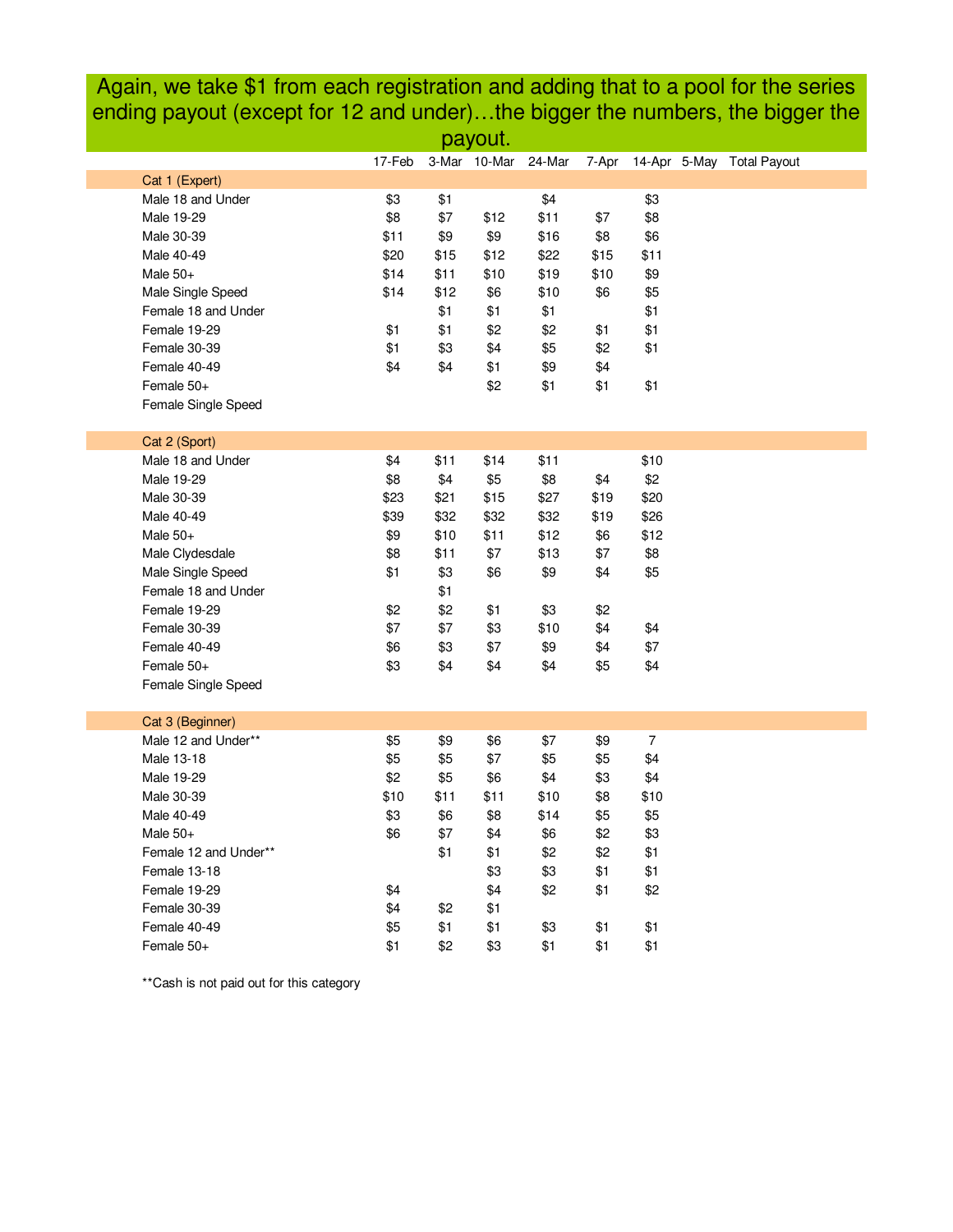# Please support the following sponsors:

Single Track Cycles Center Cycle, Cycle Therapy, Fresbar, Kirkland Bicycle, Old Town Bicycle, Pedal Dynamics, Peterson Bicycle, Phil's South Side Cyclery, Second Ascent, Snohomish Bicycles, and Skagit Cycle

| $\ddot{}$<br>Current<br>863 | <b>First Name</b><br>Bronwyn | Last Name<br>Gar-Aouy | Team                           | Division<br>12&Under | Gender<br>E    | 8  | Age City<br>Mercer Island | Place<br>2171           | Points<br>217 | Place<br>3/3<br>$\mathbf{1}$ | Points<br>3/3<br>75 | Place<br>3/101<br>$\mathbf{1}$ | Points<br>3/10<br>75 | Place<br>3/24<br>$\overline{c}$ | Points<br>3/24<br>70 | 4/7 Time<br>Henry's Ridge #1<br>Time<br>0:42:41 | Place<br>4/7<br>$\overline{2}$ | Points<br>4/7<br>70 | 4/14 Time<br>Lord Hill<br>0:44:54 | Place<br>4/14  | Points<br>$\overline{4}$<br>$\frac{1}{4}$<br>75 | Race Bonus<br>$\sim$<br>$\Omega$ | <b>Total Points</b><br>365 |
|-----------------------------|------------------------------|-----------------------|--------------------------------|----------------------|----------------|----|---------------------------|-------------------------|---------------|------------------------------|---------------------|--------------------------------|----------------------|---------------------------------|----------------------|-------------------------------------------------|--------------------------------|---------------------|-----------------------------------|----------------|-------------------------------------------------|----------------------------------|----------------------------|
|                             | 914 Audrey                   | Sarin                 | Project 529                    | 12&Under             | F              |    | 12 Redmond                |                         |               |                              |                     |                                |                      | $\mathbf{1}$                    | 75                   | 0:30:59                                         | $\overline{1}$                 | 75                  |                                   |                |                                                 | $\mathbf 0$                      | 150                        |
|                             |                              |                       |                                |                      |                |    |                           |                         |               |                              |                     |                                |                      |                                 |                      |                                                 |                                |                     |                                   |                |                                                 |                                  |                            |
|                             | 892 Hayden                   | Gizinski              | Cycle U                        | $13 - 18$            | F              | 13 | Seattle                   |                         |               |                              |                     | $\overline{2}$                 | 70                   | 3                               | 65                   | 1:08:31                                         | $\mathbf{1}$                   | 75                  | 0:52:55                           |                | 75                                              | $\mathbf 0$                      | 285                        |
|                             | 883 Helen                    | Hutchinson            | Epic Racing                    | $13 - 18$            | $\overline{F}$ | 16 | Auburn                    |                         |               |                              |                     | $\overline{1}$                 | 75                   |                                 |                      |                                                 |                                |                     |                                   |                |                                                 | $\mathbf 0$                      | 75                         |
|                             | 903 Madison                  | Braden                |                                | $13 - 18$            | F.             | 17 | Port Townsend             |                         |               |                              |                     |                                |                      | $\mathbf{1}$                    | 75                   |                                                 |                                |                     |                                   |                |                                                 | $\mathbf 0$                      | 75                         |
|                             | 911 Riley                    | Fukano                | Olympic Mountain Bike          | $13 - 18$            | F              | 16 | Port Townsend             |                         |               |                              |                     |                                |                      | $\overline{2}$                  | 70                   |                                                 |                                |                     |                                   |                |                                                 | $\mathbf 0$                      | 70                         |
|                             | 888 Calista                  | Whyte                 |                                | $13 - 18$            | F.             | 13 | Kirkland                  |                         |               |                              |                     | 3                              | 65                   |                                 |                      |                                                 |                                |                     |                                   |                |                                                 | $\Omega$                         | 65                         |
|                             |                              |                       |                                |                      |                |    |                           |                         |               |                              |                     |                                |                      |                                 |                      |                                                 |                                |                     |                                   |                |                                                 |                                  |                            |
|                             | 941 Andrea                   | <b>Nesbitt</b>        |                                | 19-29                | F.             | 27 | Ellensburg                |                         |               |                              |                     | $\overline{2}$                 | 70                   |                                 |                      |                                                 |                                |                     | 0:39:51                           | $\overline{c}$ | 70                                              | 0                                | 140                        |
|                             | 836 Margaret                 | Gourley               | <b>Broken Spoke Racing</b>     | 19-29                | F              | 28 | Port Townsend             | $\overline{2}$          | 70            |                              |                     | $\overline{1}$                 | 75                   | $\mathbf{1}$                    | 75                   | 0:47:15                                         | $\overline{1}$                 | 75                  | 0:40:47                           | 3              | 65                                              | $\mathbf 0$                      | 360                        |
|                             | 830 Sandra                   | Apling                |                                | 19-29                | $\overline{F}$ | 27 | Kirkland                  | $\overline{\mathbf{1}}$ | 75            |                              |                     |                                |                      |                                 |                      |                                                 |                                |                     |                                   |                |                                                 | $\mathbf 0$                      | 75                         |
|                             | 907 Christina                | Chacharon             | MuddBunnies                    | 19-29                | F              | 27 | Seattle                   |                         |               |                              |                     |                                |                      | 2                               | 70                   |                                                 |                                |                     |                                   |                |                                                 | $\mathbf 0$                      | 70                         |
| 817                         | Caylen                       | Beaty                 | Sound Velo/Team Group Health   | 19-29                | F              | 25 | Seattle                   | 3                       | 65            |                              |                     |                                |                      |                                 |                      |                                                 |                                |                     |                                   |                |                                                 | 0                                | 65                         |
|                             | 885 Kristin                  | Shaver                | Mr.Crampys                     | 19-29                | F              | 25 | Kirkland                  |                         |               |                              |                     | 3                              | 65                   |                                 |                      |                                                 |                                |                     |                                   |                |                                                 | $\mathbf 0$                      | 65                         |
|                             | 825 Katelin                  | Brunson               |                                | 19-29                | $\overline{F}$ | 25 | Seattle                   |                         | $\mathbf{1}$  |                              |                     |                                |                      |                                 |                      |                                                 |                                |                     |                                   |                |                                                 | $\mathbf 0$                      |                            |
|                             | 878 Katelyn                  | Field                 | Mr. Crampys                    | 19-29                | F.             | 25 | Kirkland                  |                         |               |                              |                     |                                | $\mathbf{1}$         |                                 |                      |                                                 |                                |                     |                                   |                |                                                 | 0                                | $\mathbf{1}$               |
|                             |                              |                       |                                |                      |                |    |                           |                         |               |                              |                     |                                |                      |                                 |                      |                                                 |                                |                     |                                   |                |                                                 |                                  |                            |
|                             | 822 Julie                    | Strong                | <b>Tongue Racing</b>           | 30-39                | F.             | 31 | Kent                      | 3                       | 65            | $\overline{2}$               | 70                  | $\mathbf{1}$                   | 75                   |                                 |                      |                                                 |                                |                     |                                   |                |                                                 | $\mathbf 0$                      | 210                        |
|                             | 843 Jennifer                 | Potter                |                                | 30-39                | $\overline{F}$ | 31 | Seattle                   | $\overline{1}$          | 75            |                              |                     |                                |                      |                                 |                      |                                                 |                                |                     |                                   |                |                                                 | $\mathbf 0$                      | $\overline{75}$            |
| 872 Erin                    |                              | Findlan               |                                | 30-39                | $\overline{F}$ | 31 | Port Orchard              |                         |               | $\overline{1}$               | 75                  |                                |                      |                                 |                      |                                                 |                                |                     |                                   |                |                                                 | $\mathbf 0$                      | 75                         |
|                             | 832 Alisha                   | Goering               |                                | 30-39                | F              | 31 | Bend                      | $\overline{c}$          | 70            |                              |                     |                                |                      |                                 |                      |                                                 |                                |                     |                                   |                |                                                 | $\mathbf 0$                      | 70                         |
|                             | 835 Missy                    | Griffith              |                                | 30-39                | F.             | 32 | Tacoma                    | $\overline{4}$          | 60            |                              |                     |                                |                      |                                 |                      |                                                 |                                |                     |                                   |                |                                                 | $\mathbf 0$                      | 60                         |
|                             |                              |                       |                                |                      |                |    |                           |                         |               |                              |                     |                                |                      |                                 |                      |                                                 |                                |                     |                                   |                |                                                 |                                  |                            |
|                             | 936 Clare                    | Osborn                |                                | 40-49                | F.             | 42 | Woodinville               |                         |               |                              |                     |                                |                      |                                 |                      |                                                 |                                |                     | 0:43:31                           | $\overline{4}$ | 60                                              | $\mathbf 0$                      | 60                         |
|                             | 841 Sarah                    | Martin                | Olympia Orthopaedic Associates | $40 - 49$            | F              | 47 | Olympia                   | $\overline{2}$          | 70            |                              |                     | $\mathbf{1}$                   | 75                   | $\overline{1}$                  | 75                   |                                                 |                                |                     |                                   |                |                                                 | $\mathbf 0$                      | 220                        |
|                             | 869 Tina                     | Sarin                 |                                | 40-49                | F.             | 45 | Redmond                   |                         |               | $\overline{1}$               | 75                  |                                |                      |                                 |                      | 0:51:50                                         | $\overline{1}$                 | 75                  |                                   |                |                                                 | $\Omega$                         | $\overline{150}$           |
|                             | 812 Sandrine                 | Mcfadden              | <b>JLVelo Ambassadors</b>      | 40-49                | F.             | 46 | Bothell                   | $\overline{1}$          | 75            |                              |                     |                                |                      |                                 |                      |                                                 |                                |                     |                                   |                |                                                 | $\Omega$                         | 75                         |
|                             | 904 Emanuela                 | Agosta                | Team Group Health              | 40-49                | F              | 45 | Seattle                   |                         |               |                              |                     |                                |                      | $\overline{2}$                  | 70                   |                                                 |                                |                     |                                   |                |                                                 | $\mathbf 0$                      | 70                         |
|                             | 844 Kathy                    | Morrisson             | Raise the Bar                  | 40-49                | F              | 43 | Kent                      | 3                       | 65            |                              |                     |                                |                      |                                 |                      |                                                 |                                |                     |                                   |                |                                                 | $\mathbf 0$                      | 65                         |
| 908                         | Michelle                     | Arney                 | <b>MuddBunnies</b>             | 40-49                | F              | 42 | Newcastle                 |                         |               |                              |                     |                                |                      | 3                               | 65                   |                                                 |                                |                     |                                   |                |                                                 | $\mathbf 0$                      | 65                         |
| 834                         | Jennifer                     | Blackburn             |                                | 40-49                | F              | 40 | Seattle                   | $\overline{4}$          | 60            |                              |                     |                                |                      |                                 |                      |                                                 |                                |                     |                                   |                |                                                 | $\mathbf 0$                      | 60                         |
|                             | 816 Trisha                   | Towanda               | Olympia Orthopaedic Associates | $40 - 49$            | F.             | 49 | Olympia                   | 5                       | 55            |                              |                     |                                |                      |                                 |                      |                                                 |                                |                     |                                   |                |                                                 | $\mathbf 0$                      | $\overline{55}$            |
|                             |                              |                       |                                |                      |                |    |                           |                         |               |                              |                     |                                |                      |                                 |                      |                                                 |                                |                     |                                   |                |                                                 |                                  |                            |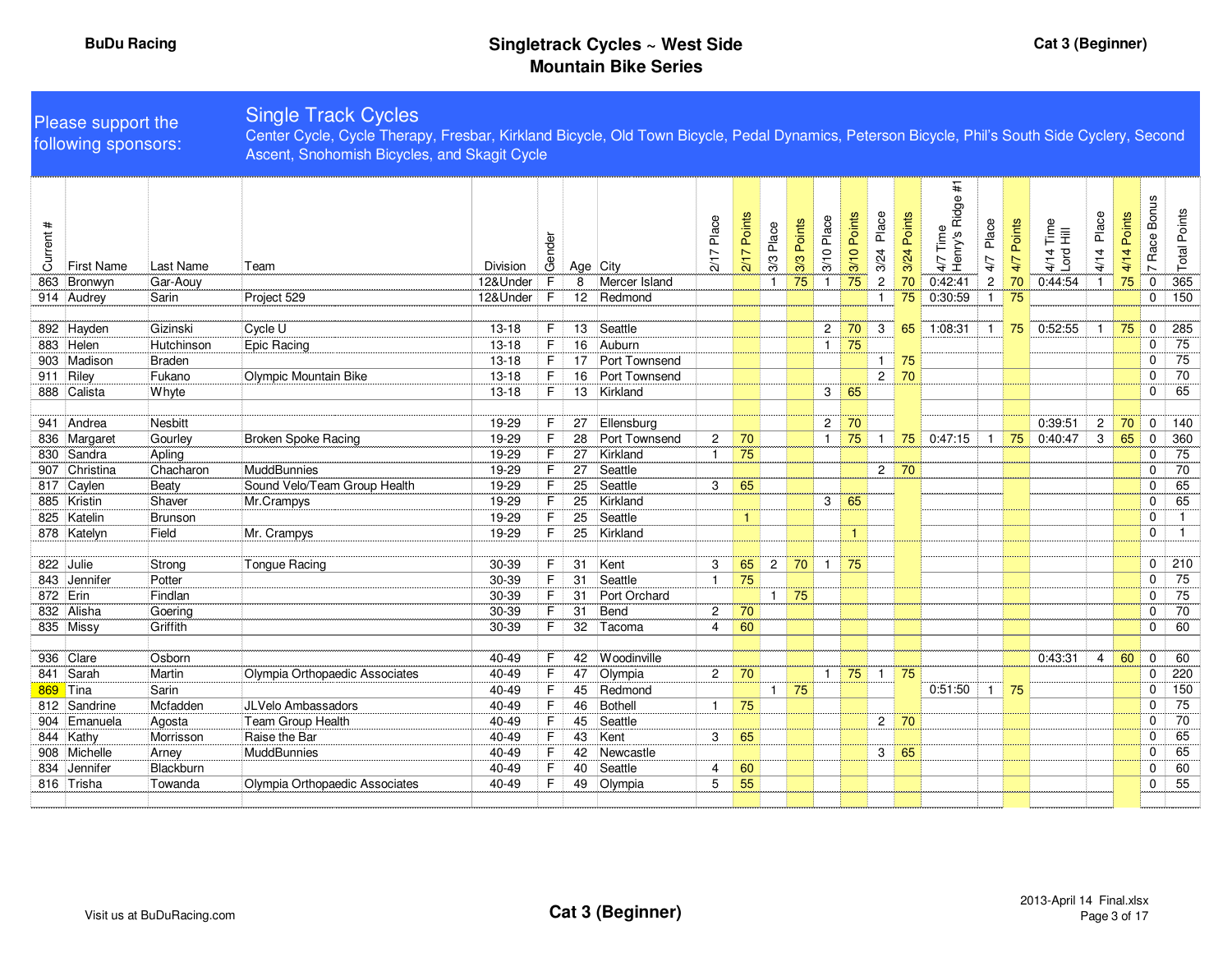| $\ddot{}$<br>Current: | <b>First Name</b> | Last Name     | Team                           | Division  | Gender |                 | Age City            | Place<br>2/17            | Points<br>2/17  | Place<br>3/3   | 3/3 Points | 3/10 Place              | Points<br>3/10 | Place<br>3/24  | Points<br>3/24 | Ridge #1<br>Time<br>4/7 Time<br>Henry's | Place<br>4/7    | Points<br>4/7 | $\begin{array}{c}\n\stackrel{\text{me}}{11}\\ \stackrel{\text{Hil}}{11}\n\end{array}$<br>$4/14$<br>Lord I | Place<br>4/14  | Points<br>4/14 | Race Bonus<br>$\overline{ }$ | <b>Total Points</b> |
|-----------------------|-------------------|---------------|--------------------------------|-----------|--------|-----------------|---------------------|--------------------------|-----------------|----------------|------------|-------------------------|----------------|----------------|----------------|-----------------------------------------|-----------------|---------------|-----------------------------------------------------------------------------------------------------------|----------------|----------------|------------------------------|---------------------|
| 826                   | Linda             | Hunt          |                                | $50+$     | F      | 54              | <b>Lake Stevens</b> | -1                       | 75              | $\overline{c}$ | 70         | 3                       | 65             |                | 75             | 1:08:49                                 | $\mathbf{1}$    | 75            | 0:55:59                                                                                                   | $\mathbf{1}$   | 75             | $\mathbf 0$                  | 435                 |
|                       | 868 Michal        | Morrison-Kerr |                                | $50+$     | F      | 53              | Lakewood            |                          |                 | $\mathbf{1}$   | 75         | $\overline{c}$          | 70             |                |                |                                         |                 |               |                                                                                                           |                |                | $\Omega$                     | 145                 |
|                       | 891 Michelle      | Petrick       |                                | $50+$     | F      | 58              | <b>Burien</b>       |                          |                 |                |            | $\mathbf{1}$            | 75             |                |                |                                         |                 |               |                                                                                                           |                |                | $\Omega$                     | $\overline{75}$     |
|                       | 901 Mary Louise   | Harris        |                                | $50+$     | F      | 52              | Freeland            |                          |                 |                |            |                         |                |                |                |                                         |                 |               |                                                                                                           |                |                | $\mathbf 0$                  | $\mathbf 0$         |
|                       |                   |               |                                |           |        |                 |                     |                          |                 |                |            |                         |                |                |                |                                         |                 |               |                                                                                                           |                |                |                              |                     |
|                       | 865 Cole          | Gar-Aouy      |                                | 12&Under  | M      | 10 <sup>°</sup> | Mercer Island       |                          |                 | 5              | 55         | 3                       | 65             | $\overline{2}$ | 70             | 0:25:11                                 | 3               | 65            | 0:27:46                                                                                                   | $\overline{1}$ | 75             | 0                            | 330                 |
|                       | 860 Jack          | Spranger      | Motofish Racing                | 12&Under  | M      | 8               | Seattle             |                          |                 | 6              | 50         | $\overline{4}$          | 60             | $\overline{1}$ | 75             | 0:31:23                                 | 8               | 42            | 0:28:54                                                                                                   | $\overline{2}$ | 70             | $\mathbf 0$                  | 297                 |
|                       | 940 Jake          | Hightower     |                                | 12&Under  | M      |                 | 12 Anacortes        |                          |                 |                |            |                         |                |                |                | 0:28:29                                 | $\overline{7}$  | 46            | 0:30:48                                                                                                   | 3              | 65             | 0                            | 111                 |
|                       | 808 Nick          | Alston        | Singletrack Cycles             | 12&Under  | M      |                 | 12 Snoqualmie       | $\overline{\mathcal{A}}$ | 60              | $\overline{7}$ | 46         | 5                       | 55             | 5              | 55             | 0:27:39                                 | 6               | 50            | 0:35:30                                                                                                   | $\overline{4}$ | 60             | $\Omega$                     | 326                 |
|                       | 938 Holden        | Berg          |                                | 12&Under  | M      | 11              | Arlington           |                          |                 |                |            |                         |                |                |                |                                         |                 |               | 0:40:02                                                                                                   | 5              | 55             | $\mathbf 0$                  | 55                  |
|                       | 803 Justin        | Hamilton      | Epic Racing                    | 12&Under  | M      |                 | 11 Tacoma           | 5                        | 55              | 8              | 42         | 6                       | 50             | $\overline{7}$ | 46             |                                         |                 |               | 0:42:37                                                                                                   | 6              | 50             | 15                           | 243                 |
|                       | 839 Walker        | Busken        |                                | 12&Under  | M      | 11              | Seattle             | $\overline{2}$           | $\overline{70}$ | $\overline{1}$ | 75         | $\mathbf{1}$            | 75             |                |                | 0:27:00                                 | $5\phantom{.0}$ | 55            |                                                                                                           |                |                | $\Omega$                     | 275                 |
|                       | 845 Nathan        | Morrisson     | Rad Racing NW                  | 12&under  | M      | 12 <sup>2</sup> | Kent                | 3                        | 65              | $\overline{c}$ | 70         |                         |                |                |                | 0:22:42                                 | $\overline{1}$  | 75            |                                                                                                           |                |                | $\Omega$                     | 210                 |
|                       | 802 Connor        | Foley         | <b>Bike Masters and Boards</b> | 12&Under  | M      | 12 <sup>2</sup> | Auburn              |                          |                 | $\overline{4}$ | 60         | $\overline{2}$          | 70             |                |                | 0:24:06                                 | $\overline{2}$  | 70            |                                                                                                           |                |                | $\Omega$                     | 200                 |
| 861                   | Joe               | Spranger      | Motofish Racing                | 12&Under  | M      | 6               | Seattle             |                          |                 | 9              | 38         | $\overline{7}$          | 46             | 6              | 50             |                                         |                 |               |                                                                                                           |                |                | $\Omega$                     | 134                 |
|                       | 833 Brennan       | Hodgins       |                                | 12&Under  | M      |                 | 12 Mercer Island    | $\overline{1}$           | 75              |                |            |                         |                |                |                |                                         |                 |               |                                                                                                           |                |                | 0                            | 75                  |
|                       | 864 Ethan         | Casebolt      | Rad Racing NW                  | 12&Under  | M      | 12 <sup>7</sup> | Olympia             |                          |                 | 3              | 65         |                         |                |                |                |                                         |                 |               |                                                                                                           |                |                | $\Omega$                     | 65                  |
| 926                   | Jakob             | Buchanan      | Cascade Bicycle Studio         | 12&Under  | M      | 11              | Seattle             |                          |                 |                |            |                         |                | 3              | 65             |                                         |                 |               |                                                                                                           |                |                | 0                            | 65                  |
|                       | 801 Kolby         | Valler        |                                | 12&Under  | M      | 12 <sup>2</sup> | Olympia             |                          |                 |                |            |                         |                |                |                | 0:26:12                                 | $\overline{4}$  | 60            |                                                                                                           |                |                | $\Omega$                     | 60                  |
|                       | 924 Connor        | Gizinski      |                                | 12&Under  | M      | 11              | Seattle             |                          |                 |                |            |                         |                | 4              | 60             |                                         |                 |               |                                                                                                           |                |                | $\mathbf 0$                  | 60                  |
|                       |                   |               |                                |           |        |                 |                     |                          |                 |                |            |                         |                |                |                |                                         |                 |               |                                                                                                           |                |                |                              |                     |
|                       | 838 Andrew        | Waddell       | Rad Racing NW                  | $13 - 18$ | м      |                 | 16 Centralia        | 4                        | 60              | $\overline{1}$ | 75         | 3                       | 65             | $\mathbf 1$    | 75             | 0:40:50                                 | $\mathbf{1}$    | 75            | 0:35:16                                                                                                   | $\mathbf{1}$   | 75             | $\Omega$                     | 425                 |
| 837                   | Jabe              | Carbaugh      |                                | $13 - 18$ | M      | 15              | Orting              | $\overline{c}$           | 70              | $\overline{c}$ | 70         | $\overline{2}$          | 70             | 3              | 65             | 0:41:12                                 | $\overline{2}$  | 70            | 0:36:04                                                                                                   | $\overline{c}$ | 70             | $\mathbf 0$                  | 415                 |
|                       | 877 Calder        | <b>Wood</b>   | Rad Racing NW                  | $13 - 18$ | M      | 13              | Anacortes           |                          |                 |                |            | -1                      | 75             | $\overline{2}$ | 70             | 0:42:32                                 | $\overline{4}$  | 60            | 0:36:44                                                                                                   | 3              | 65             | 0                            | 270                 |
|                       | 807 Mavrik        | Weimer        |                                | $13 - 18$ | M      | 14              | Olympia             | 3                        | 65              | 3              | 65         | $\overline{\mathbf{4}}$ | 60             |                |                |                                         |                 |               | 0:44:22                                                                                                   | 4              | 60             | 15                           | 250                 |
|                       | 852 Nick          | Larson        | Mt Si                          | $13 - 18$ | M      | 16              | Snoqualmie          |                          |                 | $\overline{4}$ | 60         | 6                       | 50             |                |                |                                         |                 |               |                                                                                                           |                |                | $\Omega$                     | 110                 |
|                       | 811 Kevin         | Johnson       |                                | $13 - 18$ | M      | 18              | Maple Valley        | -1                       | 75              |                |            |                         |                |                |                |                                         |                 |               |                                                                                                           |                |                | 0                            | 75                  |
| 932                   | Jonah             | Valler        |                                | $13 - 18$ | M      | 15              | Olympia             |                          |                 |                |            |                         |                |                |                | 0:41:47                                 | 3               | 65            |                                                                                                           |                |                | $\Omega$                     | 65                  |
|                       | 912 Calvin        | Leckenburg    | Olympic Mountain Bike          | $13 - 18$ | M      |                 | 15 Port Townsend    |                          |                 |                |            |                         |                | 4              | 60             |                                         |                 |               |                                                                                                           |                |                | $\Omega$                     | 60                  |
|                       | 866 Robert        | Kams          |                                | $13 - 18$ | M      | 14              | Maple Valley        |                          |                 | 5              | 55         |                         |                |                |                |                                         |                 |               |                                                                                                           |                |                | $\Omega$                     | $\overline{55}$     |
|                       | 894 Ryan          | Price         |                                | $13 - 18$ | M      |                 | 17 Tacoma           |                          |                 |                |            | 5 <sub>5</sub>          | 55             |                |                |                                         |                 |               |                                                                                                           |                |                | $\Omega$                     | $\overline{55}$     |
|                       | 915 Groves        | Moore         |                                | $13 - 18$ | M      |                 | 14 Port Townsend    |                          |                 |                |            |                         |                | 5              | 55             |                                         |                 |               |                                                                                                           |                |                | $\mathbf 0$                  | $\overline{55}$     |
|                       | 931 Matthew       | Pflipsen      |                                | $13 - 18$ | M      | 14              | Kent                |                          |                 |                |            |                         |                |                |                | 1:07:23                                 | 5               | 55            |                                                                                                           |                |                | $\Omega$                     | $\overline{55}$     |
| 896                   | Jake              | Cleven        |                                | $13 - 18$ | M      | 16              | North Bend          |                          |                 |                |            | $\overline{7}$          | 46             |                |                |                                         |                 |               |                                                                                                           |                |                | 0                            | 46                  |
|                       | 831 Joseph        | Halverson     |                                | $13 - 18$ | M      | 13              | Seattle             |                          | 1               |                |            |                         |                |                |                |                                         |                 |               |                                                                                                           |                |                | 0                            | $\mathbf{1}$        |
|                       |                   |               |                                |           |        |                 |                     |                          |                 |                |            |                         |                |                |                |                                         |                 |               |                                                                                                           |                |                |                              |                     |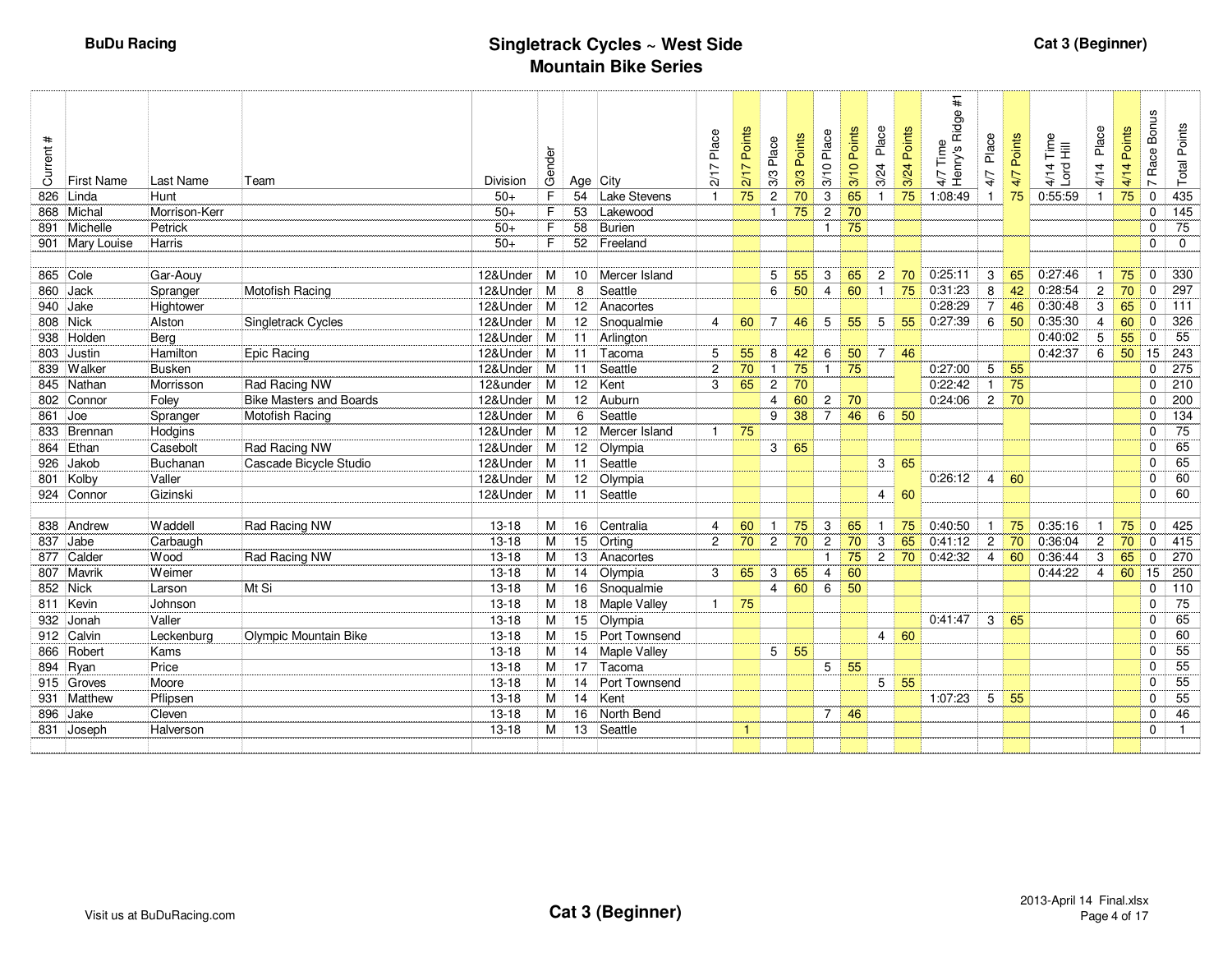| $\ddot{}$<br>Current | First Name   | Last Name     | Team                           | Division  | Gender | Age City |                      | Place<br>N<br>$\overline{21}$ | Points<br>$\overline{21}$ | Place<br>3/3   | Points<br>3/3 | Place<br>3/10   | Points<br>3/10 | Place<br>3/24  | Points<br>3/24 | $\pm$<br>4/7 Time<br>Henry's Ridge ; | Place<br>4/7   | Points<br>4/7 | $\frac{e}{1}$ $\equiv$<br>$4/14$<br>Lord | Place<br>4/14  | oints<br>Δ.<br>4/14 | <b>Bonus</b><br>Race<br>$\sim$ | <b>Total Points</b> |
|----------------------|--------------|---------------|--------------------------------|-----------|--------|----------|----------------------|-------------------------------|---------------------------|----------------|---------------|-----------------|----------------|----------------|----------------|--------------------------------------|----------------|---------------|------------------------------------------|----------------|---------------------|--------------------------------|---------------------|
|                      | 857 Josh     | Burleson      |                                | 19-29     | M      |          | 24 Snohomish         |                               |                           | 5              | 55            | 3               | 65             | 3              | 65             | 0:44:59                              | $\overline{1}$ | 75            | 0:39:17                                  | $\mathbf{1}$   | 75                  | $\mathbf 0$                    | 335                 |
|                      | 933 Adam     | Crawford      |                                | 19-29     | м      |          | 29 Ellensburg        | $S-8$                         | 67                        | 3              | 65            | $\overline{2}$  | 70             |                |                | 0:45:32                              | $\overline{2}$ | 70            | 0:39:25                                  | $\overline{c}$ | 70                  | 0                              | 342                 |
|                      | 935 Chad     | DeGraw        |                                | 19-29     | М      |          | 24 Lynnwood          |                               |                           |                |               |                 |                |                |                |                                      |                |               | 0:41:28                                  | 3              | 65                  | 0                              | 65                  |
|                      | 818 Charles  | Rugg          |                                | 19-29     | M      |          | 24 Olympia           | $\overline{c}$                | 70                        | 4              | 60            | 4               | 60             |                |                |                                      |                |               |                                          |                |                     | 0                              | 190                 |
|                      | 849 Chris    | Leque         | house wine                     | 19-29     | M      |          | 28 Marysville        |                               |                           | $\overline{2}$ | 70            |                 |                | $\overline{1}$ | 75             |                                      |                |               |                                          |                |                     | $\Omega$                       | 145                 |
|                      | 897 Paul     | Maandig       |                                | 19-29     | M      |          | 22 Spanaway          |                               |                           |                |               | 5 <sup>1</sup>  | 55             | $\overline{4}$ | 60             |                                      |                |               |                                          |                |                     | $\Omega$                       | 115                 |
|                      | 856 Collin   | Jacobson      |                                | 19-29     | м      |          | 22 Port Townsend     |                               |                           | $\mathbf{1}$   | 75            |                 |                |                |                |                                      |                |               |                                          |                |                     | 0                              | 75                  |
|                      | 887 Doug     | Hill          |                                | 19-29     | М      |          | 24 Gig Harbor        |                               |                           |                |               | $\mathbf{1}$    | 75             |                |                |                                      |                |               |                                          |                |                     | 0                              | $\overline{75}$     |
|                      | 919 Antonio  | Gaudio        |                                | 19-29     | М      | 21       | North Bend           |                               |                           |                |               |                 |                | $\mathbf{2}$   | 70             |                                      |                |               |                                          |                |                     | 0                              | $\overline{70}$     |
|                      | 884 Seth     | Hutchinson    | Epic Racing                    | 19-29     | M      | 19       | Auburn               |                               |                           |                |               | 6               | 50             |                |                |                                      |                |               |                                          |                |                     | 0                              | 50                  |
|                      | 934 Jospeh   | Huffman       |                                | 19-29     | м      |          | 20 Sammamish         |                               |                           |                |               |                 |                |                |                |                                      |                |               |                                          |                |                     | 0                              | 0                   |
|                      |              |               |                                |           |        |          |                      |                               |                           |                |               |                 |                |                |                |                                      |                |               |                                          |                |                     |                                |                     |
|                      | 937 Shay     | Goodlund      |                                | 30-39     | M      | 36       | Monroe               |                               |                           |                |               |                 |                |                |                |                                      |                |               | 0:30:57                                  | $\mathbf{1}$   | 75                  | $\mathbf 0$                    | 75                  |
|                      | 874 George   | Garner        | Old Town Bicycle               | 30-39     | м      | 36       | Lakewood             | $S-14$ 58                     |                           | 4              | 60            | $\overline{2}$  | 70             |                |                | 0:39:29                              | $\overline{1}$ | 75            | 0:33:09                                  | $\overline{c}$ | 70                  | 0                              | 333                 |
|                      | 855 Michael  | McLane        | Mr. Crampy's Multisport        | 30-39     | м      | 33       | Bellevue             |                               |                           | $\mathbf{1}$   | 75            | $\mathbf{1}$    | 75             | $\mathbf{1}$   | 75             | 0:40:48                              | $\overline{c}$ | 70            | 0:33:29                                  | 3              | 65                  | $\mathbf 0$                    | 360                 |
|                      | 909   Matt   | Houchens      |                                | 30-39     | M      | 37       | Sammamish            |                               |                           |                |               |                 |                | $\mathbf{2}$   | 70             | 0:42:16                              | 3              | 65            | 0:36:06                                  | $\overline{4}$ | 60                  | 0                              | 195                 |
|                      | 806 Rennes   | <b>Weimer</b> |                                | 30-39     | M      | 37       | Olympia              | 2                             | 70                        | 3              | 65            | 3               | 65             |                |                |                                      |                |               | 0:36:54                                  | 5              | 55                  | 15                             | 255                 |
|                      | 847 Reyner   | Manuel        |                                | 30-39     | M      | 33       | Kirkland             | $\overline{7}$                | 46                        | 8              | 42            | $\overline{7}$  | 46             | 10             | 37             | 0:44:10                              | 4              | 60            | 0:38:08                                  | 6              | 50                  | $\mathbf 0$                    | 281                 |
|                      | 840 Victor   | Orozco        |                                | 30-39     | М      | 31       | Orting               | 5                             | 55                        | 9              | 38            | $5\phantom{.0}$ | 55             | 6              | 50             | 0:47:38                              | 5              | 55            | 0:41:01                                  | 7              | 46                  | 0                              | 299                 |
|                      | 875 Clark    | Matthys       | <b>Bike Masters and Boards</b> | 30-39     | м      | 39       | Maple Valley         | $\overline{4}$                | 60                        | $\overline{7}$ | 46            |                 |                |                |                | 0:47:49                              | 6              | 50            | 0:41:34                                  | 8              | 42                  | $\mathbf 0$                    | 198                 |
|                      | 820 Nicholas | Bogert        |                                | 30-39     | м      | 31       | Puyallup             | $\overline{1}$                | 75                        | 5              | 55            | 6               | 50             | 7              | 46             |                                      |                |               | 0:43:10                                  | 9              | 38                  | 0                              | 264                 |
|                      | 922 Joshua   | Venters       |                                | 30-39     | м      | 35       | Redmond              | 6                             | 50                        | 10             | 37            | 4               | 60             | 5              | 55             | 0:50:22                              | 8              | 42            | 0:57:49                                  | 10             | 37                  | 0                              | 281                 |
| 821 Jon              |              | Morrison      | <b>Bike Masters and Boards</b> | 30-39     | M      | 38       | Kent                 | 9                             | 38                        | 11             | 36            | 10              | 37             | 9              | 38             | 0:49:49                              | $\overline{7}$ | 46            |                                          |                |                     | 0                              | 195                 |
|                      | 859 Eric     | Cissell       | <b>Bike Masters and Boards</b> | 30-39     | м      | 30       | <b>Black Diamond</b> | 3                             | 65                        | $\overline{2}$ | 70            |                 |                |                |                |                                      |                |               |                                          |                |                     | $\Omega$                       | 135                 |
|                      | 858 Antonio  | Leonvega      |                                | 30-39     | M      | 37       | <b>JBLM</b>          |                               |                           | 6              | 50            | 8               | 42             |                |                |                                      |                |               |                                          |                |                     | 0                              | 92                  |
|                      | 814 Jeremy   | Murray        |                                | 30-39     | М      | 30       | Sumner               | $\mathbf{1}$                  | 75                        |                |               |                 |                |                |                |                                      |                |               |                                          |                |                     | 0                              | 75                  |
|                      | 916 Brian    | Tucker        | Starbucks/SCCA                 | 30-39     | М      | 36       | Seattle              |                               |                           |                |               |                 |                | 3              | 65             |                                      |                |               |                                          |                |                     | 0                              | 65                  |
|                      | 923 Emmanuel | Cobian        |                                | 30-39     | M      | 30       | <b>Lake Stevens</b>  |                               |                           |                |               |                 |                | $\overline{4}$ | 60             |                                      |                |               |                                          |                |                     | 0                              | 60                  |
|                      | 842 Geoffrey | Grosenbach    | Velominati                     | 30-39     | M      | 37       | Seattle              | 8                             | 42                        |                |               |                 |                |                |                |                                      |                |               |                                          |                |                     | 0                              | 42                  |
|                      | 913 Quinn    | Hughes        |                                | 30-39     | M      | 37       | Anacortes            |                               |                           |                |               |                 |                | 8              | 42             |                                      |                |               |                                          |                |                     | 0                              | 42                  |
|                      | 898 Michael  | De Marzio     |                                | 30-39     | M      | 39       | Duvall               |                               |                           |                |               | 9               | 38             |                |                |                                      |                |               |                                          |                |                     | 0                              | 38                  |
|                      | 893 Jonathan | Keller        |                                | 30-39     | М      | 36       | Redmond              |                               |                           |                |               | 11              | 36             |                |                |                                      |                |               |                                          |                |                     | 0                              | 36                  |
|                      | 846 Zach     | Laycock       |                                | 30-39     | M      | 38       | Gig Harbor           |                               | $\mathbf{1}$              |                |               |                 |                |                |                |                                      |                |               |                                          |                |                     | 0                              | $\overline{1}$      |
|                      | 848 Jeff     | Feligno       | House Wine                     | 30-39     | М      | 35       | Seattle              |                               |                           |                | -1            |                 |                |                |                |                                      |                |               |                                          |                |                     | 0                              | $\mathbf{1}$        |
|                      | 879 Nicholas | Tomacelli     | Mr. Crampys                    | $30 - 39$ | M      | 35       | Kirkland             |                               |                           |                |               |                 |                |                |                |                                      |                |               |                                          |                |                     | $\Omega$                       | $\mathbf 0$         |
|                      |              |               |                                |           |        |          |                      |                               |                           |                |               |                 |                |                |                |                                      |                |               |                                          |                |                     |                                |                     |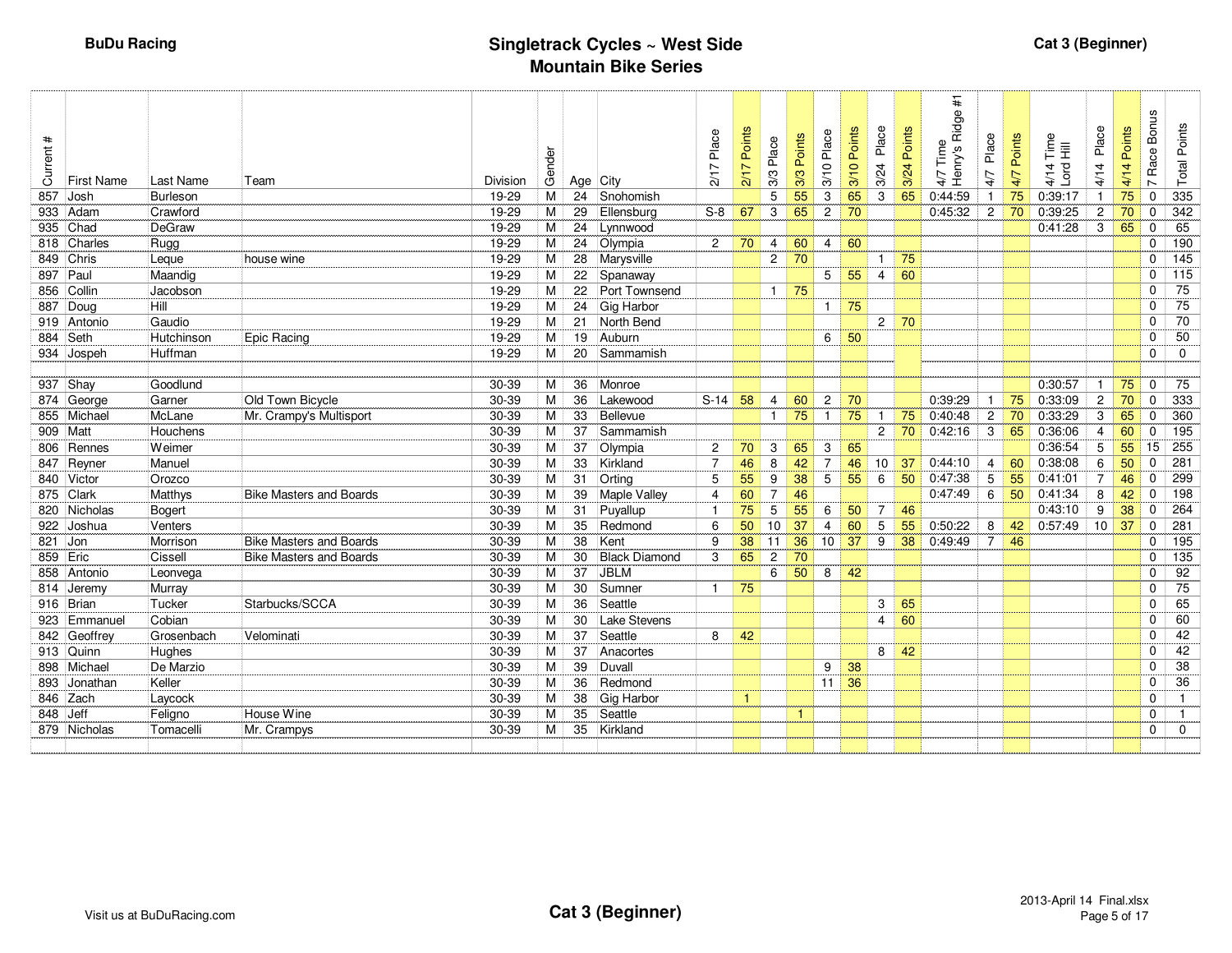| $\ddot{}$<br>Current<br>850 | <b>First Name</b><br>Steven | Last Name<br>Moe | Team                                | Division<br>40-49 | Gender<br>M | Age<br>41 | City<br>Kingston    | 2/17 Place     | Points<br>2/17 | 3/3 Place<br>5 | 3/3 Points<br>55 | Place<br>3/10<br>$\overline{2}$ | 3/10 Points<br>70 | Place<br>3/24<br>$\boldsymbol{2}$ | Points<br>3/24<br>70 | $\pm$<br>4/7 Time<br>Henry's Ridge #<br>0:41:40 | Place<br>4/7<br>$\overline{1}$ | 4/7 Points<br>75 | Time<br>4/14 Tim<br>Lord Hill<br>0:34:28 | Place<br>4/14  | Points<br>4/14<br>75 | <b>Bonus</b><br>Race<br>$\overline{ }$<br>0 | <b>Total Points</b><br>345 |
|-----------------------------|-----------------------------|------------------|-------------------------------------|-------------------|-------------|-----------|---------------------|----------------|----------------|----------------|------------------|---------------------------------|-------------------|-----------------------------------|----------------------|-------------------------------------------------|--------------------------------|------------------|------------------------------------------|----------------|----------------------|---------------------------------------------|----------------------------|
| 939 C.                      |                             | Franssen         |                                     | 40-49             | M           | 49        | Anacortes           |                |                |                |                  |                                 |                   |                                   |                      |                                                 |                                |                  | 0:35:13                                  | $\overline{2}$ | 70                   | 0                                           | 70                         |
|                             | 882 Marc                    | Garoutte         | Epic Racing                         | 40-49             | М           | 47        | Auburn              |                |                |                |                  | $\overline{4}$                  | 60                | 5                                 | 55                   | 0:43:06                                         | $\overline{2}$                 | 70               | 0:37:45                                  | 3              | 65                   | 0                                           | 250                        |
|                             | 918 Kenneth                 | Hiatt            |                                     | 40-49             | М           | 46        | <b>Woodinville</b>  |                |                |                |                  |                                 |                   | 13                                | 34                   | 1:00:56                                         | $\overline{4}$                 | 60               | 0:44:24                                  | $\overline{4}$ | 60                   | 0                                           | 154                        |
| 910 Jun                     |                             | De Ocampo        | Project 529                         | 40-49             | м           | 46        | Redmond             |                |                |                |                  |                                 |                   | 10                                | 37                   | <b>DNF</b>                                      |                                | $\mathbf{1}$     | 0:45:24                                  | 5              | 55                   | 0                                           | 93                         |
|                             | 854 Peter                   | Maxwell          |                                     | 40-49             | М           | 42        | Enumclaw            |                |                | 3              | 65               | 6                               | 50                | $\overline{4}$                    | 60                   | 0:45:21                                         | $3 \mid$                       | 65               |                                          |                |                      | 0                                           | 240                        |
|                             | 827 Bradley                 | Karvasek         | Cucina Fresca                       | 40-49             | M           | 47        | Issaquah            | $\overline{c}$ | 70             | $\mathbf{1}$   | 75               | $\overline{5}$                  | 55                |                                   |                      |                                                 |                                |                  |                                          |                |                      | 0                                           | $\overline{200}$           |
|                             | 809 Christopher             | Clifford         |                                     | 40-49             | М           | 48        | Tacoma              | $\overline{1}$ | 75             | $\overline{c}$ | $\overline{70}$  |                                 |                   |                                   |                      |                                                 |                                |                  |                                          |                |                      | 0                                           | $\frac{145}{145}$          |
| 851                         | James                       | Shaver           | <b>Broken Spoke Racing</b>          | 40-49             | M           | 46        | Port Hadlock        |                |                | 4              | 60               |                                 |                   | 6                                 | 50                   |                                                 |                                |                  |                                          |                |                      | 0                                           | $\frac{110}{110}$          |
|                             | 880 Michael                 | Levenson         | Mr Crampy's                         | 40-49             | M           | 47        | Duvall              |                |                |                |                  | $\overline{7}$                  | 46                | $\overline{7}$                    | 46                   |                                                 |                                |                  |                                          |                |                      | 0                                           | 92                         |
| 881 Kyle                    |                             | Watson           | Mr Crampy's                         | 40-49             | М           | 40        | redmond             |                |                |                |                  | $\mathbf{1}$                    | 75                |                                   |                      |                                                 |                                |                  |                                          |                |                      | 0                                           | 75                         |
| 906 Neil                    |                             | Rixe             |                                     | 40-49             | M           | 47        | Coupeville          |                |                |                |                  |                                 |                   | $\overline{1}$                    | 75                   |                                                 |                                |                  |                                          |                |                      | 0                                           | $\overline{75}$            |
| 813 Kent                    |                             | Moffitt          |                                     | 40-49             | M           | 44        | Fircrest            | 3              | 65             |                |                  |                                 |                   |                                   |                      |                                                 |                                |                  |                                          |                |                      | 0                                           | 65                         |
|                             | 886 Damon                   | Gjording         | Mr.Crampys                          | 40-49             | M           | 40        | Sammamish           |                |                |                |                  | 3 <sup>1</sup>                  | 65                |                                   |                      |                                                 |                                |                  |                                          |                |                      | 0                                           | 65                         |
|                             | $927$ Hans                  | Lund             |                                     | 40-49             | M           | 46        | Bellevue            |                |                |                |                  |                                 |                   | 3                                 | 65                   |                                                 |                                |                  |                                          |                |                      | 0                                           | 65                         |
| 871 Nyer                    |                             | Brittain         | <b>Inspired Ride</b>                | 40-49             | М           | 43        | Puyallup            |                |                | 6              | 50               |                                 |                   |                                   |                      |                                                 |                                |                  |                                          |                |                      | 0                                           | $\overline{50}$            |
|                             | 895 Scott                   | Price            |                                     | 40-49             | М           | 49        | Tacoma              |                |                |                |                  | 8                               | 42                |                                   |                      |                                                 |                                |                  |                                          |                |                      | 0                                           | 42                         |
|                             | 921 Mike                    | Carroll          |                                     | 40-49             | M           | 49        | Coupeville          |                |                |                |                  |                                 |                   | 8                                 | 42                   |                                                 |                                |                  |                                          |                |                      | 0                                           | 42                         |
|                             | 925 Greg                    | Gizinski         |                                     | 40-49             | М           | 46        | Seattle             |                |                |                |                  |                                 |                   | 9                                 | 38                   |                                                 |                                |                  |                                          |                |                      | 0                                           | 38                         |
|                             | 900 Christopher             | Pope             |                                     | 40-49             | М           | 48        | Freeland            |                |                |                |                  |                                 |                   | 11                                | 36                   |                                                 |                                |                  |                                          |                |                      | 0                                           | $\overline{36}$            |
| 917 Tim                     |                             | Gramley          |                                     | 40-49             | M           | 42        | Woodinville         |                |                |                |                  |                                 |                   | $\overline{12}$                   | 35                   |                                                 |                                |                  |                                          |                |                      | 0                                           | $\overline{35}$            |
|                             | 889 Chris                   | Whyte            |                                     | 40-49             | M           | 42        | Kirkland            |                |                |                |                  |                                 |                   |                                   |                      |                                                 |                                |                  |                                          |                |                      | 0                                           | $\mathbf 0$                |
|                             | 928 Adrian                  | Miller           |                                     | 40-49             | М           | 45        | Redmond             |                |                |                |                  |                                 |                   |                                   |                      |                                                 |                                |                  |                                          |                |                      | 0                                           | $\mathbf 0$                |
|                             |                             |                  |                                     |                   |             |           |                     |                |                |                |                  |                                 |                   |                                   |                      |                                                 |                                |                  |                                          |                |                      |                                             |                            |
| 805                         | Jon                         | Nelson           | <b>Bike Masters and Boards</b>      | $50+$             | М           | 58        | Maple Valley        | 5              | 55             | 6              | 50               | 3                               | 65                | 6                                 | 50                   | 0:52:22                                         | $\mathbf{1}$                   | 75               | 0:45:04                                  | $\mathbf{1}$   | 75                   | 15                                          | 370                        |
|                             | 828 Steve                   | Hunt             |                                     | $50+$             | M           | 54        | <b>Lake Stevens</b> | 4              | 60             | 5              | 55               | $\overline{4}$                  | 60                | $\overline{4}$                    | 60                   | 0:52:32                                         | $\overline{c}$                 | 70               | 0:45:26                                  | $\overline{c}$ | 70                   | $\mathbf 0$                                 | 375                        |
| 920                         | John                        | Lewis            |                                     | $50+$             | M           | 52        | Anacortes           |                |                |                |                  |                                 |                   | 3                                 | 65                   |                                                 |                                |                  | 0:45:42                                  | 3              | 65                   | $\mathbf 0$                                 | 130                        |
|                             | 810 Kevin                   | Golic            | Snoqualmie Valley Velo              | $50+$             | M           | 57        | North Bend          | $\mathbf{1}$   | 75             | $\overline{c}$ | 70               | $\mathbf{1}$                    | 75                | $\overline{1}$                    | 75                   |                                                 |                                |                  |                                          |                |                      | $\Omega$                                    | 295                        |
| 867 Jeff                    |                             | Skor             | Old Town Bicycle                    | $50+$             | М           | 51        | Tacoma              |                |                | 3              | 65               | $\overline{2}$                  | 70                |                                   |                      |                                                 |                                |                  |                                          |                |                      | 0                                           | 135                        |
| 862 Paul                    |                             | Dinger           | Cucina Fresca                       | $50+$             | М           | 50        | Newcastle           |                |                | $\mathbf{1}$   | 75               |                                 |                   |                                   |                      |                                                 |                                |                  |                                          |                |                      | 0                                           | $\overline{75}$            |
|                             | 824 Scott                   | Holmes           |                                     | $50+$             | М           | 59        | Kirkland            | $\overline{2}$ | 70             |                |                  |                                 |                   |                                   |                      |                                                 |                                |                  |                                          |                |                      | 0                                           | 70                         |
|                             | 905 Mark                    | Hankins          |                                     | $50+$             | М           | 57        | Seattle             |                |                |                |                  |                                 |                   |                                   | $2 \mid 70$          |                                                 |                                |                  |                                          |                |                      | 0                                           | 70                         |
|                             | 804 Mark                    | Kantor           | Blue Rooster/Sports Medicine Clinic | $50+$             | М           | 56        | Seatttle            | 3              | 65             |                |                  |                                 |                   |                                   |                      |                                                 |                                |                  |                                          |                |                      | 0                                           | 65                         |
| 853                         | Mark                        | Michel           | 884                                 | $50+$             | М           | 50        | Lakebay             |                |                | 4              | 60               |                                 |                   |                                   |                      |                                                 |                                |                  |                                          |                |                      | 0                                           | 60                         |
| 876 Carl                    |                             | Ledbetter        | Project 529                         | $50+$             | М           | 50        | Mercer Island       |                |                |                |                  | 5                               | 55                |                                   |                      |                                                 |                                |                  |                                          |                |                      | 0                                           | 55                         |
|                             | 902 Chris                   | Fry              |                                     | $50+$             | М           | 55        | Olympia             |                |                |                |                  |                                 |                   | $\overline{5}$                    | 55                   |                                                 |                                |                  |                                          |                |                      | 0                                           | 55                         |
|                             | 870 William                 | McDonnell        |                                     | $50+$             | М           | 50        | Seattle             |                |                | $\overline{7}$ | 46               |                                 |                   |                                   |                      |                                                 |                                |                  |                                          |                |                      | 0                                           | $\overline{46}$            |
| 829 Tom                     |                             | Halverson        |                                     | $50+$             | м           | 53        | Seattle             |                | $\mathbf{1}$   |                |                  |                                 |                   |                                   |                      |                                                 |                                |                  |                                          |                |                      | 0                                           | $\mathbf{1}$               |
| 899                         | Joel                        | Dodds            | Voler / Bicycle Centres             | $50+$             | М           | 51        | Everett             |                |                |                |                  |                                 |                   |                                   | $\mathbf{1}$         |                                                 |                                |                  |                                          |                |                      | 0                                           | $\mathbf{1}$               |
|                             | 930 James                   | Jordan           | <b>Bike Masters</b>                 | $50+$             | М           |           | 51 Maple Valley     |                |                |                |                  |                                 |                   |                                   |                      |                                                 |                                |                  |                                          |                |                      | 0                                           | $\mathbf 0$                |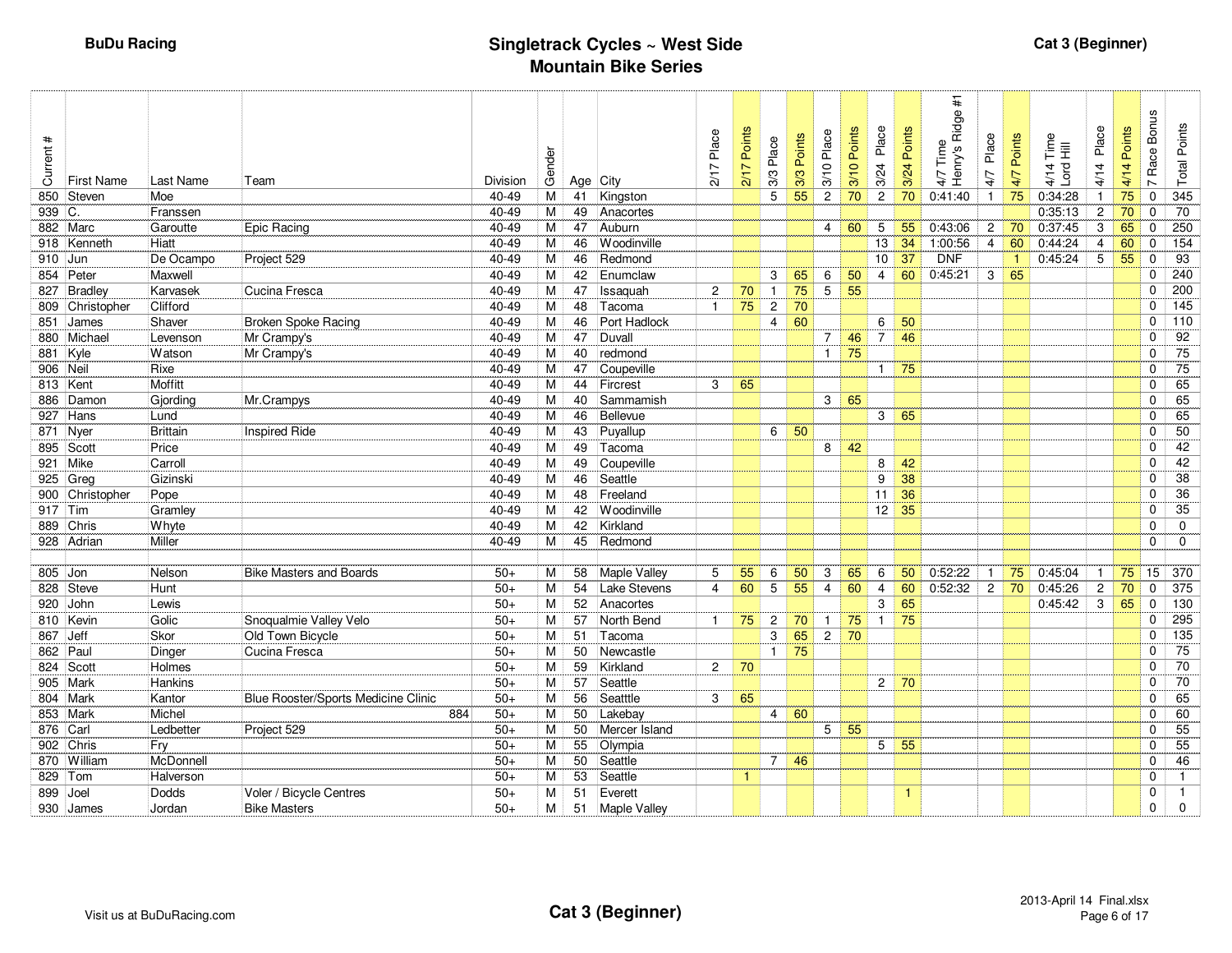| sponsors: | Please support the following |                    | <b>Single Track Cycles</b><br>Center Cycle, Cycle Therapy, Fresbar, Kirkland Bicycle, Old Town Bicycle, Pedal Dynamics, Peterson Bicycle, Phil's South Side<br>Cyclery, Second Ascent, Snohomish Bicycles, and Skagit Cycle |                |         |          |                    |                |                  |                |               |                |             |                 |                                  |                                 |               |             |                              |            |                              |                            |                 |
|-----------|------------------------------|--------------------|-----------------------------------------------------------------------------------------------------------------------------------------------------------------------------------------------------------------------------|----------------|---------|----------|--------------------|----------------|------------------|----------------|---------------|----------------|-------------|-----------------|----------------------------------|---------------------------------|---------------|-------------|------------------------------|------------|------------------------------|----------------------------|-----------------|
|           | Bike # First Name            | Last Name          | Team                                                                                                                                                                                                                        | Division       | Gender  |          | Age City           | 7 Place<br>21  | 2/17 Points      | 3/3 Place      | Points<br>3/3 | 3/10 Place     | 3/10 Points | 3/24 Place      | 3/24 Points                      | 4/7 Time<br>Henry's<br>Ridge #1 | Place<br>4/14 | 4/14 Points | 4/14 Time<br>Lord Hill       | 4/14 Place | 4/14 Points                  | 7 Race<br>Bonus            | Total Points    |
|           | 374 Cassie                   | Ross               | <b>Broken Spoke Racing</b>                                                                                                                                                                                                  | 18&Under       | F.      |          | 16 Port Townsend   |                |                  | $\overline{1}$ | 100           |                |             |                 |                                  |                                 |               |             |                              |            |                              | $\mathbf 0$                | 100             |
|           | 356 Lisa                     | Toner              | Peterson/ Spokeswoman                                                                                                                                                                                                       | 19-29          | F       | 27       | Seattle            | $\overline{1}$ | 100              |                |               | $\overline{1}$ | 100         |                 |                                  | $1:19:07.8$ 1 100               |               |             |                              |            |                              | $\mathbf 0$                | 300             |
|           | 271 Andrea                   | Nesbitt            | Ellensburg ReCycle Shop                                                                                                                                                                                                     | 19-29          | F.      | 27       | Ellensburg         | $\overline{2}$ | 95               | $\mathbf{1}$   | 100           |                |             |                 |                                  |                                 |               |             |                              |            |                              | $\mathbf 0$                | 195             |
|           | 470 Cathy                    | Warland            | Peterson/ Spokeswoman                                                                                                                                                                                                       | 19-29          | F.      | 29       | Seattle            |                |                  |                |               |                |             | 3 <sup>1</sup>  | 90                               | $1:07:14.7$ 3 90                |               |             |                              |            |                              | $\mathbf 0$                | 180             |
|           | 494 Anna-Marye               | Rook               |                                                                                                                                                                                                                             | 19-29          | F.      | 26       | Seattle            |                |                  |                |               |                |             | 1               | 100                              |                                 |               |             |                              |            |                              | 0                          | 100             |
|           | 509 Sarah                    | Atwood             | Team Group Health                                                                                                                                                                                                           | 19-29          | F.      | 29       | Duvall             |                |                  |                |               |                |             | 2               | 95                               |                                 |               |             |                              |            |                              | $\mathbf 0$                | $\overline{95}$ |
|           | 517 Kayla                    | Dantzlov           | Peterson/ Spokeswoman                                                                                                                                                                                                       | 19-29          | F       | 24       | Issaquah           |                |                  |                |               |                |             |                 |                                  | $1:01:53.8$ 2                   |               | 95          |                              |            |                              | $\mathbf 0$                | $\overline{95}$ |
|           | 389 Amber                    | Nash               |                                                                                                                                                                                                                             | 19-29          | F.      | 28       | Stanwood           |                |                  |                | $\mathbf{1}$  |                |             |                 |                                  |                                 |               |             |                              |            |                              | $\Omega$                   | $\mathbf{1}$    |
|           |                              |                    |                                                                                                                                                                                                                             |                |         |          |                    |                |                  |                |               |                |             |                 |                                  |                                 |               |             |                              |            |                              |                            |                 |
|           | 368 Dana                     | Wolf               |                                                                                                                                                                                                                             | 30-39          | F.      | 35       | Seattle            |                |                  | 5              | 80            |                |             | $\overline{2}$  |                                  | $95$   1:18:42.2                | $\mathbf{1}$  |             | $100$ 1:20:19.7 1            |            | 100                          | 0                          | 375             |
|           | 521 Jennifer                 | Potter             | <b>COGnatives</b>                                                                                                                                                                                                           | 30-39          | F.      |          | 31 Seattle         | $B-1$          | 75               | 3              | 90            | $\mathbf{2}$   | 95          |                 |                                  |                                 |               |             | $1:20:16.3$ 2 95 1:23:13.1 2 |            | 95                           | $\mathbf 0$                | 450             |
|           | 401 Leah                     | Kiviat             | Jacks Bicycle Center/Homegrown                                                                                                                                                                                              | 30-39          | F       | 39       | Burlington         |                |                  | 6              | 75            |                |             |                 | $5 \mid 80$                      |                                 |               |             | 1:23:49.8 3                  |            | 90                           | $\mathbf 0$                | 245             |
|           | 533 Katherine                | Jackson            | <b>Sturdy Bitch Racing</b>                                                                                                                                                                                                  | 30-39          | F.      | 37       | Seattle            |                |                  |                |               |                |             |                 |                                  |                                 |               |             | <b>DNF</b>                   |            | $\mathbf{1}$                 | $\mathbf 0$                | $\mathbf{1}$    |
|           | 289 Kirsten                  | Jensen             | <b>Trailhead Racing</b>                                                                                                                                                                                                     | 30-39          | F       | 35       | Bellingham         | $\overline{c}$ | 95               | $\overline{1}$ | 100           | $\overline{1}$ | 100         | $1 \cdot$       | 100                              |                                 |               |             |                              |            |                              | $\mathbf 0$                | 395             |
|           | 319 Sara                     | Rigel              | Mafia Racing NW                                                                                                                                                                                                             | 30-39          | F       | 37       | Seattle            | 6              | 75               |                |               | 3              | 90          | 9               | 63                               |                                 |               |             |                              |            |                              | $\mathbf 0$                | 228             |
|           | 327 Kelly                    | Purnell            |                                                                                                                                                                                                                             | 30-39          | F.      | 30       | Seattle            | $\overline{7}$ | 71               | $\overline{4}$ | 85            |                |             | 10 <sup>1</sup> | 62                               |                                 |               |             |                              |            |                              | $\Omega$                   | 218             |
|           | 413 Erin                     | Roe                | GL6                                                                                                                                                                                                                         | 30-39          | F       | 32       | Olympia            |                |                  | $\overline{c}$ | 95            |                |             | $\overline{4}$  | 85                               |                                 |               |             |                              |            |                              | $\mathbf 0$                | 180             |
|           | 488 Jessie                   | Scott              | <b>TGH</b>                                                                                                                                                                                                                  | 30-39          | F       | 33       | Seattle            |                |                  |                |               |                |             | 3               | 90                               | 0:58:10.8                       | 3             | 90          |                              |            |                              | $\Omega$                   | 180             |
|           | 314 Carla                    | <b>Brock</b>       |                                                                                                                                                                                                                             | 30-39          | F.      | 39       | Issaquah           | $\overline{4}$ | 85               |                | $\mathbf{1}$  |                |             | $\overline{7}$  | 71                               |                                 |               |             |                              |            |                              | $\Omega$                   | 157             |
|           | 326 Yumay                    | Chang              | <b>Fischer Plumbing Cycling Team</b>                                                                                                                                                                                        | 30-39          | F       | 37       | Redmond            | $\mathbf{1}$   | 100              |                |               |                |             |                 |                                  |                                 |               |             |                              |            |                              | $\Omega$                   | 100             |
|           | 288 Nicole                   | Gunton             |                                                                                                                                                                                                                             | 30-39          | F.      | 37       | Maple Valley       | 3              | 90               |                |               |                |             |                 |                                  |                                 |               |             |                              |            |                              | $\mathbf 0$                | 90              |
|           | 339 Sabrina                  | Hendrick           | Fischer Plumbing Cycling Team                                                                                                                                                                                               | 30-39          | F       | 37       | Seattle            | 5              | 80               |                |               |                |             |                 |                                  |                                 |               |             |                              |            |                              | $\mathbf 0$                | 80              |
|           | 495 Alyson                   | Indrunas           | Homegrown Racing                                                                                                                                                                                                            | 30-39          | F.      |          | 39 Bellingham      |                |                  |                |               |                |             | 6               | 75                               |                                 |               |             |                              |            |                              | $\mathbf 0$                | $\overline{75}$ |
|           | 474 Alicia                   | Riley              |                                                                                                                                                                                                                             | 30-39          | F.      |          | 31 Walla Walla     |                |                  |                |               |                |             | 8               | 67                               |                                 |               |             |                              |            |                              | $\Omega$                   | 67              |
|           |                              |                    |                                                                                                                                                                                                                             |                |         |          |                    |                |                  |                |               |                |             |                 |                                  |                                 |               |             |                              |            |                              |                            |                 |
|           | 305 Amy                      | Josefczyk          | Epic Racing                                                                                                                                                                                                                 | 40-49          | F.      |          | 40 Seattle         | $\mathbf{1}$   | 100 <sub>1</sub> | 3              | 90            | 3              | 90          | $\overline{2}$  | 95                               |                                 |               |             | $1:22:55.5$ 1                |            | 100                          | $\mathbf 0$                | 475             |
|           | 443 Susan                    | Rowlee             |                                                                                                                                                                                                                             | 40-49          | F       |          | 45 Mill Creek      |                |                  |                |               |                |             | 5               | 80                               | $0:58:10.2$ 3                   |               |             | $90$ 1:26:40.4 2             |            | 95                           | $\mathbf 0$                | 265             |
|           | 275 Tina                     | Rainforth          | <b>Blue Rooster Racing</b>                                                                                                                                                                                                  | 40-49          | F       |          | 48 Mukilteo        |                |                  | 2              | 95            | 6              | 75          |                 | $\mathbf{1}$                     |                                 |               |             | $1:36:00.2$ 3                |            | 90                           | 15                         | 276             |
|           | 251 Nadja                    | <b>Baker</b>       | Muddbunnies Racing                                                                                                                                                                                                          | 40-49          | F.      | 41       | Anacortes          | 4              | 85               |                |               | $\overline{7}$ | 71          |                 |                                  | $1:01:19.1$ 4                   |               | 85          | $1:37:39.9$ 4                |            | 85                           | 15                         | 342             |
| 532 Jill  |                              | Bodnar             |                                                                                                                                                                                                                             | 40-49          | F.      | 42       | Seattle            |                |                  |                |               |                |             |                 |                                  |                                 |               |             | $1:37:53.6$ 5                |            | 80                           | $\mathbf 0$                | 80              |
|           | 307 Christie                 | Fix                | Mafia Racing NW                                                                                                                                                                                                             | 40-49          | F.      | 42       | Seattle            |                | $\vert$ 1        | $\overline{1}$ | 100           | $\overline{2}$ | 95          | 3 <sup>1</sup>  | 90                               |                                 |               |             | <b>DNF</b><br><b>DNF</b>     |            | $\mathbf{1}$<br>$\mathbf{1}$ | $\mathbf 0$                | 287             |
|           | 257 Susan                    | Clementson         | <b>Sturdy Bitch Racing</b>                                                                                                                                                                                                  | 40-49<br>40-49 | F       | 47       | Bothell<br>Olympia |                |                  |                |               |                | 85          | 6               |                                  | 75 1:22:59.4                    |               | 1 100       |                              |            |                              | $\mathbf 0$<br>$\mathbf 0$ | 176<br>175      |
|           | 325 Debbie<br>469 Sandrine   | Driver<br>Mcfadden | Ragnarok<br>JLVelo Ambassadors                                                                                                                                                                                              | 40-49          | F.<br>F | 44<br>46 | Bothell            | 3<br>$B-1$     | 90<br>75         |                |               | $\overline{4}$ |             |                 | $7 \overline{\smash{\big)}\ 71}$ |                                 |               |             |                              |            |                              | $\mathbf 0$                | 146             |
|           | 438 Katie                    | Poinier            | Team Group Health                                                                                                                                                                                                           | 40-49          | F.      |          | 40 Seattle         |                |                  |                |               | $\mathbf{1}$   | 100         |                 |                                  |                                 |               |             |                              |            |                              | $\mathbf 0$                | 100             |
|           | 475 Kathy                    | Rogers             |                                                                                                                                                                                                                             | 40-49          | F.      | 46       | Seattle            |                |                  |                |               |                |             |                 | $1\vert 100 \vert$               |                                 |               |             |                              |            |                              | $\mathbf 0$                | 100             |
|           | 287 Leslie                   | Copper             | <b>EPIC Racing</b>                                                                                                                                                                                                          | 40-49          | F.      |          | 47 Portland        | $\overline{2}$ | 95               |                |               |                |             |                 |                                  |                                 |               |             |                              |            |                              | $\Omega$                   | $\overline{95}$ |
|           | 515 Jenn                     | Sinclair           |                                                                                                                                                                                                                             | 40-49          | F.      |          | 40 Port Orchard    |                |                  |                |               |                |             |                 |                                  | 1:25:34.8 2                     |               | 95          |                              |            |                              | $\mathbf 0$                | 95              |
|           | 442 Becky The Crusher        | Wilson             | <b>Allegro Cyclery</b>                                                                                                                                                                                                      | 40-49          | F       | 43       | Walla Walla        |                |                  |                |               |                |             |                 | $4 \mid 85$                      |                                 |               |             |                              |            |                              | $\Omega$                   | 85              |
| 437 LB    |                              | Kregenow           | Team Group Health                                                                                                                                                                                                           | 40-49          | F       | 47       | Seattle            |                |                  |                |               | 5              | 80          |                 |                                  |                                 |               |             |                              |            |                              | $\mathbf 0$                | 80              |
|           | 267 Sarah                    | Laing              | Epic Racing                                                                                                                                                                                                                 | 40-49          | F       |          | 44 Olympia         |                | $\mathbf{1}$     |                |               |                |             |                 |                                  |                                 |               |             |                              |            |                              | 0                          | $\overline{1}$  |
|           |                              |                    |                                                                                                                                                                                                                             |                |         |          |                    |                |                  |                |               |                |             |                 |                                  |                                 |               |             |                              |            |                              |                            |                 |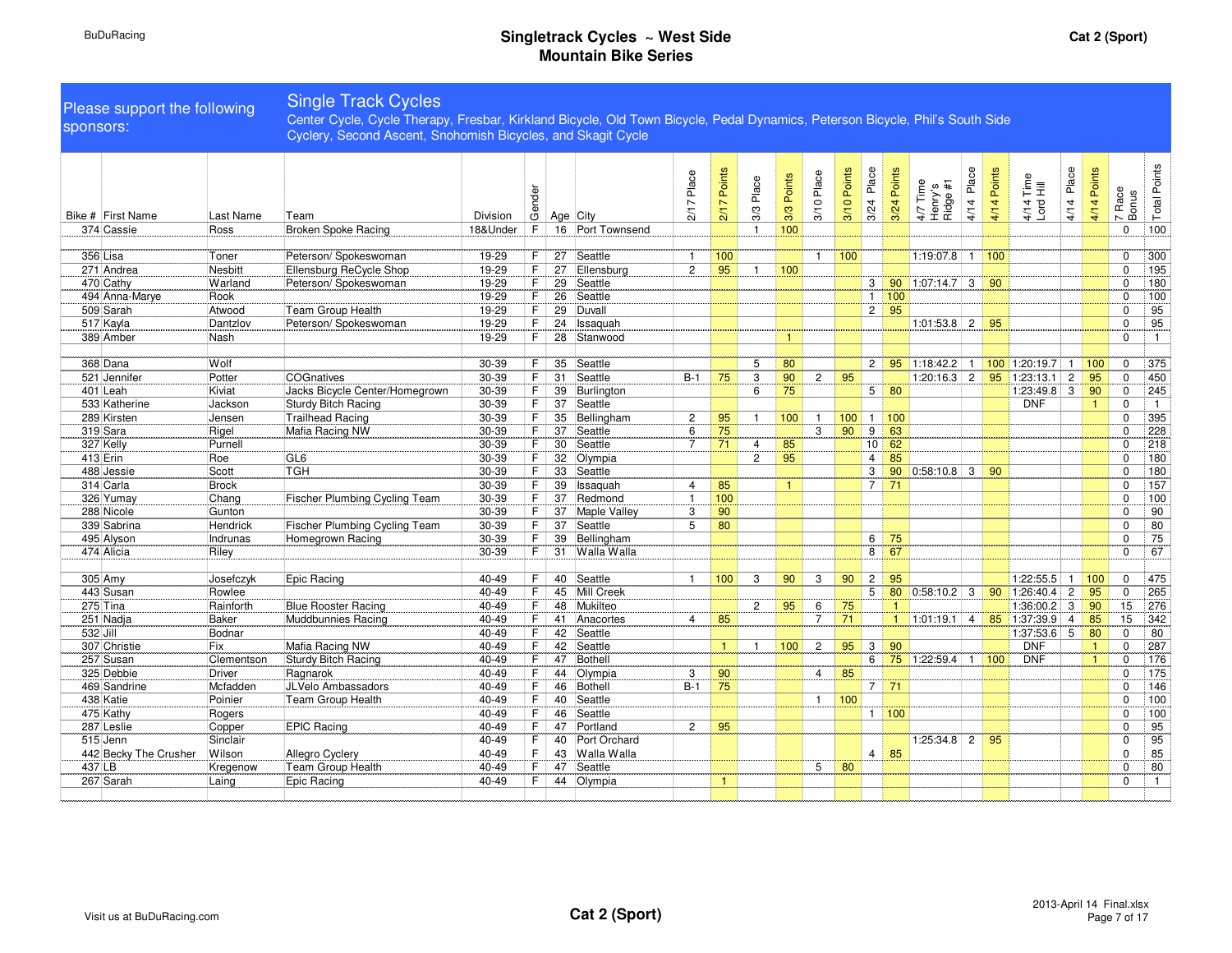| Bike # First Name      | Last Name          | Team                           | Division | Gender         |          | Age City                 | 2/17 Place     | 2/17 Points | 3/3 Place      | 3/3 Points | 3/10 Place     | 3/10 Points | 3/24 Place     | 3/24 Points               | 4/7 Time<br>Henry's<br>Ridge #1 | 4/14 Place     | 4/14 Points | 4/14 Time<br>Lord Hill | Place<br>4/14  | 4/14 Points  | Race<br>Bonus<br>$\overline{a}$ | Total Points |
|------------------------|--------------------|--------------------------------|----------|----------------|----------|--------------------------|----------------|-------------|----------------|------------|----------------|-------------|----------------|---------------------------|---------------------------------|----------------|-------------|------------------------|----------------|--------------|---------------------------------|--------------|
| 258 Lisa               | Coyne              |                                | $50+$    | F              | 54       | Seattle                  | $\overline{1}$ | 100         |                |            | $\mathbf{1}$   | 100         |                |                           | 1:15:47.5                       | $\mathbf{1}$   |             | 100 1:15:29.9          | $\mathbf{1}$   | 100          | $\mathbf 0$                     | 400          |
| 370 Cheryl             | Batty              | Muddbunnies                    | $50+$    | F              | 51       | Bellingham               |                |             | $\overline{2}$ | 95         |                |             | $\overline{2}$ | 95                        | 0:58:02.7                       | $\overline{4}$ |             | 85 1:23:25.7           | $\overline{2}$ | 95           | $\Omega$                        | 370          |
| 441 Lori               | <b>Brazel</b>      | Old Town Bicycle               | $50+$    | F              | 51       | Federal Way              | $\overline{c}$ | 95          | $\mathbf{1}$   | 100        | $\overline{2}$ | 95          |                |                           | 1:19:48.8                       | 3              |             | 90 1:29:07.6           | 3              | 90           | 15                              | 485          |
| 290 Sheryl             | Johnson            |                                | $50+$    | F              | 58       | Silverdale               | 3              | 90          | 3              | 90         | $\overline{4}$ | 85          | 3 <sup>1</sup> | 90                        | 1:01:31.0                       | 5 <sup>5</sup> |             | 80 1:37:24.4 4         |                | 85           | 0                               | 520          |
| 445 Jennifer           | Everhard           | <b>Fischer Plumbing</b>        | $50+$    | F              | 52       | Bellevue                 |                |             |                |            |                |             |                |                           | 1   100   1:16:44.3             | $\overline{2}$ | 95          |                        |                |              | 0                               | 195          |
| 419 Kirstin            | Sandaas            | Team Group Health              | $50+$    | F              | 50       | Bellevue                 |                |             |                |            | 3              | 90          |                |                           |                                 |                |             |                        |                |              | 0                               | 90           |
| 386 Katie              | Savage             |                                | $50+$    | F              | 56       | Poulsbo                  |                |             | $\overline{4}$ | 85         |                |             |                |                           |                                 |                |             |                        |                |              | 0                               | 85           |
| 453 Lori               | Sledge             | Group Health                   | $50+$    | F              | 50       | Seatte                   |                |             |                |            |                |             |                | $\mathbf{1}$              |                                 |                |             |                        |                |              | 0                               | $\mathbf{1}$ |
|                        |                    |                                | 18&Under | M              | 16       | Port Townsend            |                |             | 3              | 90         | 3              | 90          | $\mathbf{2}$   | 95                        |                                 |                |             | $1:05:14.4$ 1          |                | 100          | 0                               |              |
| 379 Luca               | Freier<br>Harrison |                                | 18&Under | М              |          |                          | $\overline{1}$ | 100         | 6              | 75         | $\overline{4}$ | 85          | $\overline{3}$ | 90                        |                                 |                |             |                        | $\overline{c}$ | 95           | 0                               | 375          |
| 504 Silas<br>372 Kevin | Johnson            | <b>Bike Masters</b>            | 18&Under | М              | 16<br>18 | Issaquah<br>Maple Valley | $B-1$          | 75          | $\overline{4}$ | 85         | 5              | 80          | 6 <sup>1</sup> | 75                        |                                 |                |             | 1:11:23.7<br>1:15:03.1 | 3              | 90           | 0                               | 445<br>405   |
| 425 Oliver             | Parish             |                                | 18&Under | М              | 15       | Port Townsend            |                |             |                |            | 8              | 67          |                |                           |                                 |                |             | 1:15:17.3              | $\overline{4}$ | 85           | $\Omega$                        | 152          |
| 385 Kody               | Raymond            | Old Town Bicycle               | 18&Under | м              | 16       | Olalla                   |                |             | 10             | 62         | 12             | 60          | 8 <sup>1</sup> | 67                        |                                 |                |             | 1:18:02.1              | 5              | 80           | $\Omega$                        | 269          |
| 527 Anthony            | Klimo              | Jack's Homegrown Racing        | 18&Under | M              | 15       | Bellingham               |                |             |                |            |                |             |                |                           |                                 |                |             | 1:19:12.5              | 6              | 75           | 0                               | 75           |
| 530 Alexander          | <b>Brady</b>       |                                | 18&Under | M              | 12       | Steilacoom               |                |             |                |            |                |             |                |                           |                                 |                |             | 1:25:57.1              | $\overline{7}$ | 71           | 0                               | 71           |
| 384 Steven             | Raymond            | Old Town Bicycle               | 18&Under | M              | 14       | Olalla                   |                |             | 9              | 63         | 11             | 61          | 10             | 62                        |                                 |                |             | 1:30:34.1              | 8              | 67           | 0                               | 253          |
| 529 Logan              | <b>Brady</b>       |                                | 18&Under | M              | 11       | Steilacoom               |                |             |                |            |                |             |                |                           |                                 |                |             | 1:43:27.4              | 9              | 63           | $\Omega$                        | 63           |
| 424 Andy               | Hull               | Olympic Orthopedics Associates | 18&Under | M              | 15       | Port Townsend            |                |             |                |            | $\overline{7}$ | 71          |                |                           |                                 |                |             | <b>DNF</b>             |                | $\mathbf{1}$ | $\Omega$                        | 72           |
| 396 Brennan            | Hodgins            |                                | 18&Under | М              | 12       | Mercer Island            | B-1            | 75          | 11             | 61         | 13             | 59          | 11             | 61                        |                                 |                |             |                        |                |              | $\Omega$                        | 256          |
| 383 Logan              | Roy                | Snoqualmie Valley Velo Club    | 18&Under | M              | 15       | North Bend               |                |             | 8              | 67         | 10             | 62          | $\overline{4}$ | 85                        |                                 |                |             |                        |                |              | $\Omega$                        | 214          |
| 381 Milo               | Steimle            | <b>Broken Spoke Racing</b>     | 18&Under | M              | 17       | Port Twnsend             |                |             | $\mathbf{1}$   | 100        | $\mathbf{1}$   | 100         |                |                           |                                 |                |             |                        |                |              | $\Omega$                        | 200          |
| 380 Joseph             | Tweiten            | <b>Broken Spoke Racing</b>     | 18&Under | M              | 17       | Port Townsend            |                |             | $\overline{2}$ | 95         | $\overline{2}$ | 95          |                |                           |                                 |                |             |                        |                |              | $\Omega$                        | 190          |
| 346 Darian             | Thomas             |                                | 18&Under | M              | 17       | Auburn                   | $\overline{2}$ | 95          | $\overline{7}$ | 71         |                |             |                |                           |                                 |                |             |                        |                |              | $\Omega$                        | 166          |
| 409 Kyle               | Sweeney            | Rad Racing NW                  | 18&Under | M              | 18       | Olympia                  |                |             | $\overline{5}$ | 80         | $\overline{9}$ | 63          |                |                           |                                 |                |             |                        |                |              | $\Omega$                        | 143          |
| 468 Benjamin           | King               |                                | 18&Under | М              | 12       | Anacortes                |                |             |                |            |                |             |                | $1\overline{100}$         |                                 |                |             |                        |                |              | $\Omega$                        | 100          |
| 299 Nicholas           | Zellerhoff         |                                | 18&Under | м              | 15       | Federal Way              | 3              | 90          |                |            |                |             |                |                           |                                 |                |             |                        |                |              | $\Omega$                        | 90           |
| 291 Brian              | Johnson            |                                | 18&Under | М              | 15       | Federal Way              | $\overline{4}$ | 85          |                |            |                |             |                |                           |                                 |                |             |                        |                |              | $\mathbf 0$                     | 85           |
| 490 Jared              | Vanhulle           |                                | 18&Under | M <sub>1</sub> | 16       | Duvall                   |                |             |                |            |                |             |                | $5 \overline{\smash{80}}$ |                                 |                |             |                        |                |              | $\Omega$                        | 80           |
| 423 Erik               | Pitkanen           |                                | 18&Under | M              | 16       | Gig Harbor               |                |             |                |            | 6              | 75          |                |                           |                                 |                |             |                        |                |              | 0                               | 75           |
| 465 Matthew            | Seemann            |                                | 18&Under | M              | 15       | Olympia                  |                |             |                |            |                |             | $\overline{7}$ | 71                        |                                 |                |             |                        |                |              | $\Omega$                        | 71           |
| 507 Brayden            | Buchanan           | Rad Racing NW                  | 18&Under | M              | 14       | Seattle                  |                |             |                |            |                |             | 9              | 63                        |                                 |                |             |                        |                |              | $\mathbf 0$                     | 63           |
| 418 Thomas             | Dean               |                                | 18&Under | M              |          | 13 Gig Harbor            |                |             |                |            | 14             | 58          |                |                           |                                 |                |             |                        |                |              | $\Omega$                        | 58           |
|                        |                    |                                |          |                |          |                          |                |             |                |            |                |             |                |                           |                                 |                |             |                        |                |              |                                 |              |
| 351 Erik               | Nilson             | <b>Plum Smugglers</b>          | 19-29    | M              | 25       | Renton                   | $\overline{4}$ | 85          | $\overline{2}$ | 95         | $\mathbf{1}$   | 100         |                | $\mathbf{1}$              | 1:03:45.5                       | $\vert$ 1      |             | $100$ 1:08:53.5 1      |                | 100          | $\mathbf 0$                     | 481          |
| 421 Collin             | Jacobsen           |                                | 19-29    | M              | 22       | Port Townsend            |                |             | $B-1$          | 75         | $\overline{2}$ | 95          | 3 <sup>1</sup> | 90                        | $1:04:24.8$ 2                   |                |             | 95 1:08:57.5           | $\overline{2}$ | 95           | $\mathbf 0$                     | 450          |
| 278 Stephen            | Snider             | Bike Masters + Boards          | 19-29    | M              | 29       | Kent                     | $\overline{7}$ | 71          | 3              | 90         | 3              | 90          | $\overline{5}$ | 80                        | $1:04:55.4$ 3                   |                | 90          |                        |                |              | $\Omega$                        | 421          |
| 415 Nathan             | Lama               |                                | 19-29    | М              | 24       | Arlington                |                |             | $\overline{4}$ | 85         | $\overline{5}$ | 80          | $\vert$ 7      | 71                        |                                 |                |             |                        |                |              | 0                               | 236          |
| 274 Aaron              | Pass               | Audi Cycling                   | 19-29    | M              | 27       | Seattle                  | $\overline{1}$ | 100         | $\mathbf{1}$   | 100        |                |             |                |                           |                                 |                |             |                        |                |              | 15                              | 215          |
| 320 Brian              | Sahlin             | Yeti ASR Carbon                | 19-29    | M              | 27       | Auburn                   | $\overline{c}$ | 95          |                |            |                |             |                |                           | 1:08:04.8                       | $\overline{4}$ | 85          |                        |                |              | $\Omega$                        | 180          |
| 363 Jerry              | Schliesman         |                                | 19-29    | M              | 28       | Puyallup                 | 5              | 80          |                |            |                |             | $\overline{2}$ | 95                        |                                 |                |             |                        |                |              | $\Omega$                        | 175          |
| 455 Andrew             | Erickson           | House Wine Racing              | 19-29    | M              | 26       | Seattle                  |                |             |                |            |                |             | 1              | 100                       |                                 |                |             |                        |                |              | $\Omega$                        | 100          |
| 293 Levi               | Knudson            |                                | 19-29    | M              | 25       | Gig Harbor               | 3              | 90          |                |            |                |             |                |                           |                                 |                |             |                        |                |              | $\Omega$                        | 90           |
| 433 Richard            | Wattles            |                                | 19-29    | M              | 27       | Seattle                  |                |             |                |            | $\overline{4}$ | 85          |                |                           |                                 |                |             |                        |                |              | $\Omega$                        | 85           |
| 461 Cameron            | Sloan              |                                | 19-29    | M              | 21       | Olympia                  |                |             |                |            |                |             | $\overline{4}$ | 85                        |                                 |                |             |                        |                |              | $\Omega$                        | 85           |
| 353 Kurt               | Litsinger          |                                | 19-29    | M              | 29       | Shoreline                | 6              | 75          |                |            |                |             |                |                           |                                 |                |             |                        |                |              | 0                               | 75           |
| 506 Dan                | Hoeppner           |                                | 19-29    | M              | 23       | <b>Granite Falls</b>     |                |             |                |            |                |             | 6              | 75                        |                                 |                |             |                        |                |              | $\Omega$                        | 75           |
| 366 Adam               | Crawford           |                                | 19-29    | М              | 29       | Ellensburg               | 8              | 67          |                |            |                |             |                |                           |                                 |                |             |                        |                |              | $\Omega$                        | 67           |
|                        |                    |                                |          |                |          |                          |                |             |                |            |                |             |                |                           |                                 |                |             |                        |                |              |                                 |              |
| 534 Zach               | Poehlman           |                                | 30-39    | M <sub>1</sub> | 35       | Anacortes                |                |             |                |            |                |             |                |                           |                                 |                |             | 1:02:30.5              | $\mathbf{1}$   | 100          | 0                               | 100          |
| 262 Thomas             | Farmer             | Epic Racing                    | 30-39    | М              | 31       | Everett                  | 6              | 75          | 3              | 90         | $\mathbf{1}$   | 100         | $\overline{7}$ | 71                        | $1:01:41.9$ 1                   |                |             | 100 1:03:57.4          | $\overline{2}$ | 95           | $\Omega$                        | 531          |
| 497 Lance              | Munselle           |                                | 30-39    | М              | 31       | Anacortes                |                |             |                |            |                |             | $\overline{2}$ | 95                        |                                 |                |             | 1:04:29.8              | 3              | 90           | 0                               | 185          |
| 404 Jalen              | Johansen           |                                | 30-39    | M              | 31       | Buckley                  | 19             | 53          | 7              | 71         | $\overline{7}$ | 71          |                |                           | $1:04:46.7$ 4                   |                |             | 85 1:06:02.3           | $\overline{4}$ | 85           | 0                               | 365          |
| 364 Matt               | Seguin             |                                | 30-39    | M              | 33       | Kirkland                 | 3              | 90          | $\overline{c}$ | 95         | $\overline{2}$ |             | 95   5         | 80                        | $1:02:17.3$ 2                   |                |             | 95 1:06:36.9 5         |                | 80           | 0                               | 535          |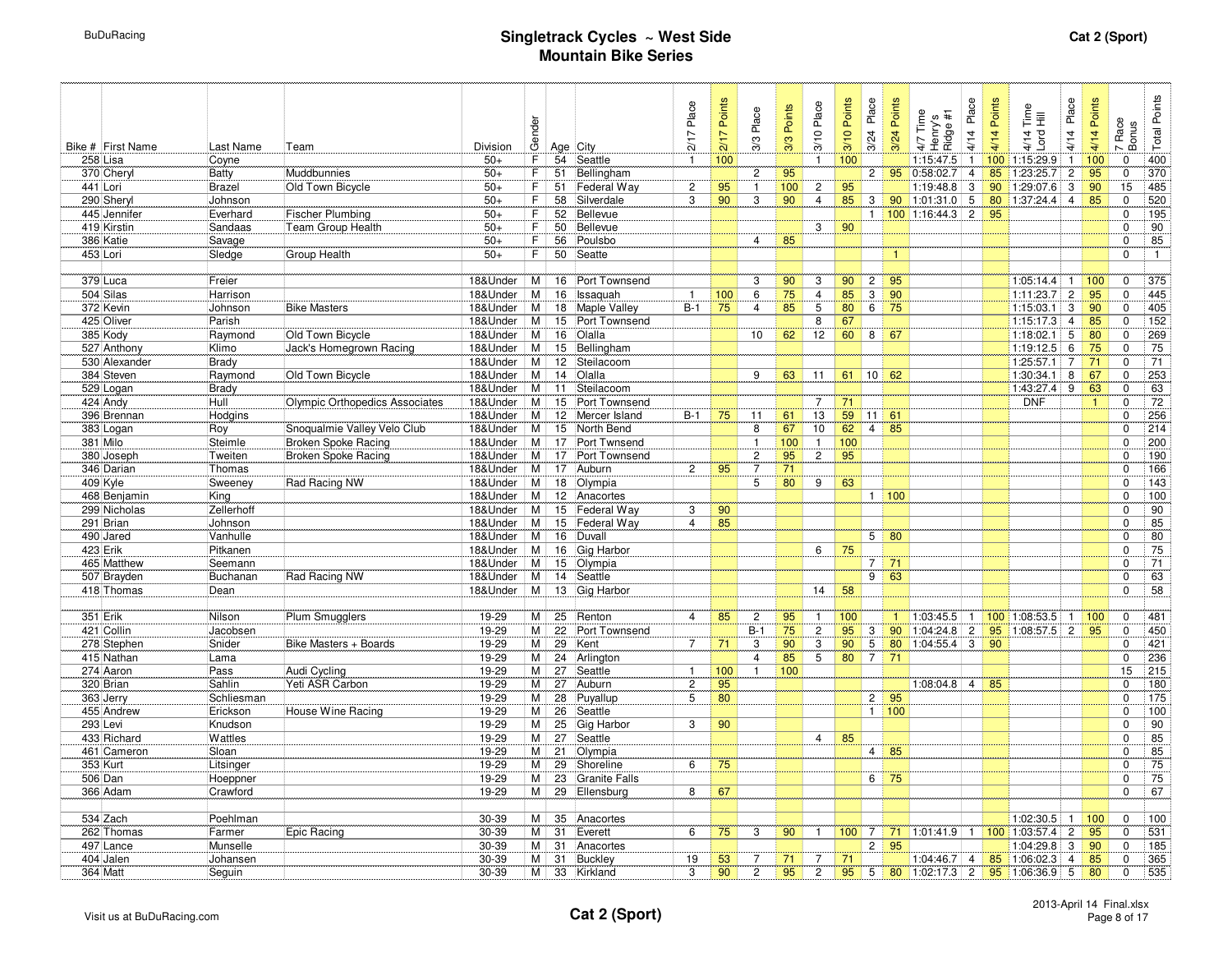|          |                          |                       |                                      |                | Gender   |          |                      | Place<br>2/17  | 2/17 Points  | Place          | 3/3 Points      | 3/10 Place     | 3/10 Points | Place<br>3/24   | Points<br>3/24     | Time<br>_თ $\pm$<br>4/7 Tim<br>Henry's<br>Ridge <del>1</del> | Place<br>4/14  | Points<br>4/14 | 4/14 Time<br>Lord Hill       | Place<br>4/14  | 4/14 Points  | Race<br>Bonus              | <b>Total Points</b> |
|----------|--------------------------|-----------------------|--------------------------------------|----------------|----------|----------|----------------------|----------------|--------------|----------------|-----------------|----------------|-------------|-----------------|--------------------|--------------------------------------------------------------|----------------|----------------|------------------------------|----------------|--------------|----------------------------|---------------------|
|          | Bike # First Name        | Last Name             | Team                                 | Division       |          |          | Age   City           |                |              | 3/3            |                 |                |             |                 |                    |                                                              |                |                |                              |                |              | $\overline{ }$             |                     |
|          | 422 Sam                  | Costello              | Olympic Orthopedics Associates       | $30 - 39$      | M        | 37       | Olympia              |                |              | $E-8$          | $\overline{92}$ | $\overline{3}$ | 90          |                 |                    |                                                              |                |                | 1:07:08.6                    | 6              | 75           | $\Omega$                   | 257                 |
|          | 269 Cody                 | Mast                  | Fischer Plumbing Cycling Team        | $30 - 39$      | М        | 38       | North Bend           | 10             | 62           | 6              | 75              | $\overline{6}$ | 75          | 10              | 62                 | 1:02:54.7                                                    | 3              | 90             | 1:07:31.9                    | $\overline{7}$ | 71           | 15                         | 450                 |
|          | 537 Mark                 | Everett               | Arlington Velo Sport                 | $30 - 39$      | М        | 34       | Arlington            |                |              |                |                 |                |             |                 |                    |                                                              |                |                | 1:08:23.7                    | 8              | 67           | $\mathbf 0$                | 67                  |
|          | 303 Mathew               | Johnson               |                                      | $30 - 39$      | М        | 34       | Marysville           | 8              | 67           | $\overline{4}$ | 85              | 5              | 80          |                 |                    | 1:05:24.6                                                    | 5              | 80             | 1:11:30.1                    | 9              | 63           | $\mathbf 0$                | 375                 |
|          | 525 Eric                 | Cissell               | <b>Bike Masters and Boards</b>       | $30 - 39$      | М        | 30       | <b>Black Diamond</b> | $B-3$          | 65           | $B-2$          | 70              |                | 1           |                 | $16 \, 56$         | 1:09:40.7                                                    | 9              |                | 63 1:11:41.1 10              |                | 62           | $\mathbf 0$                | 317                 |
|          | 411 Jeffrey<br>542 Shawn | Early                 | <b>Bikesport Racing</b>              | 30-39<br>30-39 | M<br>М   | 33<br>37 | Kirkland<br>Seattle  | 13             | 59           | 14<br>20       | 58<br>52        | 11             | 61          | 15 <sup>1</sup> | 57                 | $1:10:12.6$ 11<br>1:09:43.5 10                               |                | 61             | 1:12:34.5                    | 11             | 61<br>60     | $\mathbf 0$<br>$\mathbf 0$ | 298<br>233          |
|          | 298 Brandon              | Larson<br>Watson      |                                      | 30-39          | М        | 39       | Woodinville          | 18             | 54           |                |                 |                |             | 20 <sup>1</sup> | 52                 | $1:13:11.9$ 14                                               |                |                | 62 1:14:54.1<br>58 1:15:46.3 | 12<br>13       | 59           | $\mathbf 0$                | 223                 |
| 402 lan  |                          | Horton                | Jacks Bicycle Center/Homegrown       | 30-39          | М        | 37       | Burlington           |                |              | 11             | 61              |                |             |                 | 18   54            |                                                              |                |                | $1:16:14.1$ 14               |                | 58           | $\mathbf 0$                | 173                 |
|          | 528 Jacob                | Stewart               | Kulshan                              | 30-39          | M        | 33       | Bellingham           |                |              |                |                 |                |             |                 |                    |                                                              |                |                | $1:17:30.8$ 15               |                | 57           | $\Omega$                   | 57                  |
|          | 350 Christian            | Hagel                 | Project 529                          | 30-39          | M        | 37       | Sammamish            | 15             | 57           |                |                 |                |             |                 |                    |                                                              |                |                | 1:19:31.8                    | 16             | 56           | $\mathbf 0$                | 113                 |
|          | 539 Stefan               | McPherson             | Center Cycle Racing Team             | 30-39          | М        | 38       | Port Orchard         |                |              |                |                 |                |             |                 |                    |                                                              |                |                | 1:19:34.9 17                 |                | 55           | $\mathbf 0$                | 55                  |
|          | 446 Aaron                | McAdie                | House Wine                           | 30-39          | M        | 30       | Seattle              |                |              |                |                 |                |             |                 | $24 \mid 48$       |                                                              |                |                | $1:20:56.2$ 18               |                | 54           | $\mathbf 0$                | 102                 |
|          | 410 Andres               | Ruiz                  | <b>BCP</b>                           | 30-39          | M        | 31       | Bellevue             |                |              | 17             | 55              | 13             | 59          |                 |                    |                                                              |                |                | 1:28:54.4 19                 |                | 53           | $\mathbf 0$                | 167                 |
|          | 337 Brennan              | Gilbert               | Jacks Bicycle Center/Homegrown       | 30-39          | м        | 33       | Bellingham           | 5              | 80           |                |                 |                |             |                 | $11 \ 61$          |                                                              |                |                | <b>DNF</b>                   |                | $\mathbf{1}$ | $\Omega$                   | 142                 |
|          | 349 Chris                | Huffman               | Old Town Bicycle                     | 30-39          | M        | 35       | Enumclaw             | 9              | 63           | 5              | 80              | 4              | 85          |                 |                    | 1:08:59.5                                                    | 8              | 67             |                              |                |              | $\Omega$                   | 295                 |
|          | 336 Nathan               | Marsh                 |                                      | 30-39          | М        | 38       | <b>Bonney Lake</b>   | 16             | 56           | 15             | 57              | 12             | 60          |                 |                    | 1:13:10.1                                                    | 13             | 59             |                              |                |              | $\Omega$                   | 232                 |
|          | 403 Geoffrey             | Grossenbach Velominat |                                      | 30-39          | М        | 38       | Seattle              | $B-8$          | 42           | 13             | 59              | 10             | 62          |                 | $26 \mid 46$       |                                                              |                |                |                              |                |              | $\Omega$                   | 209                 |
|          | 399 Eric                 | Kamila                |                                      | 30-39          | M        | 39       | Edmonds              |                |              | 9              | 63              | 8              | 67          |                 |                    | 1:07:01.8                                                    | 6              | 75             |                              |                |              | $\Omega$                   | 205                 |
|          | 264 Gabriel              | Grant                 | Step Down/Ravenna Capital Management | 30-39          | M        | 38       | Seattle              | $\mathbf{1}$   | 100          | $\mathbf{1}$   | 100             |                |             |                 |                    |                                                              |                |                |                              |                |              | $\Omega$                   | 200                 |
| 362 Bill |                          | Craven                | Methow Valley Cycling                | 30-39          | М        | 34       | Seattle              | $\overline{2}$ | 95           |                |                 |                |             | $\overline{4}$  | 85                 |                                                              |                |                |                              |                |              | $\Omega$                   | 180                 |
|          | 485 Peter                | Tang                  | <b>Fischer Plumbing</b>              | 30-39          | м        | 37       | Seattle              |                |              |                |                 |                |             | 6               | 75                 | 1:07:29.1                                                    | $\overline{7}$ | 71             |                              |                |              | $\Omega$                   | 146                 |
|          | 397 Chris                | Langsten              |                                      | 30-39          | M        | 33       | Seattle              |                |              | 16             | 56              |                |             |                 |                    | 1:27:21.3 17                                                 |                | 55             |                              |                |              | $\Omega$                   | 111                 |
|          | 408 Chris                | Vinson                | <b>BCP</b>                           | 30-39          | M        | 31       | Seattle              |                |              | 21             | 51              | 15             | 57          |                 |                    |                                                              |                |                |                              |                |              | $\Omega$                   | 108                 |
|          | 328 Michael              | Fronk                 |                                      | $30 - 39$      | M        | 39       | Bremerton            | 20             | 52           | 18             | 54              |                |             |                 |                    |                                                              |                |                |                              |                |              | $\Omega$                   | 106                 |
|          | 499 Kevin                | Farrell               | Das Rad Haus                         | $30 - 39$      | M        | 39       | Leavenworth          |                |              |                |                 |                |             |                 | $1 \overline{100}$ |                                                              |                |                |                              |                |              | $\Omega$                   | 100                 |
|          | 454 Erik                 | Rath                  | Soft Like Kitten                     | $30 - 39$      | M        | 33       | Seattle              |                |              |                |                 |                |             | 3 <sup>1</sup>  | 90                 |                                                              |                |                |                              |                |              | $\Omega$                   | 90                  |
|          | 331 Carter               | Hick                  | Olympic Orthopedics Associates       | 30-39          | M        | 38       | Olympia              | 4              | 85           |                |                 |                |             |                 |                    |                                                              |                |                |                              |                |              | $\Omega$                   | 85                  |
|          | 296 Benjamin             | Riedesel              | Cyclocrossracing.com                 | $30 - 39$      | M        | 33       | Seattle              | $\overline{7}$ | 71           |                |                 |                |             |                 |                    |                                                              |                |                |                              |                |              | $\Omega$                   | 71                  |
|          | 369 Curtis               | Baird                 | <b>CBC Olympia Orthopedics</b>       | $30 - 39$      | M        | 36       | Olympia              |                |              | 8              | 67              |                |             |                 |                    |                                                              |                |                |                              |                |              | $\Omega$                   | 67                  |
|          | 503 Derik                | Archibald             | <b>GL6 Racing</b>                    | $30 - 39$      | М        | 37       | Olympia              |                |              |                |                 |                |             |                 | $8 \mid 67$        |                                                              |                |                |                              |                |              | $\Omega$                   | 67                  |
|          | 434 George               | Mount                 |                                      | $30 - 39$      | М        | 39       | Lakewood             |                |              |                |                 | 9              | 63          |                 |                    |                                                              |                |                |                              |                |              | $\Omega$                   | 63                  |
|          | 464 Robert               | Jordan                |                                      | $30 - 39$      | М        | 35       | Lacey                |                |              |                |                 |                |             |                 | $9 \mid 63$        |                                                              |                |                |                              |                |              | $\Omega$                   | 63                  |
|          | 358 Matt                 | Millen                |                                      | $30 - 39$      | M        | 31       | Auburn               | 12             | 60           |                |                 |                |             |                 |                    |                                                              |                |                |                              |                |              | $\Omega$                   | 60                  |
|          | 400 Austin               | Treloar               |                                      | $30 - 39$      | М        | 36       | Shoreline            |                |              | 12             | 60              |                |             |                 |                    |                                                              |                |                |                              |                |              | $\mathbf 0$                | 60                  |
|          | 492 Noah                 | <b>Briller</b>        |                                      | 30-39          | М        | 31       | Seattle              |                |              |                |                 |                |             |                 | $12 \mid 60$       |                                                              |                |                |                              |                |              | $\mathbf 0$                | 60                  |
|          | 522 Adam                 | Templih               |                                      | 30-39          | М        | 33       | Seattle              |                |              |                |                 |                |             |                 |                    | $1:11:22.3$ 12                                               |                | 60             |                              |                |              | $\Omega$                   | 60                  |
|          | 462 Matt<br>323 George   | Jagger<br>Garner      |                                      | 30-39<br>30-39 | M<br>М   | 33<br>36 | Olympia<br>Lakewood  | 14             | 58           |                |                 |                |             |                 | 13   59            |                                                              |                |                |                              |                |              | $\mathbf 0$<br>$\mathbf 0$ | 59<br>58            |
|          | 430 Daniel               | Rodriguez             | <b>BCP</b>                           | 30-39          | M        | 33       | Kirkland             |                |              |                |                 | 14             | 58          |                 |                    |                                                              |                |                |                              |                |              | $\Omega$                   | 58                  |
|          | 500 Luke                 | Talbot                | Snoqualmie Valley Velo               | 30-39          | М        | 39       | Snoqualmie           |                |              |                |                 |                |             |                 | 14 58              |                                                              |                |                |                              |                |              | $\Omega$                   | 58                  |
|          | 519 Jonathan             | Toner                 |                                      | 30-39          | м        | 30       | Seattle              |                |              |                |                 |                |             |                 |                    | $1:20:33.6$ 15                                               |                | 57             |                              |                |              | $\Omega$                   | 57                  |
|          | 520 Matt                 | Espe                  |                                      | 30-39          | M        | 33       | Seattle              |                |              |                |                 |                |             |                 |                    | $1:25:57.8$ 16                                               |                | 56             |                              |                |              | $\Omega$                   | 56                  |
|          | 272 Ryan                 | Nesbitt               | Ellensburg ReCycle Shop              | 30-39          | М        | 30       | Ellensburg           | 17             | 55           |                |                 |                |             |                 |                    |                                                              |                |                |                              |                |              | $\Omega$                   | 55                  |
|          | 478 Micah                | Middleton             |                                      | 30-39          | М        | 33       | Snohmish             |                |              |                |                 |                |             |                 | 17   55            |                                                              |                |                |                              |                |              | $\Omega$                   | 55                  |
|          | 414 Jesiah               | Bell                  |                                      | 30-39          | м        | 38       | Seattle              |                |              | 19             | 53              |                |             |                 |                    |                                                              |                |                |                              |                |              | $\Omega$                   | 53                  |
|          | 473 Josh                 | Lightfoot             | <b>Allegro Cyclery</b>               | 30-39          | М        | 36       | Walla Walla          |                |              |                |                 |                |             | 19 <sup>1</sup> | 53                 |                                                              |                |                |                              |                |              | $\Omega$                   | 53                  |
|          | 357 Michael              | Reynolds              |                                      | 30-39          | M        | 33       | Federal Way          | 21             | 51           |                |                 |                |             |                 |                    |                                                              |                |                |                              |                |              | $\Omega$                   | 51                  |
|          | 479 Kevin                | Hall                  |                                      | 30-39          | M        | 31       | Tacoma               |                |              |                |                 |                |             |                 | $21 \ 51$          |                                                              |                |                |                              |                |              | $\Omega$                   | 51                  |
|          | 308 Andrew               | Hosford               |                                      | 30-39          | M        | 31       | Sequim               | 22             | 50           |                |                 |                |             |                 |                    |                                                              |                |                |                              |                |              | $\Omega$                   | 50                  |
|          | 493 John                 | Clark                 | Whibey Island Bicycle Club           | 30-39          | M        | 38       | Oak Harbor           |                |              |                |                 |                |             | $\overline{22}$ | 50                 |                                                              |                |                |                              |                |              | $\Omega$                   | 50                  |
|          | 458 Jacob                | Stewart               | Kulshan                              | 30-39          | M        | 33       | Bellingham           |                |              |                |                 |                |             | 23              | 49                 |                                                              |                |                |                              |                |              | $\Omega$                   | 49                  |
|          | 489 Michael              | DiMarzio              |                                      | $30 - 39$      | M        | 39       | Duvall               |                | $\mathbf{1}$ |                |                 |                |             | 25              | 47                 |                                                              |                |                |                              |                |              | $\Omega$                   | 48                  |
|          | 471 Lee                  | Petersson             |                                      | 30-39          | $M \mid$ |          | 38 Olympia           |                |              |                |                 |                |             |                 | $\mathbf{1}$       |                                                              |                |                |                              |                |              | $\Omega$                   | $\mathbf{1}$        |
|          |                          |                       |                                      |                |          |          |                      |                |              |                |                 |                |             |                 |                    |                                                              |                |                |                              |                |              |                            |                     |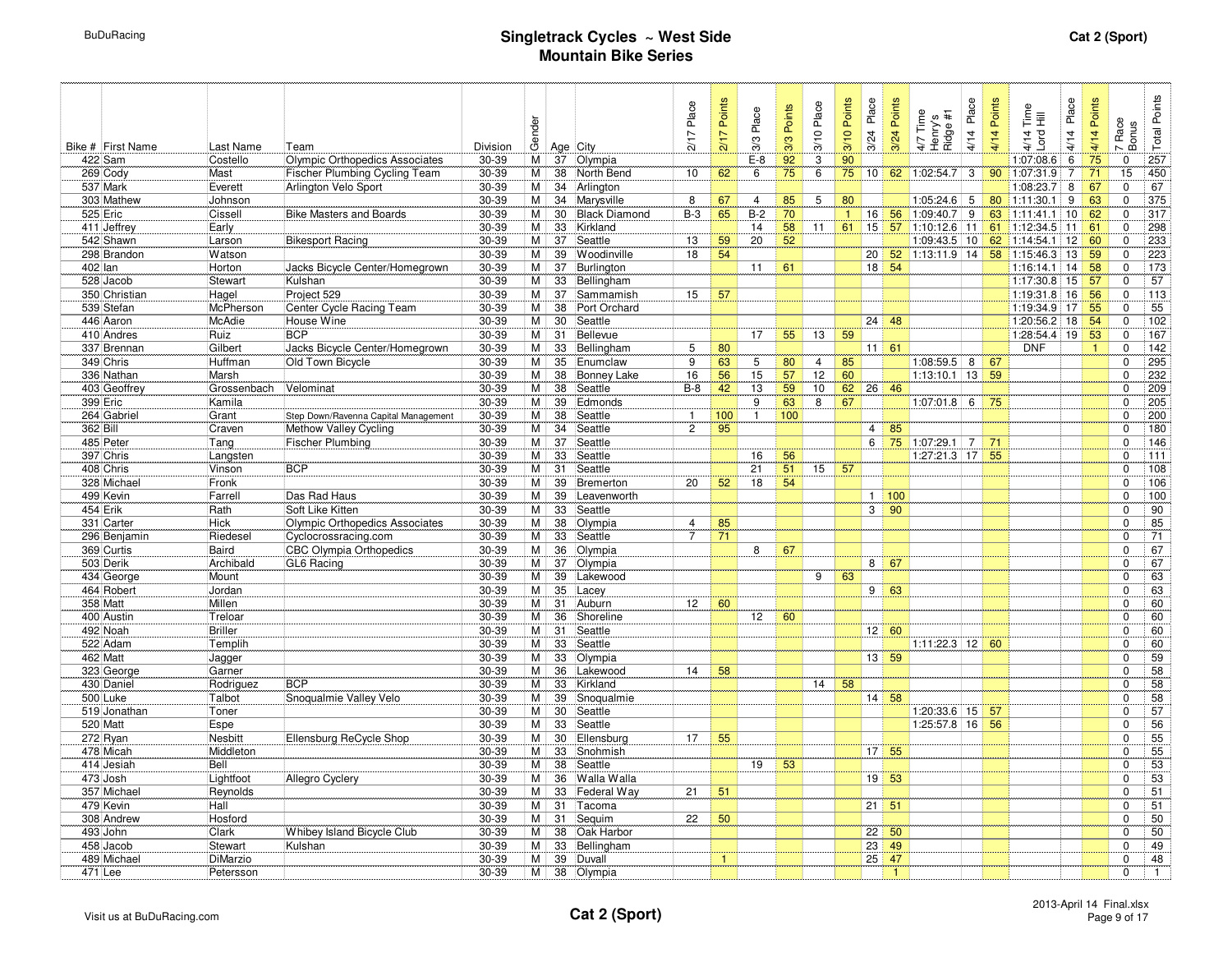| Bike # First Name<br>513 Andreas | Last Name<br>Schonger | Team                                         | Division<br>30-39 | Gender<br>M | 36       | Age City<br>Fircrest       | 2/17 Place     | 2/17 Points  | Place<br>3/3                     | 3/3 Points | 3/10 Place           | 3/10 Points | 3/24 Place      | 3/24 Points  | Time<br>$\frac{1}{4}$ %<br>4/7 Tim<br>Henry's<br>Ridge #<br><b>DNF</b> | Place<br>4/14  | 4/14 Points<br>$\overline{1}$ | 4/14 Time<br>Lord Hill | Place<br>4/14       | 4/14 Points | Race<br>Bonus<br>$\overline{ }$<br>$\Omega$ | Total Points<br>$\mathbf{1}$ |
|----------------------------------|-----------------------|----------------------------------------------|-------------------|-------------|----------|----------------------------|----------------|--------------|----------------------------------|------------|----------------------|-------------|-----------------|--------------|------------------------------------------------------------------------|----------------|-------------------------------|------------------------|---------------------|-------------|---------------------------------------------|------------------------------|
|                                  |                       |                                              |                   |             |          |                            |                |              |                                  |            |                      |             |                 |              |                                                                        |                |                               |                        |                     |             |                                             |                              |
| 253 Stephen                      | Benson                | Snohomish Bicycles                           | 40-49             | M           | 48       | Snohomish                  | 15             | 57           |                                  |            |                      |             | 3               | 90           | 1:01:50.4                                                              | $\mathbf{1}$   |                               | 100 1:03:49.1          | $\overline{1}$      | 100         | 15                                          | 362                          |
| 282 Chris                        | Wood                  | Fischer Plumbing Cycling Team                | 40-49             | м           | 49       | Maple Valley               | $\overline{c}$ | 95           | $\mathbf{1}$                     | 100        | $\overline{c}$       | 95          | $\overline{2}$  | 95           | 1:01:50.5                                                              | $\overline{2}$ | 95                            | 1:04:57.8              | $\overline{c}$      | 95          | 15                                          | 590                          |
| 292 Brian                        | Kilpatrick            | Classic Cycle                                | 40-49             | M           | 43       | Poulsbo                    | $\overline{4}$ | 85           | 6                                | 75         | 5                    | 80          | 12              | 60           | 1:03:25.7                                                              | 5              |                               | 80 1:05:28.3           | 3                   | 90          | $\mathbf 0$                                 | 470                          |
| 501 Damon                        | Gjording              | Mr.Crampys                                   | 40-49             | M           | 40       | Sammamish                  |                |              |                                  |            | $B-3$                | 65          | 10              | 62           |                                                                        |                |                               | 1:06:42.8              | $\overline{4}$      | 85          | $\Omega$                                    | 212                          |
| 361 Rob                          | Anderson              | Phil's South Side Cyclery                    | 40-49             | M           | 49       | Federal Way                | 6              | 75           | 16                               | 56         | 9                    | 63          |                 |              |                                                                        |                |                               | 1:06:44.6              | 5                   | 80          | $\mathbf 0$                                 | 274                          |
| 347 Nathan                       | Webster               | Blue Rooster/Sports Medicine Clinic          | 40-49             | M           | 46       | Seattle                    | 19<br>14       | 53           |                                  |            | $\overline{7}$       | 71          | $\overline{7}$  |              | 1:05:52.7                                                              | 8              | 67                            | 1:07:22.3              | 6                   | 75<br>71    | $\mathbf 0$                                 | 266                          |
| 273 Dodi                         | Nov<br>Richardson     | Fischer Plumbing Cycling Team<br>Epic Racing | 40-49<br>40-49    | M<br>M      | 43<br>46 | Mercer Island<br>Snohomish | 8              | 58<br>67     | $\overline{4}$<br>$\overline{7}$ | 85<br>71   | $\overline{4}$<br>13 | 85<br>59    | $\overline{4}$  | 71<br>85     | $1:08:21.5$ 11<br>1:02:51.2                                            | $\overline{4}$ | 61<br>85                      | 1:08:14.7<br>1:08:21.9 | $\overline{7}$<br>8 | 67          | 15<br>$\Omega$                              | 446<br>434                   |
| 360 Chip<br>280 John             | Wendl                 | Fischer Plumbing Cycling Team                | 40-49             | M           | 46       | Sammamish                  | 5              | 80           | 5                                | 80         | 6                    | 75          | 9               | 63           | 1:03:38.7                                                              | 6              | 75                            | 1:08:55.4              | 9                   | 63          | $\mathbf 0$                                 | 436                          |
| 398 Quinn                        | Dusenberry            | Blue Rooster/Sports Medicine Clinic          | 40-49             | м           | 49       | Bothell                    |                |              | 9                                | 63         | 8                    | 67          |                 |              |                                                                        |                |                               | 1:10:05.2              | 10                  | 62          | $\mathbf 0$                                 | 192                          |
| 304 Rob                          | Born                  | Blue Rooster/Sports Medicine Clinic          | 40-49             | M           | 45       | Lake Forest Park           | 9              | 63           | 3                                | 90         | 3                    | 90          |                 |              |                                                                        |                |                               | 1:12:06.2 11           |                     | 61          | $\mathbf 0$                                 | 304                          |
| 312 Scott                        | Tongue                | <b>Tongue Racing</b>                         | 40-49             | M           | 45       | Auburn                     | 13             | 59           | 14                               | 58         | 14                   | 58          | 13              | 59           | $1:07:13.4$ 10 62 1:12:23.6                                            |                |                               |                        | 12                  | 60          | $\mathbf 0$                                 | 356                          |
| 252 Anthony                      | Barlow                | Epic Racing                                  | 40-49             | M           | 43       | Marysville                 | 17             | 55           | 10 <sup>1</sup>                  | 62         | 17                   | 55          | 22              | 50           |                                                                        |                |                               | 1:13:09.1              | 13                  | 59          | 15                                          | 296                          |
| 270 Phil                         | Meyer                 | Phil's South Side Cyclery                    | 40-49             | M           | 49       | Federal Way                | 10             | 62           |                                  |            | 10                   | 62          | 15              | 57           |                                                                        |                |                               | 1:13:38.7              | 14                  | 58          | 15                                          | 254                          |
| 268 Paul                         | Luther                | <b>Tonque Racing</b>                         | 40-49             | M           | 46       | Kent                       | 21             | 51           | 8                                | 67         | 12                   | 60          | 21              | 51           | 1:09:55.5                                                              | 12             | 60                            | 1:14:18.5              | 15                  | 57          | 15                                          | 361                          |
| 459 Seth                         | Hooper                |                                              | 40-49             | M           | 41       | <b>Bonney Lake</b>         |                |              |                                  |            |                      |             | 19              | 53           |                                                                        |                |                               | 1:14:37.1              | 16                  | 56          | 0                                           | 109                          |
| 294 Eric                         | Malsbary              | <b>Trailhead Racing</b>                      | 40-49             | M           | 41       | Bellingham                 | 20             | 52           | 13                               | 59         | 20                   | 52          |                 |              | 1:06:34.2                                                              | 9              | 63                            | 1:16:19.6              | 17                  | 55          | $\Omega$                                    | 281                          |
| 329 David                        | Terbovic              | <b>Bike Masters and Boards</b>               | 40-49             | M           | 40       | Maple Valley               | 27             | 45           | 17                               | 55         |                      |             |                 |              |                                                                        |                |                               | 1:17:38.1              | 18                  | 54          | $\Omega$                                    | 154                          |
| 277 Raman                        | Sarin                 | Project 529                                  | 40-49             | M           | 44       | Redmond                    |                |              | 24                               | 48         | 23                   | 49          | 27              | 45           | 1:16:23.4                                                              | 13             |                               | 59 1:18:31.2           | 19                  | 53          | 15                                          | 269                          |
| 254 Eric                         | Boocock               |                                              | 40-49             | M           | 41       | Issaquah                   | 29             | 43           | 18                               | 54         |                      |             |                 |              |                                                                        |                |                               | 1:18:48.1              | 20                  | 52          | 15                                          | 164                          |
| 297 Nathan                       | Thayer                | Kitsap Racing                                | 40-49             | м           | 40       | Bainbridge Island          | 35             | 37           | 23                               | 49         | 25                   | 47          |                 | $\mathbf{1}$ |                                                                        |                |                               | 1:19:35.8              | 21                  | 51          | $\Omega$                                    | 185                          |
| 538 Rich                         | Wilson                | Center Cycle Racing Team                     | 40-49             | M           | 44       | Port Orchard               |                |              |                                  |            |                      |             |                 |              |                                                                        |                |                               | 1:19:49.7              | 22                  | 50          | $\Omega$                                    | 50                           |
| 316 Derin                        | <b>Bluhm</b>          | <b>Tongue Racing</b>                         | 40-49             | M I         | 48       | Issaquah                   | 33             | 39           | 26                               | 46         |                      |             |                 | $\mathbf{1}$ | $0.59.44.2$ 18 54 1.20.09.2                                            |                |                               |                        | 23                  | 49          | $\Omega$                                    | 189                          |
| 256 Anthony                      | Brown                 | <b>Big Orange</b>                            | 40-49             | M           | 47       | Lynnwood                   | 28             | 44           | 20                               | 52         | 24                   | 48          | 24              | 48           |                                                                        |                |                               | 1:20:42.1              | 24                  | 48          | 15                                          | 255                          |
| 540 Rory                         | Shackles              | HagenBerman                                  | 40-49             | M           | 41       | Tacoma                     |                |              |                                  |            |                      |             |                 |              |                                                                        |                |                               | 1:22:20.3              | 25                  | 47          | $\Omega$                                    | 47                           |
| 354 Lito                         | Almazora              |                                              | 40-49             | M           | 47       | Lacey                      | 32             | 40           | 27                               | 45         | 28                   | 44          | 29              | 43           | 1:22:53.2                                                              | 17             | 55                            | 1:25:49.3 26           |                     | 46          | $\mathbf 0$                                 | 273                          |
| 286 James                        | Christensen           |                                              | 40-49             | Мİ          | 46       | Tacoma                     | 3              | 90           | $\overline{c}$                   | 95         | $\mathbf{1}$         | 100         |                 |              | 1:01:54.2                                                              | 3              | 90                            |                        |                     |             | $\Omega$                                    | 375                          |
| 266 Brian                        | Hillger               | Project 529                                  | 40-49             | M           | 41       | Kirkland                   | 23             | 49           | 21                               | 51         | 19                   |             | 53   20         | 52           | $1:18:33.5$ 15                                                         |                | 57                            |                        |                     |             | 0                                           | 262                          |
| 324 Steve                        | Townsend              | GL6                                          | 40-49             | M           | 47       | Olympia                    | $\overline{7}$ | 71           | 28                               | 44         | 30                   | 42          | 28 <sup>1</sup> | 44           |                                                                        |                |                               |                        |                     |             | $\Omega$                                    | 201                          |
| 388 Shawn                        | Barrow                |                                              | 40-49             | M           | 48       | Kirkland                   |                |              | 11                               | 61         | 11                   | 61          | 11              | 61           | <b>DNF</b>                                                             |                | $\mathbf{1}$                  |                        |                     |             | $\Omega$                                    | 184                          |
| 450 Lee                          | Newkirk               | <b>Fischer Plumbing Cycling Team</b>         | 40-49             | M I         | 41       | Seattle                    |                |              |                                  |            |                      |             |                 |              | 1 100 1:05:29.9                                                        | $\overline{7}$ | 71                            |                        |                     |             | $\Omega$                                    | 171                          |
| 373 Kent                         | Moffitt               |                                              | 40-49             | M           | 44       | Fircrest                   | 3              | 65           | 29                               | 43<br>57   | $\overline{22}$      |             |                 |              | $1:17:04.8$ 14                                                         |                | 58                            |                        |                     |             | $\Omega$                                    | 166                          |
| 315 Edward                       | Lemke                 |                                              | 40-49<br>40-49    | M l         | 42       | Spananway                  | 26             | 46           | 15<br>12                         | 60         | 15                   | 50<br>57    |                 |              |                                                                        |                |                               |                        |                     |             | $\Omega$                                    | 153<br>117                   |
| 392 Steven<br>332 Rick           | Moe<br>Rinaldo        | Fischer Plumbing Cycling Team                | 40-49             | M  <br>Мİ   | 41<br>49 | Kingston<br>Issaquah       | 16             | 56           |                                  |            | 16                   | 56          |                 |              |                                                                        |                |                               |                        |                     |             | 0<br>$\Omega$                               | 112                          |
| 311 Brad                         | Loetel                | <b>BikeASPort</b>                            | 40-49             | M           | 43       | Seattle                    |                | $\mathbf{1}$ | 25                               | 47         |                      | 1           |                 | $25 \mid 47$ |                                                                        |                |                               |                        |                     |             | 15                                          | 111                          |
| 333 Todd                         | Allen                 | Fischer Plumbing Cycling Team                | 40-49             | M           | 40       | Seattle                    | $\mathbf{1}$   | 100          |                                  |            |                      |             |                 |              |                                                                        |                |                               |                        |                     |             | $\mathbf 0$                                 | 100                          |
| 318 Dwight                       | Snodgrass             |                                              | 40-49             | M           | 46       | Tacoma                     | 25             | 47           |                                  |            | 21                   | 51          |                 |              |                                                                        |                |                               |                        |                     |             | $\Omega$                                    | 98                           |
| 382 Doug                         | Dennett               | <b>Inspired Ride</b>                         | 40-49             | M           | 42       | Puyallup                   |                |              | 19                               | 53         | 27                   | 45          |                 |              |                                                                        |                |                               |                        |                     |             | $\Omega$                                    | 98                           |
| 306 Edward                       | Hall                  | <b>BUTteR</b> (Bringin Up the Rear Racing)   | 40-49             | М           | 42       | <b>Fall City</b>           | 22             | 50           |                                  |            | 26                   | 46          |                 |              |                                                                        |                |                               |                        |                     |             | U                                           | 96                           |
| 477 Brian                        | Wood                  | Whibey Island Bicycle Club                   | 40-49             | м           | 45       | Oak Harbor                 |                |              |                                  |            |                      |             | $5\phantom{.0}$ | 80           |                                                                        |                |                               |                        |                     |             | $\Omega$                                    | 80                           |
| 508 Mike                         | <b>Brown</b>          |                                              | 40-49             | M           | 47       | Duvall                     |                |              |                                  |            |                      |             | 6               | 75           |                                                                        |                |                               |                        |                     |             | $\Omega$                                    | 75                           |
| 285 Lee                          | Bauck                 | Epic Racing                                  | 40-49             | м           | 43       | Troutdale                  | $\overline{7}$ | 71           |                                  |            |                      |             |                 |              |                                                                        |                |                               |                        |                     |             | $\Omega$                                    | 71                           |
| 496 Scott                        | Barr                  | Jacks Bicycle Center/Homegrown               | 40-49             | м           | 43       | Bellingham                 |                |              |                                  |            |                      |             | 8               | 67           |                                                                        |                |                               |                        |                     |             | U                                           | 67                           |
| 295 Tom                          | Platt                 | JLvelo Ambassadors                           | 40-49             | M           | 45       | Woodinville                | 11             | 61           |                                  |            |                      |             |                 |              |                                                                        |                |                               |                        |                     |             | $\Omega$                                    | 61                           |
| 317 Troy                         | Schmidt               |                                              | 40-49             | M           | 40       | Tacoma                     | 12             | 60           |                                  |            |                      |             |                 |              |                                                                        |                |                               |                        |                     |             | $\Omega$                                    | 60                           |
| 476 David                        | Gardiner              |                                              | 40-49             | M           | 44       | Langley                    |                |              |                                  |            |                      |             | 14              | 58           |                                                                        |                |                               |                        |                     |             | $\Omega$                                    | 58                           |
| 491 Ryan                         | Kelly                 | Voler/Bicycle Centers                        | 40-49             | М           | 40       | Mukilteo                   |                |              |                                  |            |                      |             | 16              | 56           |                                                                        |                |                               |                        |                     |             | $\Omega$                                    | 56                           |
| 516 Doug                         | Whittaker             |                                              | 40-49             | M I         | 41       | Port Orchard               |                |              |                                  |            |                      |             |                 |              | $1:18:50.5$ 16 56                                                      |                |                               |                        |                     |             | $\Omega$                                    | 56                           |
| 483 Matt                         | Bergerson             | Cucina Fresca                                | 40-49             | М           | 41       | North Bend                 |                |              |                                  |            |                      |             |                 | $17 \mid 55$ |                                                                        |                |                               |                        |                     |             | $\Omega$                                    | 55                           |
| 301 Donny                        | Buchanan              | Old Town Bicycle                             | 40-49             | M           | 45       | Olalla                     | 18             | 54           |                                  |            |                      |             |                 |              |                                                                        |                |                               |                        |                     |             | U                                           | 54                           |
| 420 Kurt                         | Harsh                 |                                              | 40-49             | M           |          | 45 Tacoma                  |                |              |                                  |            | 18                   | 54          |                 |              |                                                                        |                |                               |                        |                     |             | U                                           | 54                           |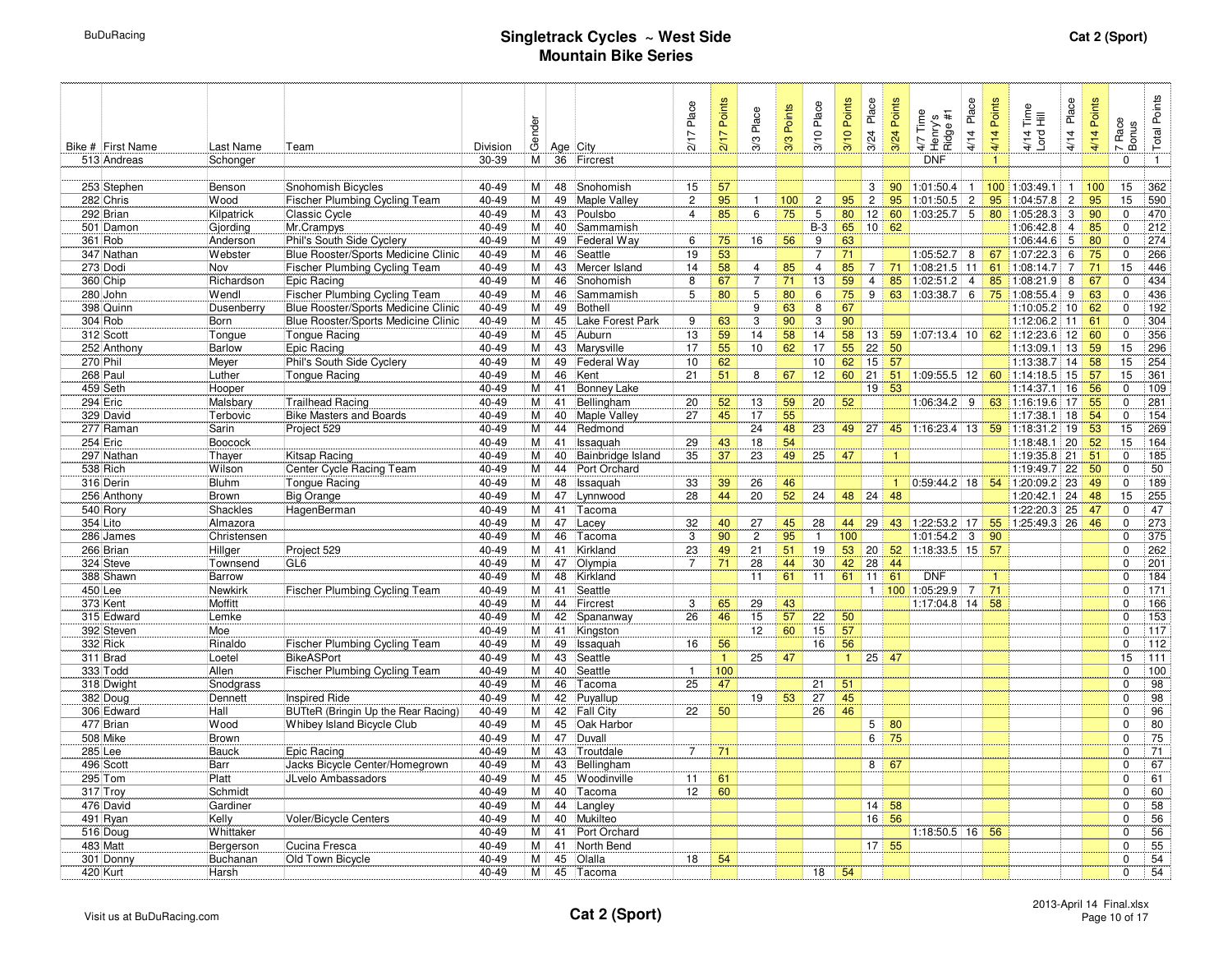| Bike # First Name | Last Name      | Team                                | Division | Gender    |    | Age City           | 2/17 Place     | 2/17 Points  | 3/3 Place       | 3/3 Points   | 3/10 Place     | 3/10 Points  | 3/24 Place     | 3/24 Points  | 4/7 Time<br>Henry's<br>Ridge #1 | 4/14 Place | 4/14 Points | 4/14 Time<br>Lord Hill | Place<br>4/14  | 4/14 Points    | Race<br>Bonus<br>$\sim$ | <b>Total Points</b> |
|-------------------|----------------|-------------------------------------|----------|-----------|----|--------------------|----------------|--------------|-----------------|--------------|----------------|--------------|----------------|--------------|---------------------------------|------------|-------------|------------------------|----------------|----------------|-------------------------|---------------------|
| 448 Martin        | Wilcox         |                                     | 40-49    | М         | 43 | Seattle            |                |              |                 |              |                |              | 18             | 54           |                                 |            |             |                        |                |                | $\Omega$                | $\overline{54}$     |
| 387 Joe           | Barrow         |                                     | 40-49    | M         | 49 | Seattle            |                |              | $\overline{22}$ | 50           |                |              |                |              |                                 |            |             |                        |                |                | $\Omega$                | $\overline{50}$     |
| 484 Carl          | Fannssen       |                                     | 40-49    | M         | 48 | Anacortes          |                |              |                 |              |                |              |                | $23 \mid 49$ |                                 |            |             |                        |                |                | $\Omega$                | 49                  |
| 341 Paul          | Giarratano     | Raleigh                             | 40-49    | M         | 40 | Kent               | 24             | 48           |                 |              |                |              |                |              |                                 |            |             |                        |                |                | $\Omega$                | $\overline{48}$     |
| 447 Ralph         | Havens         | <b>Healthpoint CHC</b>              | 40-49    | $M \mid$  | 44 | Seattle            |                |              |                 |              |                |              |                | $26 \mid 46$ |                                 |            |             |                        |                |                | $\Omega$                | 46                  |
| 440 Wilbur        | Kelly          |                                     | 40-49    | M         | 42 | Seattle            |                |              |                 |              | 29             | 43           |                |              |                                 |            |             |                        |                |                | $\Omega$                | 43                  |
| 355 Phil          | Heffernan      |                                     | 40-49    | M I       | 41 | <b>Bonney Lake</b> | 30             | 42           |                 |              |                |              |                |              |                                 |            |             |                        |                |                | $\mathbf 0$             | 42                  |
| 335 Phil          | Themmien       |                                     | 40-49    | M I       | 49 | Sammamish          | 31             | 41           |                 |              |                |              |                |              |                                 |            |             |                        |                |                | $\Omega$                | 41                  |
| 348 Dale          | Grandlic       | Attachmate - SnoValley Velo         | 40-49    | M         | 47 | North Bend         | 34             | 38           |                 |              |                |              |                |              |                                 |            |             |                        |                |                | $\Omega$                | 38                  |
| 395 Mike          | Braaten        |                                     | 40-49    | M         | 46 | Lakewood           |                |              |                 | $\mathbf{1}$ |                |              |                |              |                                 |            |             |                        |                |                | $\Omega$                | $\mathbf{1}$        |
| 412 Chris         | MacNealy       |                                     | 40-49    | M         | 41 | Silverdale         |                |              |                 | $\mathbf{1}$ |                |              |                |              |                                 |            |             |                        |                |                | $\mathbf 0$             | 1                   |
| 427 Michael       | Hodgins        | Cycle U/Apex                        | 40-49    | М         | 49 | Mercer Island      |                |              |                 |              |                | $\mathbf{1}$ |                |              |                                 |            |             |                        |                |                | $\Omega$                | $\mathbf{1}$        |
| 449 Kyle          | Watson         | Mr Crampy's                         | 40-49    | $M \mid$  | 40 | Redmond            |                |              |                 |              |                |              |                | $\mathbf{1}$ |                                 |            |             |                        |                |                | $\Omega$                | $\mathbf{1}$        |
| 486 Scott         | Whaley         |                                     | 40-49    | $M \vert$ | 48 | Seattle            |                |              |                 |              |                |              |                | $\mathbf{1}$ |                                 |            |             |                        |                |                | $\Omega$                | $\mathbf{1}$        |
| 302 Patrick       | Anderson       | Snoqualmie Valley Velo Club         | 40-49    | М         | 41 | North Bend         |                |              |                 |              |                |              |                |              |                                 |            |             |                        |                |                | 0                       | $\mathbf 0$         |
| 456 Matthew       | Studley        | <b>Studs</b>                        | 40-49    | M         | 41 | Bellingham         |                |              |                 |              |                |              |                |              |                                 |            |             |                        |                |                | $\Omega$                | $\mathbf 0$         |
|                   |                |                                     |          |           |    |                    |                |              |                 |              |                |              |                |              |                                 |            |             |                        |                |                |                         |                     |
| 359 Kevin         | Raymond        | Blue Rooster Sport Medicine Clinic  | $50+$    | M         | 56 | Seattle            | 3              | 90           | $\overline{2}$  | 95           | $\overline{2}$ | 95           | $\overline{c}$ | 95           | <b>DNF</b>                      |            |             | 1:06:58.1              | $\overline{1}$ | 100            | $\Omega$                | 476                 |
| 467 Dan           | Froula         | Epic Racing                         | $50+$    | M         | 50 | Bellingham         |                |              |                 |              |                |              | $\mathbf{1}$   | 100          |                                 |            |             | 1:08:53.4              | $\overline{c}$ | 95             | 0                       | 195                 |
| 536 Mark          | Holtzinger     |                                     | $50+$    | M         | 54 | Yakima             |                |              |                 |              |                |              |                |              |                                 |            |             | 1:10:40.5              | 3              | 90             | $\Omega$                | 90                  |
| 281 Marshall      | Will           | Dimensional Sound Health            | $50+$    | M         | 59 | Stanwood           | 6              | 75           | 3               | 90           |                |              |                |              |                                 |            |             | 1:11:18.5              | $\overline{4}$ | 85             | 15                      | 265                 |
| 535 Randy         | Olson          |                                     | $50+$    | M         | 53 | Bellingham         |                |              |                 |              |                |              |                |              |                                 |            |             | 1:12:26.3              | 5              | 80             | $\Omega$                | 80                  |
| 498 Rick          | Raymond        | Old Town Bicycle                    | $50+$    | M         | 52 | Ollala             |                |              |                 | $\mathbf{1}$ |                |              | 5 <sup>5</sup> | 80           |                                 |            |             | 1:13:49.8              | 6              | 75             | $\mathbf 0$             | 156                 |
| 451 Martin        | Shepard        | Double Check                        | $50+$    | M I       | 52 | Snohomish          |                |              |                 |              |                |              | 8              | 67           |                                 |            |             | 1:16:14.2              | $\overline{7}$ | 71             | $\Omega$                | 138                 |
| 518 David         | Parsons        |                                     | $50+$    | M         | 50 | Sammamish          |                |              |                 |              | 6              | 75           |                |              | $1:18:33.7$ 4                   |            |             | 85 1:20:37.3           | 8              | 67             | $\Omega$                | 227                 |
| 263 Mike          | Gaudio         |                                     | $50+$    | M         | 53 | North Bend         |                |              |                 |              | $\overline{7}$ | 71           | $10$ 62        |              |                                 |            |             | 1:21:33.8              | 9              | 63             | 15                      | 211                 |
| 526 Scott         | Klimo          | Jack's Homegrown Racing             | $50+$    | M         | 52 | Bellingham         |                |              |                 |              |                |              |                |              |                                 |            |             | 1:22:44.9 10           |                | 62             | 0                       | 62                  |
| 276 Russ          | Rainforth      | Blue Rooster/Sports Medicine Clinic | $50+$    | M I       | 51 | Mukilteo           |                |              | 10              | 62           | 8              | 67           |                | $\mathbf{1}$ |                                 |            |             | $1:31:18.3$ 11         |                | 61             | 15                      | 206                 |
| 531 Craig         | <b>Burgess</b> | <b>Blue Rooster</b>                 | $50+$    | Мİ        | 58 | Edmonds            |                |              |                 |              |                |              |                |              |                                 |            |             | <b>DNF</b>             |                | $\overline{1}$ | $\Omega$                | $\mathbf{1}$        |
| 321 Joel          | Burklund       | Fischer Plumbing Cycling Team       | $50+$    | M i       | 54 | North Bend         | $\overline{1}$ | 100          | $\mathbf{1}$    | 100          | 1              | 100          |                |              |                                 |            |             |                        |                |                | $\Omega$                | 300                 |
| 261 Ron           | Flores         | <b>Bike Masters and Boards</b>      | $50+$    | м         | 52 | Covington          | $\overline{c}$ | 95           | 6               | 75           |                |              |                |              | $1:05:21.2$ 2                   |            | 95          |                        |                |                | 15                      | 280                 |
| 330 Roger         | Giebelhaus     | Olympic Orthopedics Associates      | $50+$    | M         | 58 | Olympia            | $\overline{4}$ | 85           | 5               | 80           | $\overline{4}$ | 85           |                |              |                                 |            |             |                        |                |                | $\Omega$                | 250                 |
| 390 Scott         | Holmes         |                                     | $50+$    | M         | 60 | Kirkland           | $B-2$          | 70           | 8               | 67           |                |              |                |              | $1:32:29.3$ 5                   |            | 80          |                        |                |                | $\Omega$                | 217                 |
| 431 Roy           | Colven         |                                     | $50+$    | M         | 54 | Seattle            |                |              |                 |              | 3              | 90           |                |              | $1:04:39.8$ 1 100               |            |             |                        |                |                | $\Omega$                | 190                 |
| 391 Steve         | Tauscheck      | Double Check                        | $50+$    | M         | 56 | Anacortes          |                |              | $\overline{7}$  | 71           |                |              |                | $6 \mid 75$  |                                 |            |             |                        |                |                | $\Omega$                | 146                 |
| 436 Mark          | Michel         |                                     | $50+$    | M         | 50 | Lakebay            |                |              | $\overline{4}$  | 60           | $\overline{5}$ | 80           |                |              |                                 |            |             |                        |                |                | $\Omega$                | 140                 |
| 481 Paul          | Dinger         | Cucina Fresca                       | $50+$    | Мİ        | 50 | Newcastle          |                |              | $B-1$           | 75           |                |              |                | $9 \mid 63$  |                                 |            |             |                        |                |                | $\Omega$                | $\overline{138}$    |
| 309 Tom           | Petersen       | <b>Upriver Racing</b>               | $50+$    | M i       | 52 | Hamilton           | $\overline{7}$ | 71           |                 |              |                |              | 11             | 61           |                                 |            |             |                        |                |                | $\Omega$                | 132                 |
| 482 Don           | Lewis          |                                     | $50+$    | M         | 60 | Seattle            |                |              |                 |              |                |              | 3 <sup>1</sup> | 90           |                                 |            |             |                        |                |                | $\Omega$                | 90                  |
| 511 Jon           | Pflipsen       | <b>Bike Masters</b>                 | $50+$    | M         | 50 | Kent               |                |              |                 |              |                |              |                |              | $1:09:04.5$ 3                   |            | 90          |                        |                |                | $\Omega$                | 90                  |
| 371 Brian         | Foley          | <b>Bike Masters</b>                 | $50+$    | M         | 55 | Auburn             |                |              | $\overline{4}$  | 85           |                |              |                |              |                                 |            |             |                        |                |                | $\Omega$                | 85                  |
| 322 George        | Smith          | Project 529                         | $50+$    | M         | 58 | Longview           | 5              | 80           |                 |              |                |              |                |              |                                 |            |             |                        |                |                | $\Omega$                | 80                  |
| 472 Charles       | Stanger        |                                     | $50+$    | M         | 52 | Walla Walla        |                |              |                 |              |                |              | 7 <sup>1</sup> | 71           |                                 |            |             |                        |                |                | $\Omega$                | 71                  |
| 340 Raymond       | Weber          |                                     | $50+$    | M         | 50 | Tacoma             | 8              | 67           |                 |              |                |              |                |              |                                 |            |             |                        |                |                | $\Omega$                | 67                  |
| 343 Scott         | Rittscher      |                                     | $50+$    | M         | 55 | Stanwood           |                | $\mathbf{1}$ | 9               | 63           |                |              |                |              |                                 |            |             |                        |                |                | $\Omega$                | 64                  |
| 435 John          | Dean           |                                     | $50+$    | M         | 54 | Gig Harbor         |                |              |                 |              | 9              | 63           |                |              |                                 |            |             |                        |                |                | $\Omega$                | 63                  |
| 460 James         | Zevely         |                                     | $50+$    | M         | 60 | Anacortes          |                |              |                 |              |                |              | 12             | 60           |                                 |            |             |                        |                |                | $\Omega$                | 60                  |
| 523 Brian         | Kennedy        |                                     | $50+$    | M I       | 51 | Lake Stevens       |                |              |                 |              |                |              |                |              |                                 |            |             |                        |                |                | $\Omega$                | $\overline{0}$      |
|                   |                |                                     |          |           |    |                    |                |              |                 |              |                |              |                |              |                                 |            |             |                        |                |                |                         |                     |
|                   |                |                                     |          |           |    |                    |                |              |                 |              |                |              |                |              |                                 |            |             |                        |                |                |                         |                     |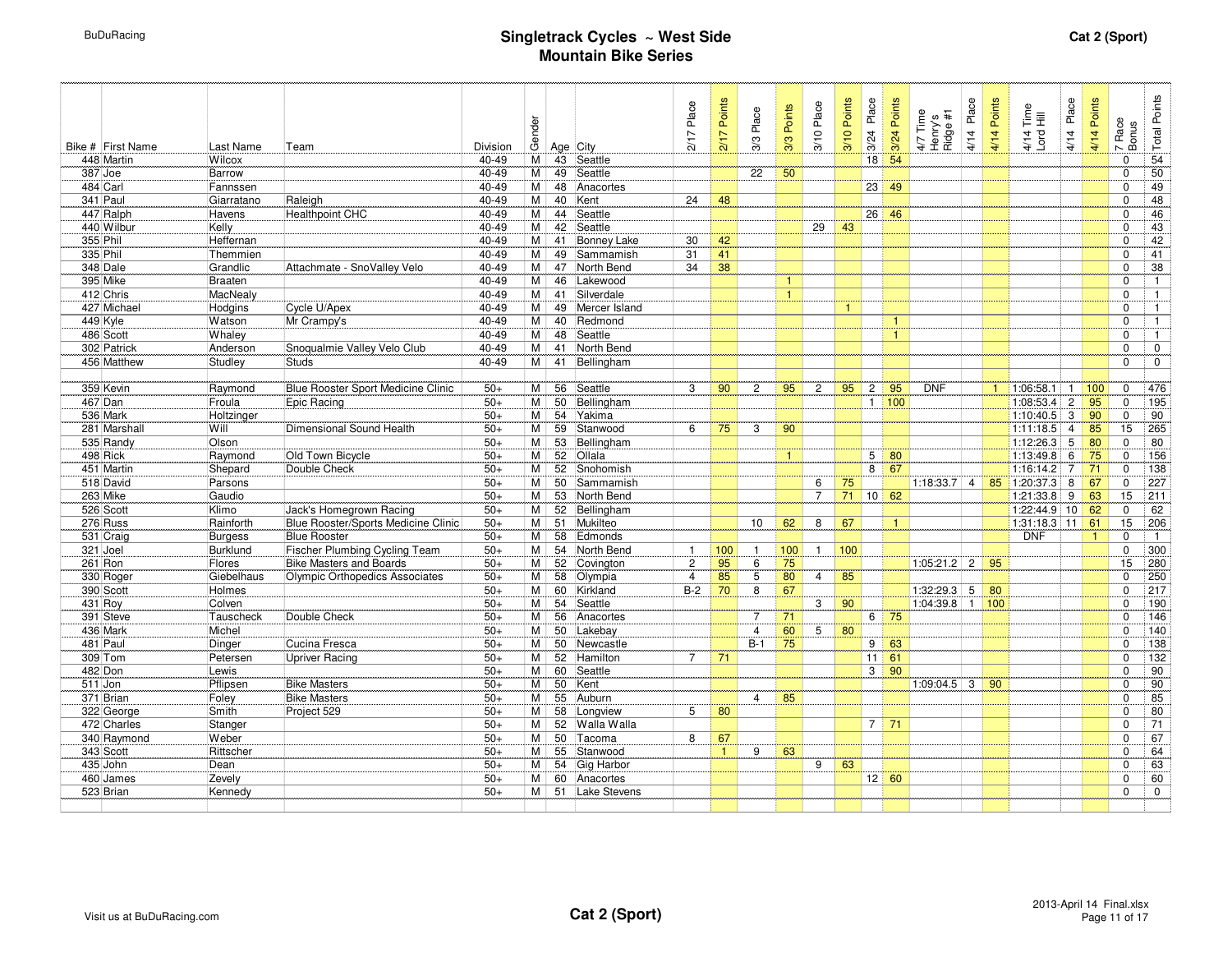| Bike # First Name | Last Name     | Team                                 | Division               | Gender   |                 | Age City            | Place<br>$\overline{1}$<br>ă | Points<br>2/17 | Place<br>3/3   | Points<br>3/3   | 3/10 Place     | Points<br>3/10 | Place<br>3/24  | 3/24 Points       | Time<br>$\frac{1}{4}$ %<br>4/7 Tin<br>Henry's<br>Ridge <sub>i</sub> | 4/14 Place     | Points<br>4/14 | 4/14 Time<br>Lord Hill | Place<br>4/14  | Points<br>4/14 | Race<br>Bonus<br>$\overline{a}$ | <b>Total Points</b> |
|-------------------|---------------|--------------------------------------|------------------------|----------|-----------------|---------------------|------------------------------|----------------|----------------|-----------------|----------------|----------------|----------------|-------------------|---------------------------------------------------------------------|----------------|----------------|------------------------|----------------|----------------|---------------------------------|---------------------|
| 283 Jason         | Konieczka     | Epic Racing                          | Clydesdale             | M        | 44              | Issaquah            | $\overline{1}$               | 100            | $\overline{1}$ | 100             |                |                | $\mathbf{1}$   | 100               | 1:01:32.6                                                           | $\mathbf{1}$   |                | 100 1:05:05.7          | $\mathbf{1}$   | 100            | $\Omega$                        | 500                 |
| 313 Garth         | Gourley       | <b>Broken Spoke Racing</b>           | Clydesdale             | M        | 32              | Port Townsend       | 3                            | 90             | 3              | 90              | $\mathbf{1}$   | 100            | $\overline{c}$ | 95                | 1:07:38.1                                                           | $\overline{2}$ |                | 95 1:07:26.3           | $\overline{2}$ | 95             | $\Omega$                        | 565                 |
| 265 Tory          | Grant         | Old Town Bicycle                     | Clydesdale             | M        | $\overline{38}$ | Sumner              |                              |                |                | $\mathbf{1}$    | 3              | 90             | 9              | 63                | 12:58:46.                                                           | $\overline{7}$ |                | 71 1:21:26.3           | 3              | 90             | 15                              | 330                 |
| 524 Patrick       | Anthony       |                                      | Clydesdale             | M        | $\overline{28}$ | Seattle             |                              |                |                |                 |                |                |                |                   |                                                                     |                |                | 1:22:55.5              | $\overline{4}$ | 85             | $\Omega$                        | 85                  |
| 367 BobBito       | Sherrick      | <b>BCD RACING</b>                    | Clydesdale             | $M \mid$ | 45              | Olympia             |                              |                | 10             | 62              | $\overline{7}$ | 71             | 10             | 62                | $1:22:11.2$ 3                                                       |                |                | 90 1:28:25.3           | 5              | 80             | $\Omega$                        | 365                 |
| 260 Pat           | <b>Ellis</b>  | <b>Bike Masters and Boards</b>       | Clydesdale             | $M \mid$ | 42              | <b>Maple Valley</b> |                              | -1             | $\overline{7}$ | 71              | $\overline{5}$ | 80             | 6              | 75                |                                                                     |                |                | 1:28:44.6              | 6              | 75             | $\overline{15}$                 | 317                 |
| 284 Ron           | Rice          | Phil's South Side Cyclery            | Clydesdale             | $M \mid$ | 58              | Tacoma              | 6                            | 75             | 8              | 67              | 6              |                |                | $75$ 12 60        |                                                                     |                |                | 1:29:11.1              | 7              | 71             | $\Omega$                        | 348                 |
| 541 Mike          | Reed          | Old Town Bicycle                     | Clydesdale             | M        |                 | Tacoma              |                              |                |                |                 |                |                |                |                   |                                                                     |                |                | $1:46:06.9$ 8          |                | 67             | $\Omega$                        | 67                  |
| 505 Don           | Carbaugh      | DC Repair/Center Cycle               | Clydesdale             | $M \mid$ | 58              | Sumner              | $E-13$                       | 84             | $E-10$         | 87              | $E-10$         | 87             | $\overline{4}$ | 85                |                                                                     |                |                |                        |                |                | $\Omega$                        | 343                 |
| 405 Chris         | Liebsch       | <b>Fischer Plumbling</b>             | Clydesdale             | M        | 42              | Redmond             |                              |                | 6              | 75              | $\overline{4}$ | 85             | $\overline{7}$ | 71                | $1:27:15.8$ 4                                                       |                | 85             |                        |                |                | $\Omega$                        | 316                 |
| 310 Mark          | Ely           | <b>Fischer Plumbing Cycling Team</b> | Clydesdale             | M        | 41              | Seattle             | $\overline{c}$               | 95             | $\overline{2}$ | $\overline{95}$ | $\overline{2}$ | 95             |                |                   |                                                                     |                |                |                        |                |                | $\Omega$                        | 285                 |
| 344 Mark          | Thomas        | Singletrack Cycles                   | Clydesdale             | M        |                 | Auburn              | 8                            | 67             | 5              | 80              |                |                | 8 <sup>1</sup> | 67                |                                                                     |                |                |                        |                |                | $\Omega$                        | 214                 |
| 338 Rob           | Bangerter     | Project 529                          | Clydesdale             | $M \mid$ | 49              | Redmond             | 5                            | 80             |                |                 |                |                | $\overline{5}$ | 80                |                                                                     |                |                |                        |                |                | $\Omega$                        | 160                 |
| 487 Peter         | Emsky         | Cucina Fresca                        | Clydesdale             | M        |                 | <b>Fall City</b>    |                              |                |                |                 |                |                | 3 <sup>1</sup> | $-90$             |                                                                     |                |                |                        |                |                | $\Omega$                        | 90                  |
| 365 Lan           | <b>Brooks</b> | West Sound Triathalon Club           | Clydesdale             | $M \mid$ | 46              | Burley              | $\overline{4}$               | 85             |                |                 |                |                |                |                   |                                                                     |                |                |                        |                |                | $\Omega$                        | 85                  |
| 407 Matthew       | Vaneenoo      |                                      | Clydesdale             | M I      | 30              | Seattle             |                              |                | $\overline{4}$ | 85              |                |                |                |                   |                                                                     |                |                |                        |                |                | $\Omega$                        | 85                  |
| 510 Isaac         | Turner        |                                      | Clydesdale             | М        | 34              | Dupont              |                              |                |                |                 |                |                |                |                   | 1:27:36.1                                                           | 5              | 80             |                        |                |                | $\Omega$                        | 80                  |
| 394 Stan          | Douglas       |                                      | Clydesdale             | М        |                 | Martha Lake         |                              |                | 9              | 63              |                |                |                |                   |                                                                     |                |                |                        |                |                | 15                              | 78                  |
| 512 Scott         | Swandal       |                                      | Clydesdale             | M I      | 42              | Colorado Springs    |                              |                |                |                 |                |                |                |                   | 1:06:26.0                                                           | 6              | 75             |                        |                |                | $\Omega$                        | 75                  |
| 466 Casey         | Cramer        | Switchback Magazine f/b clifbar      | Clydesdale             | $M \mid$ | 39              | Des Moines          |                              |                |                |                 |                |                |                | $11 \ 61$         |                                                                     |                |                |                        |                |                | $\Omega$                        | 61                  |
| 457 Aaron         | Racicot       | <b>DSR</b>                           | Clydesdale             | M        | 39              | Langley             |                              |                |                |                 |                |                |                | $\overline{1}$    |                                                                     |                |                |                        |                |                | 0                               | $\mathbf{1}$        |
| 375 Kevin         | Marks         |                                      | Clydesdale             | M l      | 49              | Redmond             |                              |                |                |                 |                |                |                |                   |                                                                     |                |                |                        |                |                | $\Omega$                        | $\mathbf 0$         |
|                   |               |                                      |                        |          |                 |                     |                              |                |                |                 |                |                |                |                   |                                                                     |                |                |                        |                |                |                                 |                     |
| 342 Doug          | Demars        |                                      | SS                     | M        | 39              | Bellingham          | $\overline{1}$               | 100            |                |                 |                |                | $\mathbf{1}$   |                   | 100 1:07:09.7                                                       |                |                | 100 1:08:36.2          |                | 100            | $\Omega$                        | 400                 |
| 279 Jason         | Sobottka      | Old Town Bicycle                     | $\overline{\text{ss}}$ | м        | 37              | Dupont              | $AG-11$                      |                | 61 AG-10       | 62              | $SS-2$         | 95             | $\overline{4}$ | 85                | 1:12:24.8                                                           | $\overline{2}$ |                | $95$ 1:11:14.6         | $\overline{2}$ | 95             | $\overline{15}$                 | 508                 |
| 376 Trov          | Hopwood       | <b>Fisher Plumbing</b>               | $\overline{\text{ss}}$ | M l      | 43              | Newcastle           |                              |                | $\mathbf{1}$   | 100             | $\overline{4}$ | 85             | $\overline{3}$ | 90                | 1:16:07.2                                                           | $\mathbf{3}$   |                | $90$ 1:12:46.8 3       |                | 90             | $\Omega$                        | 455                 |
| 514 Joshua        | Viborelbaker  | Epic Racing                          | $\overline{\text{SS}}$ | M I      | 31              | Seattle             |                              |                |                |                 |                |                |                |                   | $1:17:53.9$ 4                                                       |                |                | 85 1:23:32.7           | $\overline{4}$ | 85             | $\Omega$                        | 170                 |
| 417 Tony          | Cordova       | <b>Fischer Plumbing</b>              | $\overline{\text{ss}}$ | М        | $\overline{30}$ | Sammamish           |                              |                | 3              | 90              | $\overline{7}$ | 71             |                |                   |                                                                     |                |                | $1:38:07.5$ 5          |                | 80             | $\Omega$                        | $\sqrt{241}$        |
| 429 Derek         | Lerkrone      |                                      | $\overline{\text{ss}}$ | M        | 48              | Steilacoom          |                              |                |                |                 | 3              | 90             |                | $7 \overline{71}$ |                                                                     |                |                |                        |                |                | $\Omega$                        | 161                 |
| 432 Graham        | Robinson      |                                      | $\overline{\text{ss}}$ | M l      | 19              | Tacoma              |                              |                |                |                 | $\mathbf{1}$   | 100            |                |                   |                                                                     |                |                |                        |                |                | $\Omega$                        | 100                 |
| 406 Josh          | Allen         |                                      | $\overline{\text{ss}}$ | M I      | 31              | Shoreline           |                              |                | $\overline{2}$ | 95              |                |                |                |                   |                                                                     |                |                |                        |                |                | $\Omega$                        | 95                  |
| 463 David         | Loetterle     | <b>Cough Like Mitten</b>             | $\overline{\text{ss}}$ |          |                 | M 342 Seattle       |                              |                |                |                 |                |                |                | $2 \mid 95$       |                                                                     |                |                |                        |                |                | $\Omega$                        | 95                  |
| 444 J             | Allard        |                                      | $\overline{\text{ss}}$ | M        | 44              | Portland            |                              |                |                |                 | 5              | 80             |                |                   |                                                                     |                |                |                        |                |                | $\Omega$                        | 80                  |
| 480 Tim           | Jensen        | <b>Epic Racing</b>                   | $\overline{\text{ss}}$ | M I      | 46              | Bellingham          |                              |                |                |                 |                |                |                | $5 \mid 80$       |                                                                     |                |                |                        |                |                | $\Omega$                        | 80                  |
| 428 Gavin         | Spomer        | <b>Fischer Plumbing</b>              | $\overline{\text{ss}}$ | M        |                 | Ellensburg          |                              |                |                |                 | 6              | 75             |                |                   |                                                                     |                |                |                        |                |                | $\Omega$                        | 75                  |
| 452 Hale          | Hanaway       |                                      | $\overline{\text{ss}}$ | МI       | 38              | Bellingham          |                              |                |                |                 |                |                | 6              | 75                |                                                                     |                |                |                        |                |                | $\Omega$                        | 75                  |
| 502 Todd          | Davidson      |                                      | $\overline{\text{ss}}$ | Мİ       | 51              | Gig Harbor          |                              |                |                |                 |                |                | 8              | 67                |                                                                     |                |                |                        |                |                | $\Omega$                        | 67                  |
| 393 Eric          | Holm          |                                      | $\overline{\text{ss}}$ | M i      | 42              | Seattle             |                              |                |                | $\mathbf{1}$    |                |                |                |                   |                                                                     |                |                |                        |                |                | $\Omega$                        | $\mathbf{1}$        |
| 377 Grayson       | Smith         |                                      | $\overline{\text{SS}}$ | M I      | 31              | Seattle             |                              |                |                |                 |                |                |                |                   |                                                                     |                |                |                        |                |                | $\Omega$                        | $\mathbf 0$         |
|                   |               |                                      |                        |          |                 |                     |                              |                |                |                 |                |                |                |                   |                                                                     |                |                |                        |                |                |                                 |                     |
|                   |               |                                      |                        |          |                 |                     |                              |                |                |                 |                |                |                |                   |                                                                     |                |                |                        |                |                |                                 |                     |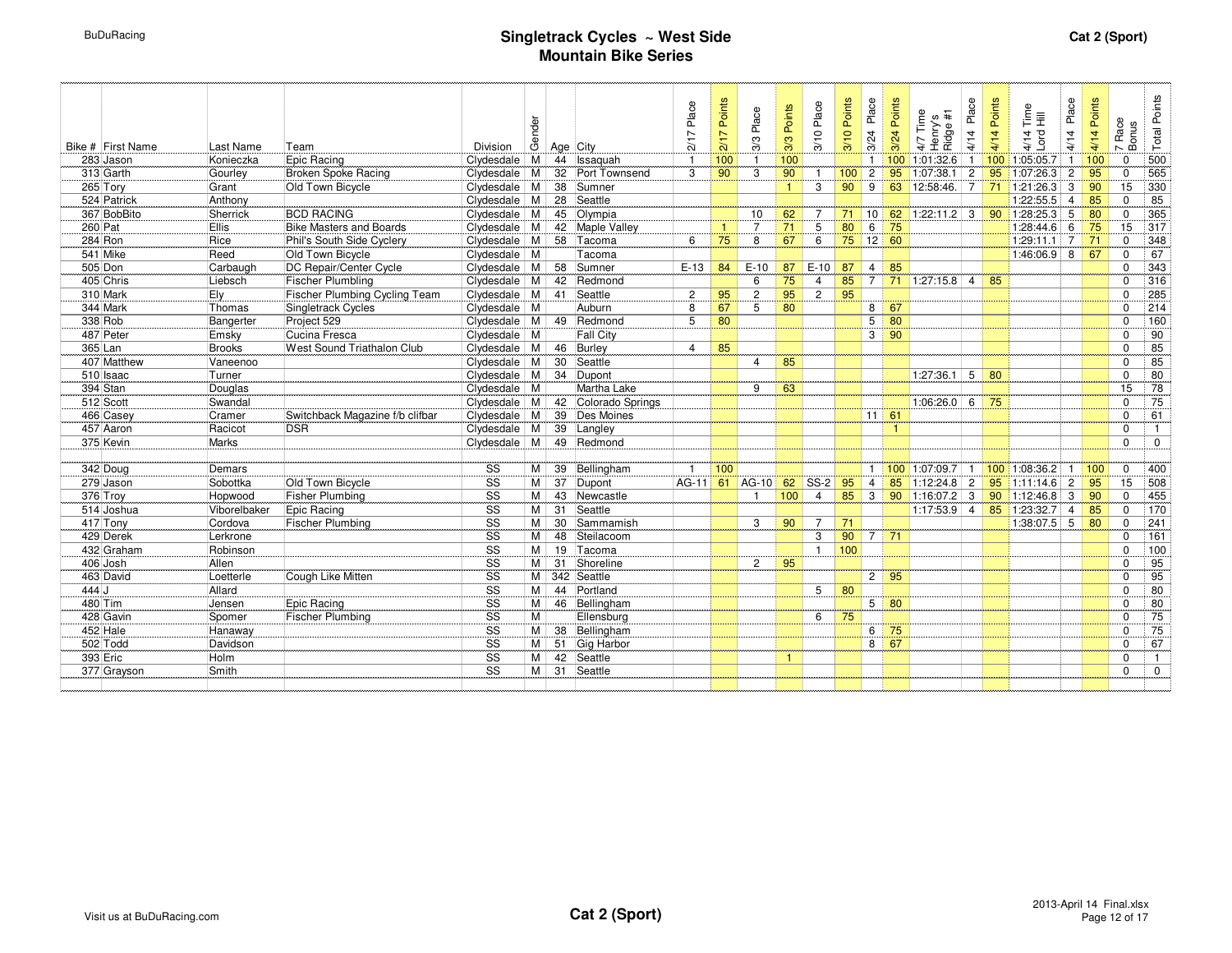#### Single Track CyclesPlease support the Center Cycle, Cycle Therapy, Fresbar, Kirkland Bicycle, Old Town Bicycle, Pedal Dynamics, Peterson Bicycle, Phil's South Side following sponsors:Cyclery, Second Ascent, Snohomish Bicycles, and Skagit Cycle4/7 Time<br>Henry's Ridge Henry's Ridge Race Bonus 7 Race Bonus Points Points Place Total Points Place 4/14 Points Place 2/17 Points 2/17 Points 3/10 Points 3/10 Points 3/24 Place 3/24 Points 4/14 Place 4/14 Points 3/10 Place 4/14 Time<br>Lord Hill 2/17 Place Points 3/10 Place Points Place Place 3/3 Points 4/7 Points 4/14 Time 3/3 Place 4/7 Place 4/7 Time ender<br>General<br>General Age City Total Bike  $2/17$  $3/24$  $3/24$  $4/14$  $3/3$  $3/3$  $4/7$  $4/7$ #1# First Name Last Name Team Division $\overline{a}$ 115 Cassie Ross18&Under 16 Port Townsend 18&Under <sup>F</sup> <sup>16</sup> Port Townsend <sup>1</sup> <sup>125</sup> <sup>1</sup> <sup>125</sup> 1:53:31.2 <sup>1</sup> <sup>125</sup> <sup>0</sup> <sup>375</sup> $0$  125 83 Andrea Casebolt Rad Racing NW 18&Under F 17 Olympia 1 125 <sup>0</sup> <sup>125</sup> 96 Jo Mananam<br>109 Andi Zolton m | 19-29 F 27 |Collierville 1 <mark>125</mark> 1 <mark>125</mark> 1 <mark>125</mark> 1:47:37.8 1 <mark>125</mark> 0 500<br> 10.00 F 29 Fdmasda 1 1.05 1.00 1.00 1.50:43.6 1 1.05 109 Andi Zolton 19-29 <sup>F</sup> <sup>28</sup> Edmonds <sup>1</sup> <sup>125</sup> <sup>2</sup> <sup>120</sup> <sup>2</sup> <sup>120</sup> 1:59:43.6 <sup>1</sup> <sup>125</sup> <sup>0</sup> <sup>490</sup> 189 Kirsten Jensen Trailhead Racing 130-39 F 35 Bellingham S-2 95 S-1 **100** S-1 **100** S-1 **100** 2:10:39.0 1 **125** 1:55:03.5 1 **125** 0 645  $1:35:18 <$ 1:23:07.0 79 Nicole Gunton1 Lap 2 120 <1 Lap  $\begin{array}{|c|c|c|c|c|}\n 2 & 120 & 0 & 660 \\
 \hline\n & 0 & 440 & & \n\end{array}$ n 30-39 F 37 |Maple Valley S-3 <mark>90 3 115</mark> 3 <mark>115</mark> 6 <mark>100</mark> 93 Yumay Chang440 Chang Fischer Plumbing Cycling Team<br>Kelsey 30-39 <sup>F</sup> <sup>37</sup> Redmond S-1 <sup>100</sup> <sup>2</sup> <sup>120</sup> <sup>4</sup> <sup>110</sup> <sup>4</sup> <sup>110</sup> <sup>0</sup> <sup>440</sup> 65 Kristen 30-39 <sup>F</sup> <sup>36</sup> Woodinville <sup>1</sup> <sup>125</sup> <sup>1</sup> <sup>125</sup> <sup>0</sup> <sup>250</sup> 111 Lea Stralka 30-39 <sup>F</sup> <sup>37</sup> Seattle <sup>1</sup> <sup>125</sup> <sup>1</sup> <sup>125</sup> <sup>0</sup> <sup>250</sup> 4 Monilee Atkinson 30-39 <sup>F</sup> <sup>36</sup> Redmond <sup>2</sup> <sup>120</sup> <sup>0</sup> <sup>120</sup> 124 Marsa Daniel Team Group Health 30-39 F 35 Seattle<br>123 Jadine Riley Team Group Health 30-39 F 39 Seattle <sup>2</sup> <sup>120</sup> <sup>0</sup> <sup>120</sup> 123 Jadine Riley Team Group Health 30-39 F 39 Seattle<br>135 Hidi Cramer Switchback Magazine p/b Clif Bar 30-39 F 39 Des Mc e | <mark>1990 | 1990 | 1990 | 1990 | 115</mark> | 115 | 115 | 126 | 127 | 128 | 129 | 129 | 129 | 129 | 129 | 129 | 129 | 1<br>. 135 Hidi CramerSwitchback Magazine p/b Clif Bar 30-39 F 39 Des Moines s | <mark>| |</mark> | | | | | | | 5 | <mark>105</mark> <mark>5</mark> 0 105 57 Naoko Forderer Fischer Plumbing Cycling Teamm| 40-49 |\_F |\_43 |Kirkland |\_1 <mark>125</mark> \_1 |<mark>\_125</mark> |\_\_\_\_|\_\_1 <mark>125</mark> 2:11:25.0 |\_2 <mark>120</mark> |\_\_\_|\_\_\_|\_0 |\_495 1:33:09 < 91 Robbie Phillips 1 Lap 4 110 10 330 40-49 <sup>F</sup> <sup>43</sup> Seattle <sup>4</sup> <sup>110</sup> <sup>4</sup> <sup>110</sup>68 Jodi Connolly Blue Rooster/Sports Medicine Clinic 40-49 <sup>F</sup> <sup>45</sup> Seattle <sup>2</sup> <sup>120</sup> <sup>2</sup> <sup>120</sup>120  $0$  240 <mark>0</mark> 0 240 10 Izette Swan<br>5 Marne Fox-B Sound Velo/Team Group Health 40-49 <sup>F</sup> <sup>47</sup> Seattle <sup>3</sup> <sup>115</sup> <sup>2</sup> <sup>120</sup> <sup>0</sup> <sup>235</sup> 5 Marne Fox-Barrow Blue Rooster/Sports Medicine Clinic 40-49 <sup>F</sup> <sup>45</sup> Kirkland <sup>3</sup> <sup>115</sup> <sup>1</sup> <sup>5</sup> <sup>105</sup> <sup>0</sup> <sup>221</sup> 27 Molly Martin 40-49 <sup>F</sup> <sup>45</sup> Redmond <sup>4</sup> <sup>110</sup> <sup>7</sup> <sup>96</sup> <sup>0</sup> <sup>206</sup> 171 Melanie Lewis |BikeBooBoos.com | 40-49 F | 44 |Duvall | | | | | | 1:58:45.9 1 <mark>125</mark> | | 0 125 159 Jodi Duquette Alki Rubicon Racing 40-49 F <sup>42</sup> Shoreline $0$  115 e 3 <mark>115</mark> 0 115 1:30:32.2 168 Jennifer Burtner 40-49 <sup>F</sup> <sup>43</sup> Olympia< 1 Lap 3 115 0 115**Burtner** Olympia Orthopaedics Associates<br> **Rubens** Mafia Seattle 100 <sup>142</sup> Deborah Rubens Mafia 40-49 F 40 Seattle <sup>6</sup> <sup>100</sup> <sup>0</sup> <sup>100</sup> 156 Deb Preller Fischer Plumbing Cycling Team 40-49 <sup>F</sup> <sup>49</sup> Bothell <sup>1</sup> <sup>0</sup> <sup>1</sup> 158 Tracy Erbeck Alki Rubicon Racing | 40-49 | F | 46 Seattle <sup>1</sup> <sup>0</sup> <sup>1</sup>  $1:50:52 <$ 1:36:10.0 113 Karen MetcalfeMetcalfe Olympia Orthopedic Associates 50+ F 52 Edmonds 1 1 125 1 125 1 125 1 125 1 125 1 125 1 125 1 125 1 125 1 125 1 125 1 125 1 125 1 125 1 125 1 125 1 125 1 125 1 125 1 125 1 125 1 125 1 125 1 125 1 125 1 125 1 125 1 1 Lap 1 1 1 1 1 1 2 5  $\lt$ 1 lap 1 1 125 0 500  $106$  Becky  $0$  120 n 50+ F 59 Enumclaw 2 <mark>120</mark> 0 120

**Cat 1 (Expert)** 2013-April 14 Final.xlsx Page 13 of 17

62 Brenden Pelkie

Jacks Bicycle Center/Homegrown 18&Under <sup>M</sup> <sup>14</sup> Bellingham <sup>3</sup> <sup>115</sup> <sup>4</sup> <sup>110</sup> 1:59:13.4 <sup>1</sup> <sup>125</sup> <sup>0</sup> <sup>350</sup>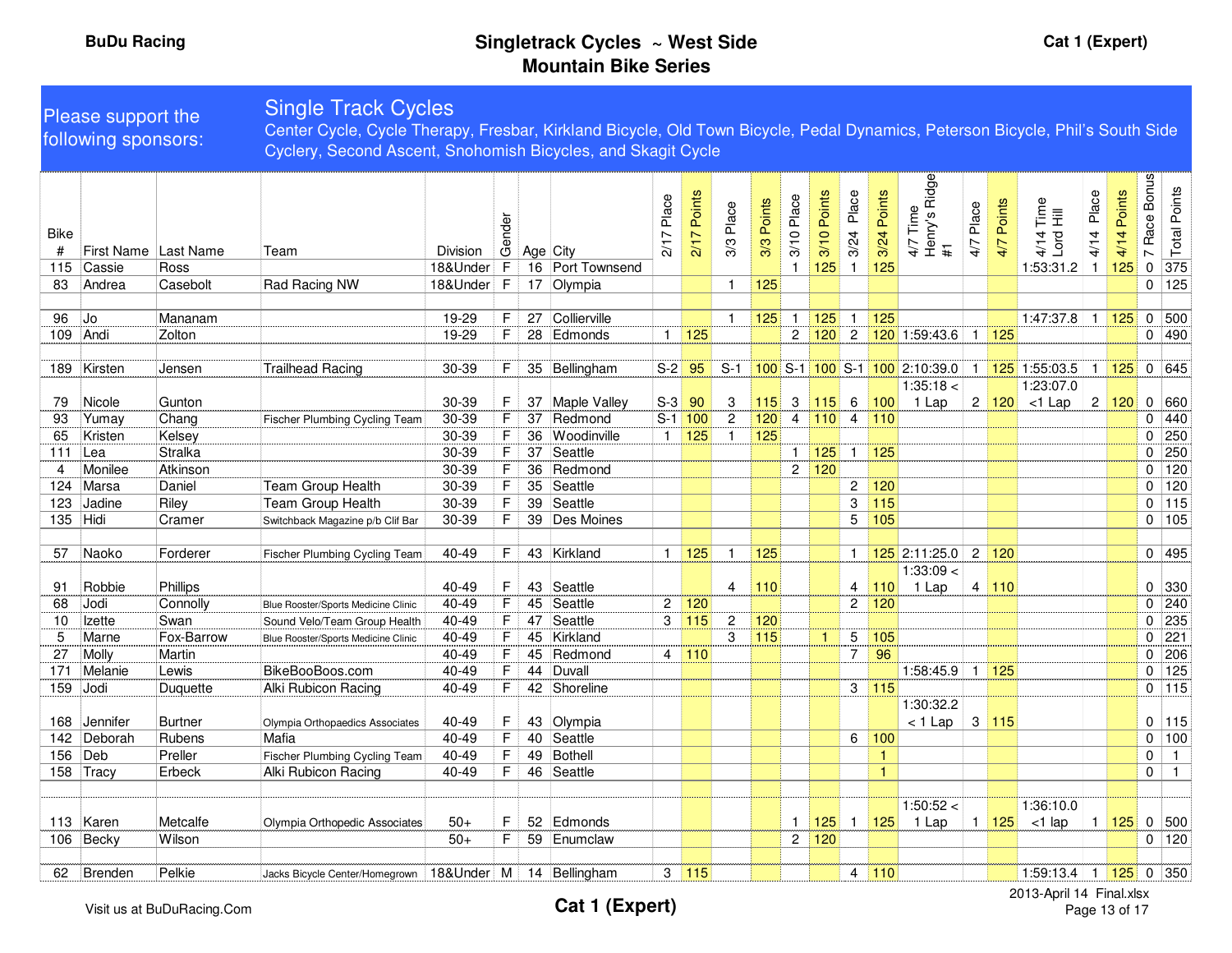| Bike       |                      |                     |                                      |                | Gender         |                 |                         | Place          | Points       | Place                          | Points       | Place           | Points             | Place          | Points               | Ridge<br>Time<br>Henry's F<br>#1 | Place           | Points | Time<br>呈       | Place            | Points | <b>Bonus</b><br>Race <sup>1</sup> | <b>Total Points</b>   |
|------------|----------------------|---------------------|--------------------------------------|----------------|----------------|-----------------|-------------------------|----------------|--------------|--------------------------------|--------------|-----------------|--------------------|----------------|----------------------|----------------------------------|-----------------|--------|-----------------|------------------|--------|-----------------------------------|-----------------------|
| #          | First Name Last Name |                     | Team                                 | Division       |                | Age City        |                         | 217            | 217          | 3/3                            | 3/3          | 3/10            | 3/10               | 3/24           | 3/24                 | 4/7                              | 47              | 4/7    | Lord<br>4/14    | 4/14             | 4/14   | $\sim$                            |                       |
| 194        | Nolan                | <b>Brady</b>        | <b>Rod Racing</b>                    | 18&Under       | M <sub>1</sub> |                 | 17 Steilacoom           |                |              |                                |              |                 |                    |                |                      |                                  |                 |        | 1:22:12.2       | $\overline{c}$   | 120    | $\mathbf 0$                       | 120                   |
| 139        | Milo                 | Steimle             | <b>Broken Spoke Racing</b>           | 18&Under       | M              |                 | 17 Port Townsend        |                |              | $S-1$                          |              |                 | $100$ S-1 $100$    | $\mathbf{1}$   | 125                  |                                  |                 |        | 1:25:35.6       | 3                | 115    |                                   | $0$ 440               |
| 138        | Joseph               | Tweiten             | <b>Broken Spoke Racing</b>           | 18&Under       | M              |                 | 17 Port Townsend        |                |              | $S-2$                          |              | $95$ S-2        | 95                 | $\overline{2}$ | 120                  |                                  |                 |        | 1:32:02.8       | $\overline{4}$   | 110    |                                   | $0$ 420               |
| 67         | Scott                | Funston             |                                      | 18&Under       | M              |                 | 13 Black Diamond        | $\mathbf{1}$   | 125          | $\mathbf{1}$                   | 125          |                 |                    |                |                      |                                  |                 |        |                 |                  |        |                                   | $0$ 250               |
| 54         | Jake                 | Therrien            |                                      | 18&Under       | M              | 17              | Sammamish               |                | 2 120        |                                |              |                 |                    |                |                      |                                  |                 |        |                 |                  |        |                                   | $0$ 120               |
| 152        | Will                 | Muehlhausen         | <b>First Strike Velo</b>             | 18&Under       | M              |                 | 18 Bothell              |                |              |                                |              |                 |                    | 3              | 115                  |                                  |                 |        |                 |                  |        |                                   | $0$ 115               |
|            |                      |                     |                                      |                |                |                 |                         |                |              |                                |              |                 |                    |                |                      |                                  |                 |        |                 |                  |        |                                   |                       |
|            | 110 Aaron            | Pass                | Audi Cycling                         | 19-29          | M.             | 27              | Seattle                 | $\mathbf{1}$   | 100          | -1                             | 100          | $\overline{2}$  | 120                | $\mathbf{1}$   |                      | 125 1:40:27.3                    | 3               |        | 115 1:26:39.2   | -1               | 125    |                                   | 15 700                |
| 137        | Darren               | Marino              | Voler/Bicycle Center                 | $19 - 29$      | м              | 28              | Duvall                  |                |              |                                |              |                 |                    | 3              | 115                  |                                  |                 |        | 1:29:32.9       | $\overline{c}$   | 120    | $\Omega$                          | 235                   |
| 21         | Scott                | Villalon            | <b>Fischer Plumbing Cycling Team</b> | 19-29          | М              | 27              | Puyallup                | 5              | 105          | 5                              | 105          | $\overline{7}$  | 96                 | 7              |                      | $96$ 1:44:01.3                   | 4               |        | 110 1:32:29.4   | 3                | 115    |                                   | $0$ 627               |
| 69         | Joey                 | Mullan              | Switchback Magazine p/b Clif Bar     | 19-29          | М              |                 | 24 Tacoma               | $\overline{2}$ | 120          | $\overline{4}$                 | 110          | $\overline{4}$  | 110                | $\overline{4}$ |                      | $110$ 1:39:11.7                  | $\overline{2}$  |        | 120 1:33:24.4   | $\overline{4}$   | 110    |                                   | 0 680                 |
| 200        | Ivan                 | Larson              | Center Cycle Racing Team             | 19-29          | М              | 28              | Snohomish               |                |              |                                |              |                 |                    | 5              | 105                  |                                  |                 |        | 1:33:57.8       | 5                | 105    |                                   | $0$ 210               |
| 173        | Nathan               | Pepin               | Olympia Orthopedic Associates        | 19-29          | М              | 26              | Tumwater                |                |              |                                |              |                 |                    |                |                      | 1:53:12.4                        | $5\overline{)}$ |        | 105 1:35:28.7   | 6                | 100    |                                   | $0$ 205               |
| 45         | Tyler                | Rapp                |                                      | 19-29          | М              |                 | 25 Marysville           | 3              | 115          | $\overline{2}$                 | 120          | 5               | 105                |                |                      |                                  |                 |        | 1:35:50.5       | $\overline{7}$   | 96     | $\mathbf{0}$                      | 436                   |
| 38         | Sergei               | Shevlyagin          | 529 Legion                           | 19-29          | $\overline{M}$ |                 | 28 Seattle              | 6              | 100          |                                |              | 11              | 86                 | 9              | 88                   |                                  |                 |        | 1:52:55.7       | 8                | 92     | $\Omega$                          | 366                   |
| 44         | Kacey                | Campell             |                                      | $19 - 29$      | М              | $\overline{22}$ | Seattle                 | $\overline{1}$ | 125          |                                |              | 3               | 115                | 6              |                      | 100 1:57:43.9                    | 6               | 100    |                 |                  |        | $\Omega$                          | 440                   |
| 70         | Jason                | Wilcox              | Olympia Orthopedic Associates        | 19-29          | M              | 27              | Olympia                 | $\overline{4}$ | 110          | 3                              | $115$        | 6               | 100                | 10             | 87                   |                                  |                 |        |                 |                  |        |                                   | $0$ 412               |
| 16         | Scott                | Reed                | Fischer Plumbing Cycling Team        | 19-29          | M              |                 | 28 Renton               | 7              | 96           | 6                              | 100          | 10 <sup>1</sup> | 87                 | 8              | 92                   |                                  |                 |        |                 |                  |        |                                   | 15 390                |
| 100        | Mat                  | Signoretty          | Eleven Racing                        | 19-29<br>19-29 | М              | 24              | Sammamish               |                |              | $\mathbf{1}$<br>$\overline{7}$ | 125<br>96    | $\mathbf{1}$    | 125<br>88          |                |                      | 1:37:40.6                        | $\mathbf{1}$    | 125    |                 |                  |        |                                   | $0$ 375<br>271        |
| 59         | Collin               | Carbaugh            | DC Repair/Center Cycle               |                | М              | 26              | Orting                  |                | $\mathbf{1}$ |                                |              | 9               |                    | 11             | 86                   |                                  |                 |        |                 |                  |        | $\Omega$                          |                       |
| 134        | Stephen              | Dempsey             | Frehub magazine                      | 19-29          | M              |                 | 28 Bellingham           |                |              |                                |              |                 |                    | $\mathbf{2}$   | 120                  |                                  |                 |        |                 |                  |        | $\Omega$<br>$\Omega$              | 120                   |
| 188        | Eric                 | Comean<br>McGiluroy |                                      | 19-29<br>19-29 | M l            |                 | 27 Seattle<br>27 Tacoma |                |              |                                |              |                 |                    |                |                      | 1:58:08.1                        | $\overline{7}$  | 96     |                 |                  |        | $\mathbf 0$                       | 96<br>$\overline{92}$ |
| 118<br>104 | Kyle                 | Klise               |                                      | 19-29          | М<br>M         |                 | 21 Spokane              |                |              |                                |              | 8               | 92<br>$\mathbf{1}$ |                |                      |                                  |                 |        |                 |                  |        | $\Omega$                          | $\overline{1}$        |
|            | Austin               |                     |                                      |                |                |                 |                         |                |              |                                |              |                 |                    |                |                      |                                  |                 |        |                 |                  |        |                                   |                       |
| 230        | Toby                 | Swanson             | Ravenna Capital Management           | 30-39          | M              | 31              | Snoqualmie              | $\mathbf{1}$   | 125          | $\mathbf{1}$                   | 125          | $\mathbf{1}$    | 125                |                |                      | 1:32:45.6                        | $\overline{c}$  |        | 120 1:21:16.5   | -1               | 125    |                                   | 15 635                |
| 47         | Aaron                | Wilson              |                                      | 30-39          | М              |                 | 38 Buckley              | $\overline{c}$ | 120          | 3                              | 115          | $\overline{c}$  | 120                |                |                      | 1:30:05.9                        | $\overline{1}$  |        | 125 1:24:48.1   | $\boldsymbol{2}$ | 120    |                                   | $0$ 600               |
| 9          | Mikalai              | Panasiuk            | poehali                              | 30-39          | М              |                 | 32 Bellevue             | 9              | 88           |                                | $\mathbf{1}$ | 3               | 115                | $\overline{2}$ |                      | $120$ 1:41:45.1                  |                 |        | 3 115 1:29:41.7 | 3                | 115    |                                   | 0 554                 |
| 229        | Justin               | Scott               |                                      | $30 - 39$      | Μ              |                 | 31 Mill Creek           |                |              |                                |              |                 |                    |                |                      |                                  |                 |        | 1:36:19.9       | $\overline{4}$   | 110    |                                   | $0$ 110               |
| 97         | <b>Jim</b>           | Zimmerman           | <b>JLVELO Ambassadors</b>            | 30-39          | М              | 38              | Anacortes               | 8              | 92           | 5                              | 105          | 6               | 100                | 9              | 88                   | 1:57:42.2                        | 8               |        | 92 1:39:32.4    | 5                | 105    |                                   | 15 597                |
| 128        | <b>Brian</b>         | Howard              | recycled cycles                      | $30 - 39$      | M              | 31              | Seattle                 |                |              |                                |              |                 |                    |                | $\blacktriangleleft$ | 1:51:00.7                        | $\overline{7}$  |        | 96 1:41:27.7    | 6                | 100    |                                   | $0$ 197               |
| 193        | Garrett              | Klovdahl            |                                      | 30-39          | M              |                 | 30 Everett              |                |              |                                |              |                 |                    |                |                      |                                  |                 |        | 1:43:44.5       | 7                | 96     | $\mathbf{0}$                      | 96                    |
| 107        | Gabriel              | Grant               |                                      | 30-39          | M              | 38              | Seattle                 |                | $S-1$ 100    | $S-1$                          | 100          | $\overline{4}$  | 110                |                |                      |                                  |                 |        | 1:50:33.1       | 8                | 92     |                                   | $0$ 402               |
| 32         | Jesse                | Carbaugh            | DC Repair/Center Cycle               | $30 - 39$      | $\overline{M}$ | 33              | Orting                  | 6              | 100          | $\overline{4}$                 | 110          | $\overline{5}$  | 105                | $\overline{7}$ | 96                   |                                  |                 |        |                 |                  |        | $\mathbf 0$                       | 411                   |
| 77         | Benjamin             | Perin               | Ravenna Capital Management           | 30-39          | Μ              | 34              | Seattle                 | 4              | 110          | $\overline{c}$                 | 120          |                 | $\mathbf{1}$       |                |                      |                                  |                 |        |                 |                  |        | $\Omega$                          | 231                   |
| 41         | Aaron                | <b>Mickels</b>      |                                      | 30-39          | М              | 34              | Bellingham              | 3              | 115          |                                |              |                 |                    | 4              | 110                  |                                  |                 |        |                 |                  |        | $\Omega$                          | 225                   |
| NEW        | Kevin                | Farrell             | Das Rad Haus                         | $30 - 39$      | Μ              | 39              | Leavenworth             |                |              |                                |              |                 |                    | $\mathbf{1}$   |                      | 100 1:46:22.1                    | $\overline{4}$  | 110    |                 |                  |        |                                   | $0$ 210               |
| 88         | Joseph               | Williams            | team williams                        | 30-39          | M.             |                 | 30 Seattle              |                |              | 6                              | 100          |                 |                    |                |                      | 1:48:23.3                        |                 | 5 105  |                 |                  |        |                                   | $0$ 205               |
| 131        | Craig                | Etheridge           | Raleigh Bicycles/Hodala!             | $30 - 39$      | М              | 33              | Seattle                 |                |              |                                |              |                 |                    | $\mathbf{1}$   | 125                  |                                  |                 |        |                 |                  |        | $\mathbf{0}$                      | $\overline{125}$      |
| 160        | Mike                 | Fusan               | recycled cycles                      | 30-39          | М              | 34              | Seattle                 |                |              |                                |              |                 |                    | 3              | 115                  |                                  |                 |        |                 |                  |        |                                   | $0$ 115               |
| 63         | Tom                  | Schafer             | Dimensional-Sound Health             | 30-39          | М              | 32              | Mount Vernon            | 5              | 105          |                                |              |                 |                    |                | $\mathbf{1}$         |                                  |                 |        |                 |                  |        | $\Omega$                          | 106                   |
|            | 133 Andy             | Rigel               |                                      | 30-39          | M              |                 | 37 Seattle              |                |              |                                |              |                 |                    | 5              | 105                  |                                  |                 |        |                 |                  |        |                                   | $0$ 105               |
|            |                      |                     |                                      |                |                |                 |                         |                |              |                                |              |                 |                    |                |                      |                                  |                 |        |                 |                  |        |                                   |                       |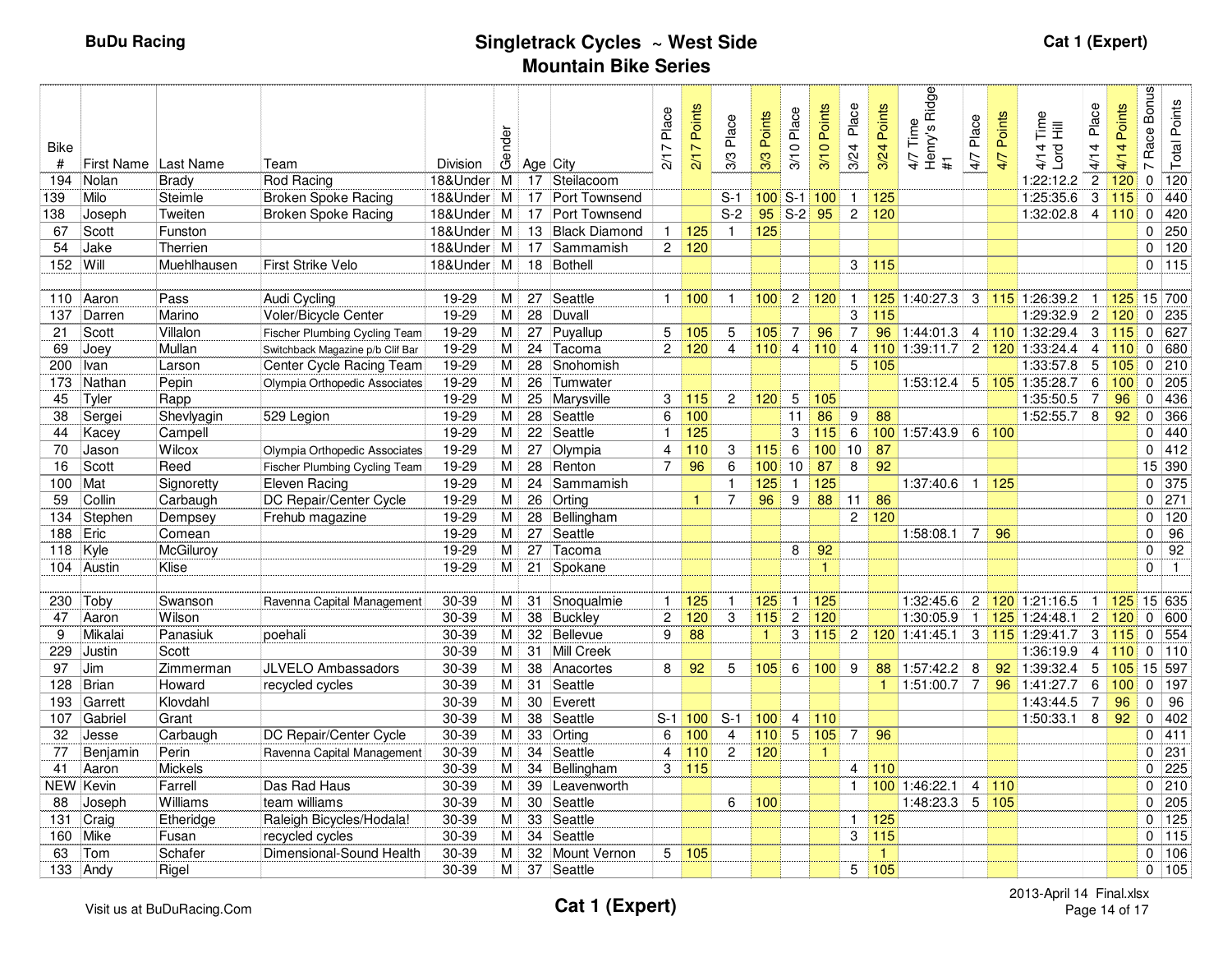| Bike<br>#             | First Name Last Name |                    | Team                                         | Division           | Gender              | Age City |                             | 2/17 Place        | Points<br>217 | Place<br>3/3    | 3/3 Points   | Place<br>3/10   | Points<br>3/10     | Place<br>3/24         | Points<br>3/24    | Ridge<br>Time<br>Henry's<br>47<br>$\ddot{+}$ | Place<br>4/7        | Points<br>4/7 | 4/14 Time<br>Lord Hill          | Place<br>4/14    | Points<br>4/14 | <b>Bonus</b><br>Race<br>$\overline{ }$ | <b>Total Points</b>         |
|-----------------------|----------------------|--------------------|----------------------------------------------|--------------------|---------------------|----------|-----------------------------|-------------------|---------------|-----------------|--------------|-----------------|--------------------|-----------------------|-------------------|----------------------------------------------|---------------------|---------------|---------------------------------|------------------|----------------|----------------------------------------|-----------------------------|
| 126                   | Ryan                 | Denney             | Mafia Racing                                 | 30-39              | М                   |          | 39 Mount Vernon             |                   |               |                 |              |                 |                    | 6                     | 100               |                                              |                     |               |                                 |                  |                | 0                                      | 100                         |
| 190                   | Jeff                 | Womleldorf         |                                              | 30-39              | М                   | 30       | Duvall                      |                   |               |                 |              |                 |                    |                       |                   | 1:50:08.7                                    | 6                   | 100           |                                 |                  |                | $\Omega$                               | 100                         |
| 53                    | Aaron                | Hubner             |                                              | 30-39              | M                   |          | 31 Seattle                  | $\overline{7}$    | 96            | $\overline{7}$  |              |                 |                    |                       |                   |                                              |                     |               |                                 |                  |                | $\Omega$<br>$\Omega$                   | $\overline{96}$             |
| 101<br>117            | Erich<br>Matt        | Weiter<br>Hayes    |                                              | $30 - 39$<br>30-39 | M<br>М              | 38       | Puyallup<br>33 Port Orchard |                   |               |                 | 96           | $\overline{7}$  | 96                 |                       |                   |                                              |                     |               |                                 |                  |                | $\Omega$                               | $\overline{96}$<br>96       |
| 92                    | Sam                  | Costello           | Olympia Orthopedic Associates                | 30-39              | M                   | 37       | Olympia                     |                   |               | 8               | 92           |                 |                    |                       |                   |                                              |                     |               |                                 |                  |                | 0                                      | 92                          |
| 116                   | John                 | Shaffer            |                                              | 30-39              | M l                 | 38       | Seattle                     |                   |               |                 |              | 8               | 92                 |                       |                   |                                              |                     |               |                                 |                  |                | $\mathbf 0$                            | 92                          |
| 132                   | Kevin                | Mehrens            | Baghouse/Rock N Road                         | $30 - 39$          | M                   | 34       | Issaquah                    |                   |               |                 |              |                 |                    | 8                     | 92                |                                              |                     |               |                                 |                  |                | $\mathbf 0$                            | $\overline{92}$             |
| 129                   | John                 | Whitenack          | Switchback Magazine presented by Clif Bar    | 30-39              | M                   | 39       | Seattle                     |                   |               |                 |              |                 |                    | 10 <sup>1</sup>       | 87                |                                              |                     |               |                                 |                  |                | $\Omega$                               | $\overline{87}$             |
| 127                   | Dylan                | Carney             | Soft Like Kitten                             | 30-39              | М                   | 32       | Seattle                     |                   |               |                 |              |                 |                    | 11                    | 86                |                                              |                     |               |                                 |                  |                | $\Omega$                               | 86                          |
| 165 Rich              |                      | Hanckchin          | Center Cycle Racing Team                     | 30-39              | M                   | 33       | Issaquah                    |                   |               |                 |              |                 |                    | 12                    | 85                |                                              |                     |               |                                 |                  |                | $\Omega$                               | 85                          |
| 151                   | Daniel               | Milner             | Blue Rooster/Sports Medicine Clinic          | 30-39              | M                   | 34       | Bellingham                  |                   |               |                 |              |                 |                    | 13                    | 84                |                                              |                     |               |                                 |                  |                | $\mathbf 0$                            | $\overline{84}$             |
| 167                   | Timothy              | Erickson           |                                              | $30 - 39$          | M                   | 34       |                             |                   |               |                 |              |                 |                    | 14                    | 83                |                                              |                     |               |                                 |                  |                | $\mathbf 0$                            | 83                          |
| 26                    | Rob                  | Jordan             | Mafia Racing NW                              | 30-39              | M                   | 36       | Lacey                       |                   | $\mathbf{1}$  |                 |              |                 |                    |                       |                   |                                              |                     |               |                                 |                  |                | $\Omega$                               | $\overline{1}$              |
| 76                    | lan                  | <b>Mullins</b>     | Team NW Sho-Air/Raleigh                      | $30 - 39$          | М                   | 37       | Seattle                     |                   | $\mathbf{1}$  |                 |              |                 |                    |                       |                   |                                              |                     |               |                                 |                  |                | 0                                      | $\overline{1}$              |
| 186                   | Mike                 | Foster             |                                              | 30-39              | М                   | 34       | Seattle                     |                   |               |                 |              |                 |                    |                       |                   | <b>DNF</b>                                   |                     | 1             |                                 |                  |                | $\Omega$                               | $\overline{1}$              |
| 166                   | Alden                | Kroll              | Blue Rooster/Sports Medicine Clinic          | 30-39              | M                   |          | 30 Seattle                  |                   |               |                 |              |                 |                    |                       |                   |                                              |                     |               |                                 |                  |                | $\mathbf{0}$                           | $\mathbf 0$                 |
|                       |                      |                    |                                              |                    |                     |          |                             |                   |               |                 |              |                 |                    |                       |                   |                                              |                     |               |                                 |                  |                |                                        |                             |
| 3                     | Roger                | <b>Burton</b>      | Blue Rooster/Sports Medicine Clinic          | 40-49              | M.                  |          | 42 Bothell                  | 11                | 86            | $\overline{4}$  | 110          |                 |                    |                       | $10$ 87           | <b>DNF</b>                                   |                     | 1             | 1:31:56.8                       | -1               | 125            |                                        | 15 424                      |
| 176<br>$\overline{7}$ | Robert               | Wilson             | Center Cycle Racing Team                     | $40 - 49$          | М                   | 48       | Port Orchard                |                   |               |                 |              |                 |                    |                       |                   | 1:44:23.0<br>1:50:52.7                       | $\mathbf{1}$        |               | $125$ 1:34:04.1<br>96 1:34:49.1 | $\boldsymbol{2}$ | 120            |                                        | $0$ 245                     |
| 31                    | Kevin<br>Mark        | Miller<br>Landsaat | Mafia Racing NW                              | 40-49<br>40-49     | М<br>M              | 43       | North Bend<br>41 Seattle    | $\mathbf{2}$<br>6 | 120<br>100    | $\mathbf{2}$    | 120          | $\mathbf{1}$    | 125                |                       |                   | 1:47:51.7                                    | $\overline{7}$<br>3 |               | $115$ 1:35:11.5                 | 3<br>4           | 115<br>110     |                                        | 0 <sub>576</sub><br>$0$ 325 |
| 85                    | Dan                  | <b>Becraft</b>     | <b>Moots Grass Roots</b>                     | 40-49              | M                   | 46       | Seattle                     | 13                | 84            | 5               | 105          | 4               | 110                | 7                     | 96                | <b>DNF</b>                                   |                     | 1.            | 1:35:53.4                       | 5                | 105            |                                        | 15 516                      |
| 25                    | Parker               | Lund               | Mafia Racing NW                              | 40-49              | M                   | 43       | Seattle                     | 14                | 83            |                 |              |                 |                    | 8                     | 92                |                                              |                     |               | 1:38:34.2                       | 6                | 100            |                                        | $0$ 275                     |
| 39                    | Kent                 | <b>DeVries</b>     | Jack's Bicycle Center                        | 40-49              | М                   | 49       | Bellingham                  |                   | $\mathbf{1}$  | 9               | 88           | 5               | 105                | 16                    | 81                | 1:48:19.4                                    | 5                   |               | 105 1:40:37.5                   | 7                | 96             | 0                                      | 476                         |
| 11                    | Patrick              | Tongue             | Tongue Racing                                | 40-49              | M                   | 49       | Tukwila                     | 12                | 85            |                 | $\mathbf{1}$ | 9               | 88                 | 21                    |                   | 76 1:57:44.6                                 | 8                   |               | $92$ 1:44:51.5                  | 8                | 92             |                                        | 15 449                      |
| 20                    | Tom                  | Sowards            | <b>Bike Masters and Boards</b>               | 40-49              | M                   | 47       | Auburn                      | 16                | 81            | 12 <sup>2</sup> | 85           | $\overline{7}$  | 96                 | 19                    |                   | 78 1:50:47.4                                 | 6                   |               | 100 1:45:45.8                   | 9                | 88             |                                        | 15 543                      |
| 50                    | Chad                 | Berg               |                                              | 40-49              | М                   |          | 40 Arlington                | 15                | 82            |                 |              |                 |                    | 18                    | 79                |                                              |                     |               | $1:54:24.7$ 10                  |                  | 87             |                                        | 0 <sup>248</sup>            |
| 6                     | Peter                | Hall               | Blue Rooster/Sports Medicine Clinic          | $40 - 49$          | М                   |          | 45 Seattle                  | $\overline{4}$    | 110           | $\overline{7}$  | 96           | 3               | 115                |                       |                   | 1:48:11.2                                    | $\overline{4}$      | 110           |                                 |                  |                |                                        | 15 446                      |
| 37                    | <b>Bernie</b>        | Miller             | GL <sub>6</sub>                              | 40-49              | M                   | 47       | Olympia                     | $\overline{7}$    | 96            | 11              | 86           | $6\phantom{1}$  | 100                | 13                    | 84                | <b>DNF</b>                                   |                     | $\mathbf{1}$  |                                 |                  |                | $\Omega$                               | 367                         |
| 56                    | Jeff                 | Cummings           |                                              | 40-49              | М                   | 49       | Bellingham                  | $\mathbf{1}$      | 125           |                 |              |                 |                    |                       | $4\overline{110}$ |                                              |                     |               |                                 |                  |                |                                        | $0$ 235                     |
| 87                    | Dean                 | <b>Burton</b>      | Mofia                                        | 40-49              | $\overline{M}$      | 47       | Orting                      |                   |               | 3               | 115          |                 | $2 \overline{120}$ |                       |                   |                                              |                     |               |                                 |                  |                |                                        | $0$ 235                     |
| 64                    | Sean                 | Kelsey             |                                              | 40-49              | M                   | 46       | Woodinville                 | 5                 | 105           | 6               | 100          |                 |                    |                       |                   |                                              |                     |               |                                 |                  |                |                                        | $0$ 205                     |
| 24                    | Patrick              | Wilder             | Moots Cycles                                 | $40 - 49$          | М                   |          | 40 Olympia                  | 8                 | 92            | 10 <sup>°</sup> | 87           |                 |                    |                       |                   |                                              |                     |               |                                 |                  |                | $\Omega$                               | $\overline{179}$            |
| 28                    | Joe                  | Martin             |                                              | 40-49              | М                   | 47       | Redmond                     | $\boldsymbol{9}$  | 88            |                 |              |                 |                    | 11                    | 86                |                                              |                     |               |                                 |                  |                | $\Omega$                               | 174                         |
| 78                    | Donny                | <b>Buchanan</b>    | Old Town Bicycle                             | 40-49              | М                   |          | 45 Olalla                   | 18                | 54            |                 |              | 11 <sup>1</sup> | 86                 |                       |                   |                                              |                     |               |                                 |                  |                | $\Omega$                               | 140                         |
| 144                   | Jeff                 | Beltramini         | Mafia Racing NW                              | 40-49              | М                   | 49       | Anacortes                   |                   |               |                 |              |                 |                    | $\mathbf{1}$          | 125               |                                              |                     |               |                                 |                  |                | $\Omega$                               | $\overline{125}$            |
| 147                   | Mike                 | Rolcik             |                                              | 40-49              | М                   |          | 44 Bellingham               |                   |               |                 |              |                 |                    | $\mathbf{2}^{\prime}$ | 120               |                                              |                     |               |                                 |                  |                |                                        | $0$ 120                     |
| 170                   | Chris                | Bentley            | Fischer Plumbing Cycling Team                | $40 - 49$          | М                   |          | 49 Fall City                |                   |               |                 |              |                 |                    |                       |                   | 1:45:59.5                                    |                     | 2 120         |                                 |                  |                |                                        | $0$ 120                     |
| 75                    | David<br>Mimmo       | Chipchase          | <b>DOA</b><br><b>Bike Masters and Boards</b> | 40-49<br>40-49     | М                   | 43<br>49 | Dupont<br>Mesa              |                   | 3 115         |                 |              |                 |                    |                       |                   |                                              |                     |               |                                 |                  |                | $\mathbf{0}$                           | $0$ 115                     |
| 125                   |                      | Futia              |                                              | 40-49              | М<br>M <sub>1</sub> |          |                             |                   |               |                 |              |                 |                    | 3                     | $115$             |                                              |                     |               |                                 |                  |                |                                        | 115                         |
|                       | 161 Kevin            | Donovan            | Set Coaching                                 |                    |                     |          | 42 Sammamish                |                   |               |                 |              |                 |                    | 6                     | 100               |                                              |                     |               |                                 |                  |                |                                        | $0$ 100                     |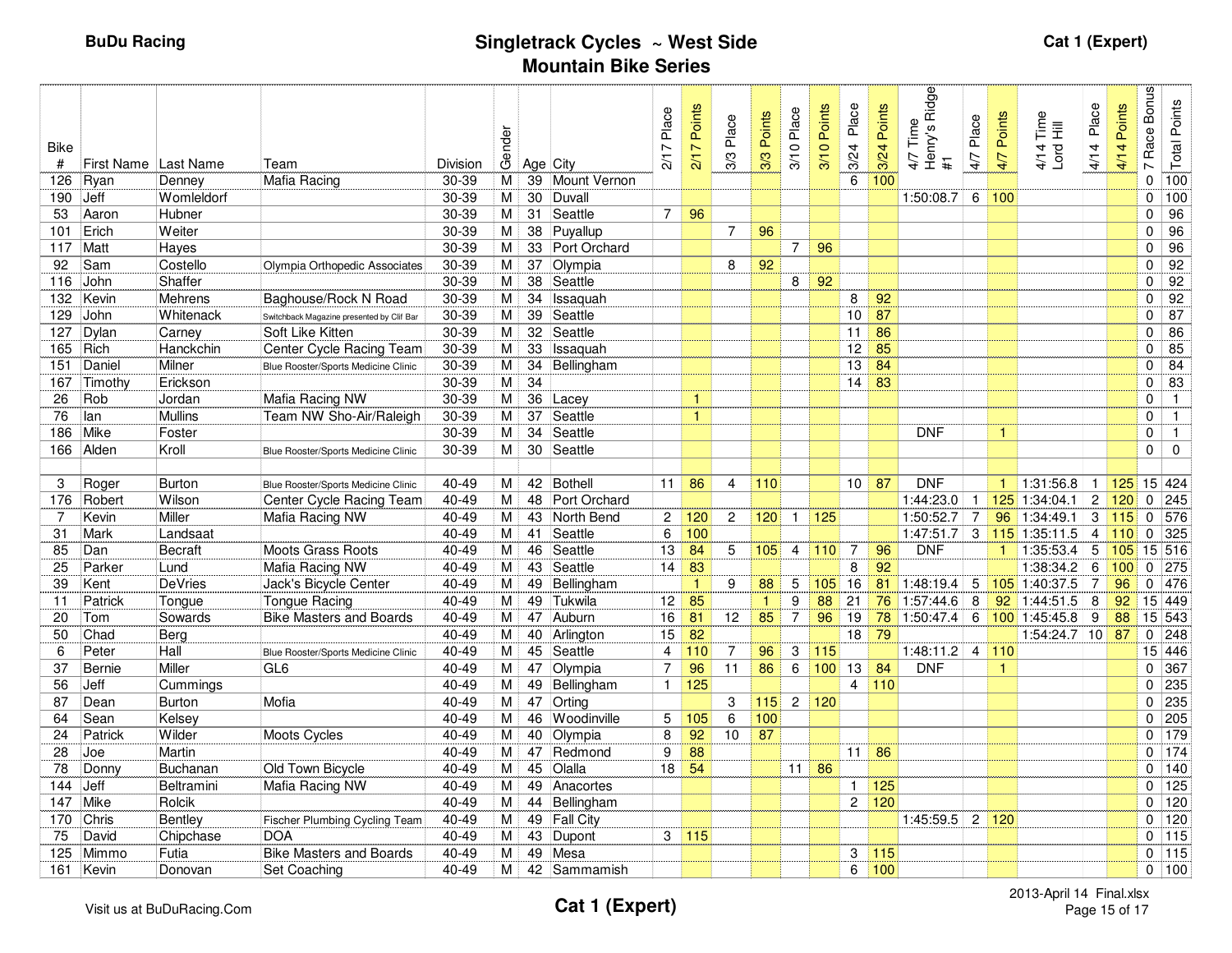| <b>Bike</b><br>$\#$ | First Name Last Name |                | Team                                 | <b>Division</b> | Gender         | Age City |                 | Place<br>L<br>$\overline{\mathbf{a}}$ | Points<br>217 | Place<br>3/3    | 3/3 Points   | Place<br>3/10   | Points<br>3/10 | Place<br>3/24                     | Points<br>3/24 | Ridge<br>Time<br>4/7 Time<br>Henry's F<br>#1 | Place<br>4/7   | Points<br>4/7        | Time<br>4/14 Tim<br>Lord Hill | Place<br>4/14    | Points<br>4/14 | <b>Bonus</b><br>Race I<br>$\overline{ }$ | <b>Total Points</b> |
|---------------------|----------------------|----------------|--------------------------------------|-----------------|----------------|----------|-----------------|---------------------------------------|---------------|-----------------|--------------|-----------------|----------------|-----------------------------------|----------------|----------------------------------------------|----------------|----------------------|-------------------------------|------------------|----------------|------------------------------------------|---------------------|
| 81                  | LeRoi                | Smith          | Ragnarok Racing                      | 40-49           | М              |          | 44 Seattle      |                                       |               | 8               | 92           |                 |                |                                   |                | <b>DNF</b>                                   |                | 1                    |                               |                  |                | $\mathbf 0$                              | 93                  |
| 114                 | Tero                 | Pitkanen       |                                      | 40-49           | М              | 48       | Gig Harbor      |                                       |               |                 |              | 8               | 92             |                                   |                |                                              |                |                      |                               |                  |                | $\Omega$                                 | 92                  |
| 143                 | <b>Bob</b>           | Ludeman        | Audi                                 | 40-49           | М              |          | 47 Newcastle    |                                       |               |                 |              |                 |                | 9                                 | 88             |                                              |                |                      |                               |                  |                | $\mathbf 0$                              | $\overline{88}$     |
| 174                 | Keith                | <b>Dilly</b>   | Ragnarok                             | 40-49           | М              | 46       | Seattle         |                                       |               |                 |              |                 |                |                                   |                | 2:00:15.1                                    | 9              | 88                   |                               |                  |                | 0                                        | $\overline{88}$     |
| 14                  | Ivan                 | Cintron        | Old Town Bicycle                     | 40-49           | М              | 43       | Gig Harbor      | 10 <sup>1</sup>                       | 87            |                 |              |                 |                |                                   |                |                                              |                |                      |                               |                  |                | $\mathbf 0$                              | 87                  |
| 108                 | Rich                 | <b>Blanco</b>  | Ragnarok Racing                      | 40-49           | м              |          | 45 Olympia      |                                       |               |                 |              | 10 <sup>1</sup> | 87             |                                   |                |                                              |                |                      |                               |                  |                | 0                                        | 87                  |
| 175                 | Chris                | Blair          |                                      | 40-49           | М              |          | 43 Bonney Lake  |                                       |               |                 |              |                 |                |                                   |                | 2:06:25.9 10                                 |                | 87                   |                               |                  |                | $\Omega$                                 | 87                  |
| 145                 | Mike                 | Barringer      | <b>Bike Centers/Voler</b>            | $40 - 49$       | М              |          | 40 Snohomish    |                                       |               |                 |              |                 |                | $12$ 85                           |                |                                              |                |                      |                               |                  |                | $\Omega$                                 | 85                  |
| 163                 | Peter                | Paulen         | Dimension Racing                     | $40 - 49$       | М              | 46       | Oak Harbor      |                                       |               |                 |              |                 |                | 14                                | 83             |                                              |                |                      |                               |                  |                | $\mathbf 0$                              | $\overline{83}$     |
| 154                 | Todd                 | Kody           | Fischer Plumbing Cycling Team        | 40-49           | М              | 42       | Bothell         |                                       |               |                 |              |                 |                | 15 <sup>1</sup>                   | 82             |                                              |                |                      |                               |                  |                | $\Omega$                                 | 82                  |
| 43                  | Lawrence             | Jobe           | Suck It                              | $40 - 49$       | М              | 47       | Seattle         | 17                                    | 80            |                 |              |                 |                |                                   |                |                                              |                |                      |                               |                  |                | 0                                        | 80                  |
| 130                 | James                | Weigand        | Ragnarok/Second Ascent               | 40-49           | м              |          | 42 Seattle      |                                       |               |                 |              |                 |                | $17 \overline{\smash{\big)}\ 80}$ |                |                                              |                |                      |                               |                  |                | $\Omega$                                 | 80                  |
| 52                  | <b>Brian</b>         | <b>Bennett</b> |                                      | $40 - 49$       | м              | 46       | Duvall          | 18                                    | 79            |                 |              |                 |                |                                   |                |                                              |                |                      |                               |                  |                | $\mathbf 0$                              | $\overline{79}$     |
| 140                 | Matthew              | Staniger       | Cucina Fresca                        | 40-49           | Μ              | 44       | Renton          |                                       |               |                 |              |                 |                | 20                                | 77             |                                              |                |                      |                               |                  |                | $\Omega$                                 | $\overline{77}$     |
| 157                 | Robert               | Trombley       |                                      | $40 - 49$       | М              | 47       | Seattle         |                                       |               |                 |              |                 |                | 22                                | 75             |                                              |                |                      |                               |                  |                | $\Omega$                                 | 75                  |
| 150                 | Nathan               | Kiger          | Switchback Magazine p/b Clif Bar     | $40 - 49$       | М              | 44       | Seattle         |                                       |               |                 |              |                 |                | $23 \mid$                         | 74             |                                              |                |                      |                               |                  |                | $\mathbf 0$                              | 74                  |
| 19                  | Rob                  | McMonigle      |                                      | $40 - 49$       | М              | 43       | Federal Way     |                                       | $\mathbf{1}$  |                 |              |                 |                |                                   |                |                                              |                |                      |                               |                  |                | $\Omega$                                 | $\overline{1}$      |
| 102                 | Joe                  | Chalmers       |                                      | $40 - 49$       | $\overline{M}$ | 43       | Issaquah        |                                       |               |                 | $\mathbf{1}$ |                 |                |                                   |                |                                              |                |                      |                               |                  |                | 0                                        | $\overline{1}$      |
| 105                 | Kevin                | Reinkensmeyer  |                                      | $40 - 49$       | М              | 42       | Issaquah        |                                       |               |                 |              |                 | $\mathbf{1}$   |                                   |                |                                              |                |                      |                               |                  |                | $\Omega$                                 | $\mathbf{1}$        |
| 136                 | Dominic              | D'Angelo       |                                      | 40-49           | М              | 44       | Snohomish       |                                       |               |                 |              |                 |                |                                   | $\mathbf{1}$   |                                              |                |                      |                               |                  |                | $\mathbf 0$                              | $\overline{1}$      |
|                     | 172 Ryan             | Perlman        |                                      | $40 - 49$       | М              |          | 41 Sammamish    |                                       |               |                 |              |                 |                |                                   |                | <b>DNF</b>                                   |                | 1                    |                               |                  |                | 0                                        | $\overline{1}$      |
|                     |                      |                |                                      |                 |                |          |                 |                                       |               |                 |              |                 |                |                                   |                |                                              |                |                      |                               |                  |                |                                          |                     |
| 8                   | Jeff                 | Odom           | <b>Team Crutch</b>                   | $50+$           | M              | 51       | Monroe          |                                       | 6 100         |                 |              |                 |                |                                   |                |                                              |                |                      | 1:35:10.4                     | $\mathbf{1}$     | 125            |                                          | $0$ 225             |
| 80                  | Rob                  | Piper          | <b>Fisher Plumbing</b>               | $50+$           | М              | 50       | Issaquah        |                                       |               | $\overline{4}$  | 110          |                 |                |                                   |                | 1:51:28.9                                    |                |                      | 2 120 1:35:15.7               | $\boldsymbol{2}$ | 120            |                                          | $0$ 350             |
| 99                  | Steven               | <b>Brady</b>   | Old Town Bicycle                     | $50+$           | м              | 50       | Steilacoom      |                                       |               | $\mathbf{1}$    | 125          |                 |                |                                   |                |                                              |                |                      | 1:35:23.6                     | 3                | 115            |                                          | 0.240               |
| 197                 | Kevin                | Johnson        | Center Cycle Racing Team             | $50+$           | М              | 59       | Silverdale      | 5                                     | 105           | 5               | 105          | $\overline{4}$  | 110            | 8                                 | 92             |                                              |                |                      | 1:41:05.2                     | $\overline{4}$   | 110            |                                          | 0 <sub>522</sub>    |
| 12                  | Terry                | Winger         | Center Cycle Racing Team             | $50+$           | м              |          | 55 Edgewood     | 10                                    | 87            | 9               | 88           | 8               | 92             | 9                                 |                | 88 2:02:19.6                                 | 6              |                      | 100 1:44:05.2                 | 5                | 105            |                                          | 15 575              |
| 58                  | Cosmic               | Miller         |                                      | $50+$           | M              | 58       | Lake Stevens    | 12                                    | 85            |                 |              |                 |                |                                   |                |                                              |                |                      | 1:44:23.7                     | 6                | 100            |                                          | $0$ 185             |
| 82                  | James                | Wagner         | <b>Bike Masters and Boards</b>       | $50+$           | М              |          | 70 Auburn       |                                       |               | 8               | 92           | 9               | 88             | 15 <sup>1</sup>                   | 82             |                                              |                |                      | 1:45:12.4                     | $\overline{7}$   | 96             |                                          | $0$ 358             |
| 30                  | Ken                  | Harmon         | <b>Fischer Plumbing Cycling Team</b> | $50+$           | М              |          | 51 Snoqualmie   | 2 <sup>1</sup>                        | 120           | $\overline{c}$  | 120          | $\mathbf{1}$    | $125$ 11       |                                   | 86             |                                              |                |                      | 1:46:05.6                     | 8                | 92             |                                          | 15 558              |
|                     |                      |                |                                      |                 |                |          |                 |                                       |               |                 |              |                 |                |                                   |                | 1:32:30 <                                    |                |                      |                               |                  |                |                                          |                     |
| 15                  | Glen                 | Conley         |                                      | $50+$           | м              | 57       | Bothell         | 11                                    | 86            |                 |              |                 |                | 16                                | 81             | 1 Lap                                        | 8              | 92                   | 1:48:55.6                     | 9                | 88             |                                          | $0 \overline{347}$  |
| 46                  | <b>Brig</b>          | Seidl          |                                      | $50+$           | М              | 50       | Redmond         | $\overline{4}$                        | 110           | 3               | $115$        |                 |                | 5                                 |                | 105 1:52:23.4                                | $\overline{3}$ | $115$                |                               |                  |                |                                          | $0$ 445             |
| 71                  | Andy                 | Luhn           |                                      | $50+$           | М              | 51       | Kent            | $\overline{7}$                        | 96            | 6               | 100          | 6               | 100            | 10                                | 87             |                                              |                |                      |                               |                  |                |                                          | 15 398              |
| 66                  | Henry                | Gertje         | Olympia Orthopedic Associates        | $50+$           | М              | 54       | Olympia         | 3                                     | 115           |                 |              |                 |                | 3                                 |                | 115 1:58:51.1                                | 5              | 105                  |                               |                  |                | $\Omega$                                 | 335                 |
| 36                  | Trevor               | Hall           | Cucina Fresca                        | $50+$           | М              |          | 53 Bellevue     | 9                                     | 88            | $\overline{7}$  | 96           | 3               | 115            |                                   |                |                                              |                |                      |                               |                  |                |                                          | 0 <sup>299</sup>    |
| 42                  | David                | <b>Bennett</b> | <b>Bicycle Centres/Voler</b>         | $50+$           | М              | 56       | Arlington       | 8                                     | 92            |                 |              | 5               |                | $105$ 12 85                       |                |                                              |                |                      |                               |                  |                |                                          | $0$ 282             |
| 33                  | Don                  | Carbaugh       | DC Repair/Center Cycle               | $50+$           | м              | 58       | Sumner          | 13                                    | 84            | 10 <sup>°</sup> | 87           | 10              | 87             |                                   | $\mathbf{1}$   |                                              |                |                      |                               |                  |                |                                          | $0$ 259             |
| 17                  | Rocky                | Crocker        | Team WAR                             | $50+$           | M              | 50       | Wenatchee       | $\mathbf{1}$                          | 125           |                 |              |                 |                | 2                                 | 120            |                                              |                |                      |                               |                  |                |                                          | $0$ 245             |
| 149                 | Pat                  | Weller         | <b>Bike Masters and Boards</b>       | $50+$           | M              |          | 52 Maple Valley |                                       |               |                 |              |                 |                | $\overline{7}$                    | 96             | 1:48:06.2                                    | $\mathbf{1}$   | 125                  |                               |                  |                | $\Omega$                                 | $\overline{221}$    |
| 112                 | John                 | Hadden         | Olympia Orthopedic Associates        | $50+$           | Μ              |          | 52 Olympia      |                                       |               |                 |              | $\overline{2}$  |                | $120$ 14                          | 83             |                                              |                |                      |                               |                  |                |                                          | $0$ 203             |
|                     | 119 Brian            | Foley          |                                      | $50+$           | М              |          | 55 Auburn       |                                       |               | $S-4$           | 85           | $\overline{7}$  | 96             |                                   |                | <b>DNF</b>                                   |                | $\blacktriangleleft$ |                               |                  |                |                                          | $0$ 182             |
|                     |                      |                |                                      |                 |                |          |                 |                                       |               |                 |              |                 |                |                                   |                |                                              |                |                      |                               |                  |                |                                          |                     |